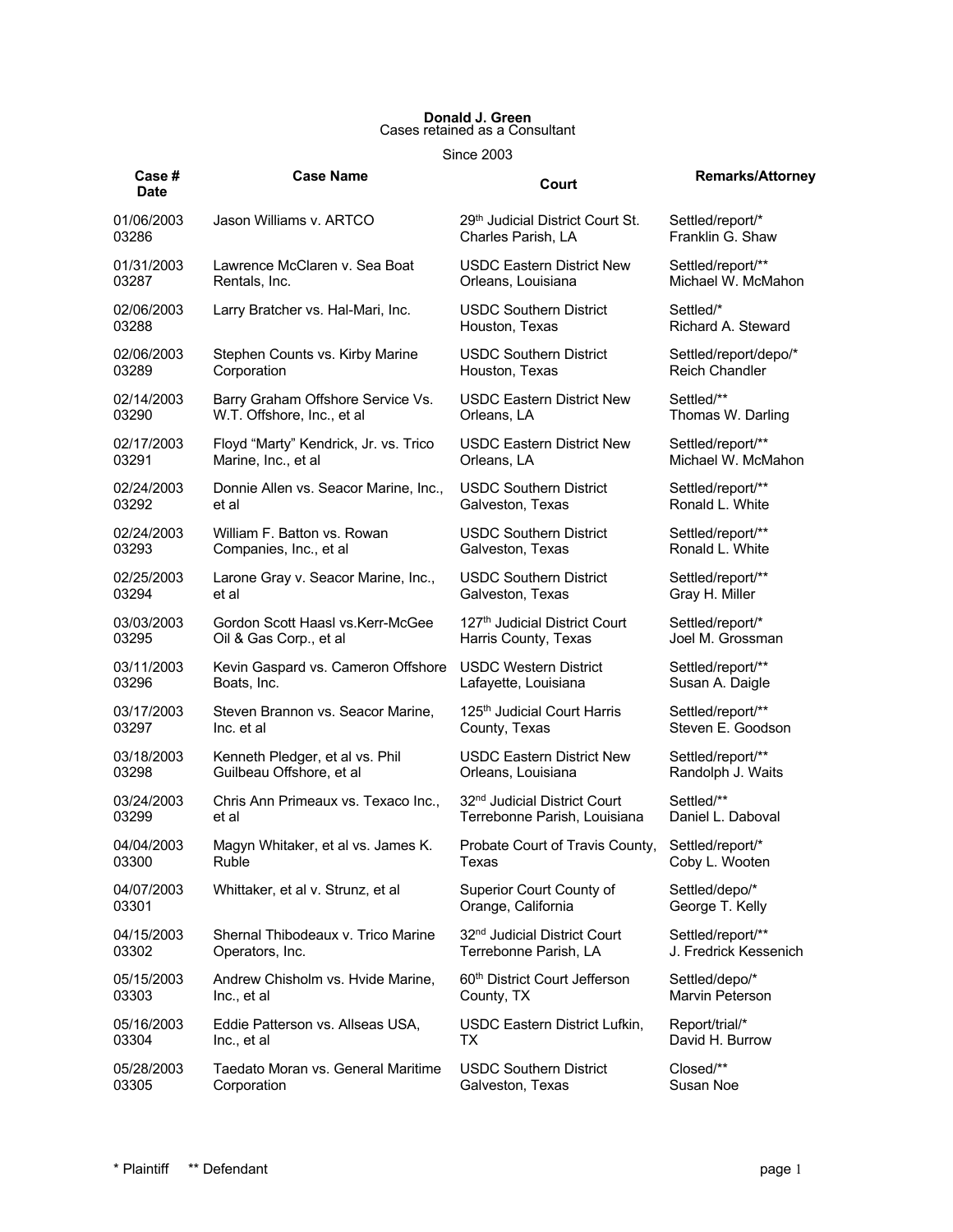| Case#<br><b>Date</b> | <b>Case Name</b>                                                       | Court                                                                             | <b>Remarks/Attorney</b>                 |
|----------------------|------------------------------------------------------------------------|-----------------------------------------------------------------------------------|-----------------------------------------|
| 05/29/2003           | Estate of Doug Rowe, et al vs. F/V                                     | <b>USDC District of Alaska</b>                                                    | Settled/report/**                       |
| 03306                | AMBER DAWN, et al                                                      |                                                                                   | Robert N. Windes                        |
| 06/02/2003           | Ricky T. Griffin vs. R & B Falcon                                      | <b>USDC Southern District</b>                                                     | Settled/report*                         |
| 03307                | Corp., et al                                                           | Galveston, TX                                                                     | John A. Carwile                         |
| 06/02/2003           | Heath W. Knight, et al vs. Kirby                                       | <b>USDC Northern District</b>                                                     | Settled/report/*                        |
| 03308                | Inland Marine, Inc., et al                                             | Greenville, Mississippi                                                           | J. Robert Davis                         |
| 06/05/2003<br>03309  | McMoran et al v. Broussard, et al                                      | Pending                                                                           | Settled/report/**<br>Thomas W. Darling  |
| 06/05/2003           | Charles Kouches vs. Gulf State Boat.                                   | 239th Judicial District Court                                                     | Settled/report/*                        |
| 03310                | <b>LLC</b>                                                             | Brazoria County, Texas                                                            | Nicholas Simon                          |
| 06/25/2003           | Donald E. Hugonin, et al vs. Aries                                     | <b>USDC Western District</b>                                                      | Settled/report/*                        |
| 03311                | Marine Corp., et al                                                    | Lafayette, LA                                                                     | Joseph R. Joy, III                      |
| 07/03/2003           | Gerald Katicich v. Cenex Harvest                                       | <b>USDC Eastern District New</b>                                                  | Settled/report/*                        |
| 03312                | <b>States Cooperatives</b>                                             | Orleans, LA                                                                       | Deani Beard Milano                      |
| 7/10/2003            | Richard Ordvna vs. G&H Towing,                                         | <b>USDC Southern District</b>                                                     | Settled/report/*                        |
| 03313                | Inc., et al                                                            | Galveston, TX                                                                     | Michael Hogue                           |
| 07/11/2003           | James Walls, et al vs. Kenneth                                         | <b>District Court</b>                                                             | Settled/report/**                       |
| 03314                | Grabhorn, et al                                                        |                                                                                   | Ronnie W. Baham                         |
| 07/17/2003           | Earl Francis, et al vs. Seacor Marine,                                 | <b>USDC Western District</b>                                                      | Settled/report/*                        |
| 03315                | Inc., et al                                                            | Lafayette, LA                                                                     | Kenneth W. DeJean                       |
| 07/25/2003           | Henry Williams vs. Newfield, Et al                                     | <b>USDC Western District</b>                                                      | Settled/report/**                       |
| 03316                |                                                                        | Lafayette, LA                                                                     | <b>Ward Lafleur</b>                     |
| 07/25/2003           | Michael T. Leblanc vs. Trico Marine                                    | USDC Eastern District Houma,                                                      | Settled/report/depo/**                  |
| 03317                | Operators, Inc.                                                        | LA                                                                                | Thomas G. O'Brien                       |
| 08/08/2003           | Lance J. Washington vs. Rowan                                          | <b>USDC Southern District</b>                                                     | Settled/report/**                       |
| 03318                | Companies, Inc., et al                                                 | Galveston, TX                                                                     | John G. H. Davis                        |
| 08/18/2003<br>03319  | Galena Larionov, et al vs. North and<br>South American Shipping, et al | 40 <sup>th</sup> Judicial District Court<br>Parish of St. John The Baptist,<br>LA | Trial/report/depo/**<br>Derek A. Walker |
| 08/18/2003           | Limitation of Liability; Corkern Boat                                  | <b>USDC Eastern District New</b>                                                  | Settled/report/*                        |
| 03320                | Rentals, et al                                                         | Orleans, LA                                                                       | Joseph S. Jaworski                      |
| 08/28/2003           | In the Matter of Lynchburg Ship-                                       | <b>USDC Eastern District New</b>                                                  | Settled/report/**                       |
| 03321                | Yard, Inc., et al                                                      | Orleans, LA                                                                       | Robert J. Killeen, Jr.                  |
| 09/02/2003           | James Myles v. Marine                                                  | <b>USDC Eastern District New</b>                                                  | Settled/report/**                       |
| 03322                | Transportation, Inc.                                                   | Orleans, LA                                                                       | Louis Spencer                           |
| 09/18/2003           | Donna Maggio, et al vs. El Paso                                        | 60 <sup>th</sup> Judicial District Court                                          | Settled/**                              |
| 03323                | Corporation, et al                                                     | Jefferson County, Texas                                                           | Jonathan C. C. Day                      |
| 09/24/2003           | Jennifer Livengood v. Matthew                                          | 235th Judicial District Court                                                     | Settled/report/*                        |
| 03324                | Wilson, et al                                                          | Cooke County, Texas                                                               | Brian H. Fant                           |
| 09/29/2003           | Avento Cano vs. Great Lakes Dredge                                     | 381 <sup>st</sup> Judicial District Court                                         | Settled/report/*                        |
| 03325                | & Dock Company                                                         | <b>Starr County, Texas</b>                                                        | Peter K. Taaffe                         |
| 10/02/2003           | Richard K. Foreman vs. State of                                        | 38th Judicial District Court                                                      | Settled/depo/*                          |
| 03326                | Louisiana DOT                                                          | Cameron Parish, Louisiana                                                         | J. Rock Palermo                         |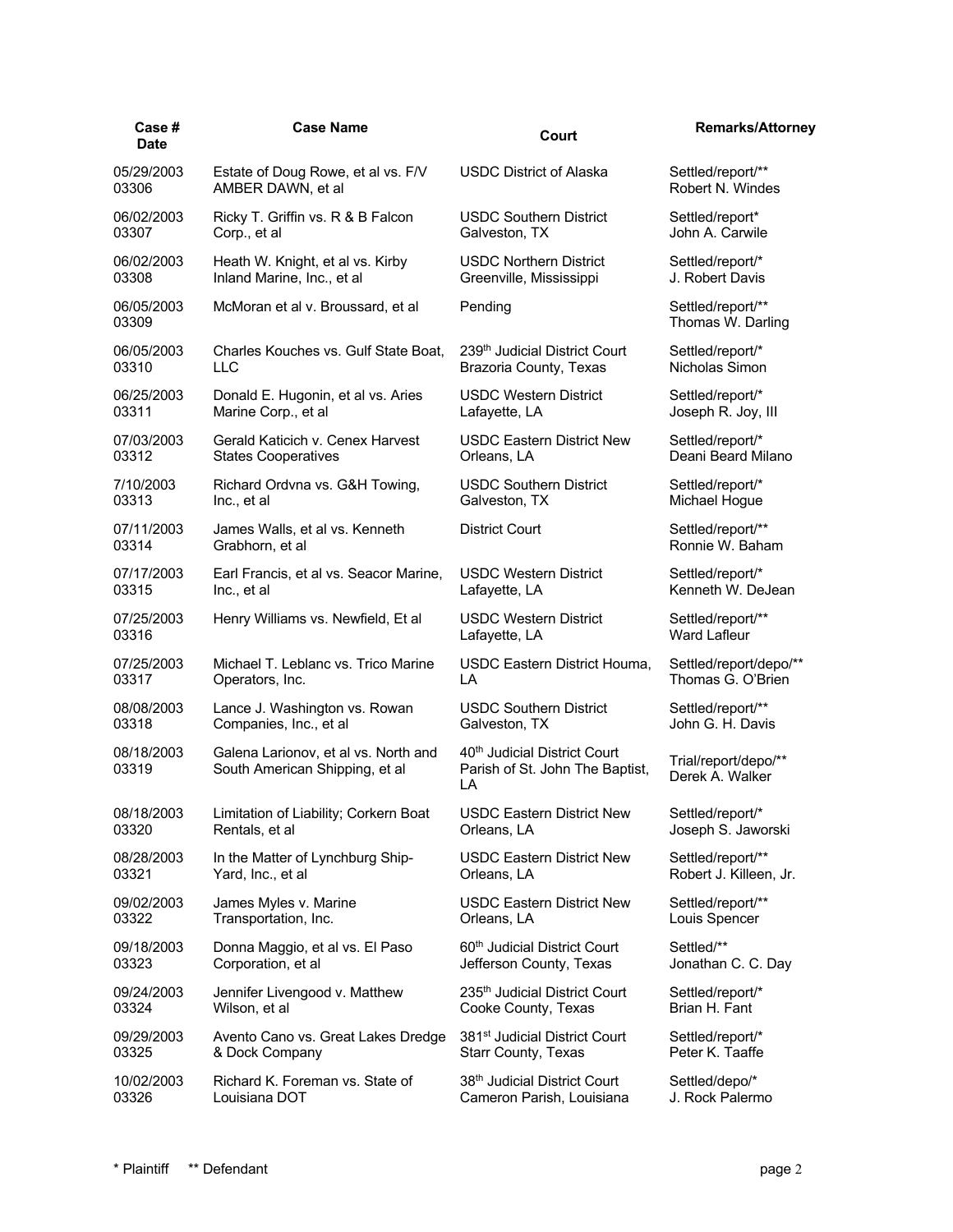| Case#<br><b>Date</b> | <b>Case Name</b>                     | Court                                       | <b>Remarks/Attorney</b>    |
|----------------------|--------------------------------------|---------------------------------------------|----------------------------|
| 10/09/2003           | Eric G. Fitch, et al vs. Royal       | <b>USDC Southern District</b>               | Settled/report/*           |
| 03327                | Caribbean Cruises, LTD, et al        | Galveston, Texas                            | Michael Hogue              |
| 10/09/2003           | David W. Newton vs. Horizon          | <b>USDC Western District</b>                | Settled/report/**          |
| 03328                | Offshore, Inc.                       | Lafayette, Louisiana                        | Wendell R. Verret          |
| 10/17/2003           | Warren Stockstill, et al vs. Conrad  | <b>USDC Western District</b>                | Settled/report/*           |
| 03329                | Shipyard, Inc., et al                | Lafayette, Louisiana                        | Joseph R. Joy, III         |
| 10/17/2003           | Port of Houston vs. Columbus Line,   | 157 Judicial Court of Harris                | Settled/report/*           |
| 03330                | Inc., et al                          | County, Texas                               | John Michael               |
| 11/04/2003           | Humberto Cantu, Jr. vs. Renda        | 275 <sup>th</sup> Judicial Court of Hidalgo | Settled/report/*           |
| 03331                | Marine, Inc.                         | County, Texas                               | Peter K. Taaffe            |
| 11/07/2003           | Rocky H. Cain vs. Transocean         | USDC Western District of                    | Settled/report/*           |
| 03332                | Offshore USA, Inc., et al            | Louisiana Monroe, Louisiana                 | Paul B. Wilkins            |
| 11/14/2003           | George D. Malenfant vs. Beatty       | <b>USDC Southern District</b>               | Dismissed/report/*         |
| 03333                | Street Properties, Inc., et al       | Galveston, Texas                            | George D. Martin           |
| 12/01/2003           | Gary Jones v. M/V LONE STAR          | <b>USDC Southern District</b>               | Settled/report/**          |
| 03334                | GYPSY, et al                         | Galveston, Texas                            | George Caflisch            |
| 12/01/2003           | Humberto Cantu, Sr. vs. Bean         | 92 <sup>nd</sup> Judicial District Court of | Settled/report/depo/*      |
| 03335                | Dredging Corp., et al                | Hidalgo County, Texas                       | Peter K. Taaffe            |
| 12/15/2003           | Julio Robles vs. Weeks Marine        | <b>USDC Southern District</b>               | Trial/report/*             |
| 03336                |                                      | Galveston, Texas                            | Peter K. Taaffe            |
| 12/18/2003           | Alvin Gonzales, Jr., et al vs. Shell | <b>USDC Southern District</b>               | Settled/report/**          |
| 03337                | Exploration & Production Co., et al  | Galveston, Texas                            | Charles C. Conrad          |
| 12/22/2003           | Donald Glenn Shires vs. HWW          | USDC Eastern District Tyler,                | Settled/report/*           |
| 03338                | Enterprises, Inc., et al             | Texas                                       | Bruce A. Craig             |
| 12/31/2003           | Antonio Cantu vs. Great Lakes        | Judicial Court of Hidalgo                   | Settled/*                  |
| 03339                | Dredge & Dock Company                | County, Texas                               | Peter K. Taaffe            |
| 12/31/2003           | Reynaldo Cantu vs. Bean Dredging     | Judicial Court of Hidalgo                   | Settled/report/*           |
| 03340                | Corp.                                | County, Texas                               | Peter K. Taaffe            |
| 12/31/2003           | Jorge Torres vs. LaQuay Dredging     | Judicial Court of Hidalgo                   | Settled/report/depo*       |
| 03341                | Co.                                  | County, Texas                               | Peter K. Taaffe            |
| 01/01/2004           | Steven Moreau vs. Callais            | <b>USDC Southern District</b>               | Settled/report/*           |
| 04342                | Enterprises & Associates, Inc.       | Galveston, Texas                            | Jere Jay Bice              |
| 01/01/2004<br>04343  | Ramona Bergeron D/A 2/23/03          | Investigation                               | Settled/*<br>Jere Jay Bice |
| 01/07/2004           | Floyd Mark Long vs. Y&S Marine,      | <b>USDC Eastern District New</b>            | Trial/report/**            |
| 04344                | Inc.                                 | Orleans, Louisiana                          | Frank A. Courtenay, Jr.    |
| 01/07/2004           | Donald Sibley, et ux vs. Rainey      | 16th Judicial District Court Saint          | Settled/depo/**            |
| 04345                | Moore, Jr., et al                    | Martin Parish, Louisiana                    | Charles C. Garrison        |
| 01/14/2004           | Jose Luis Aguirre v. Pioneer Natural | <b>USDC Southern District</b>               | Settled/report/*           |
| 04346                | Resources USA, et al                 | Brownsville, Texas                          | Jack G. Carinhas, Jr.      |
| 01/20/2004           | Juan Ricardo Rossett vs. Noson       | 172nd Judicial District Court               | Settled/report/*           |
| 04347                | Fontenot                             | Jefferson County, Texas                     | Richard G. Lewis           |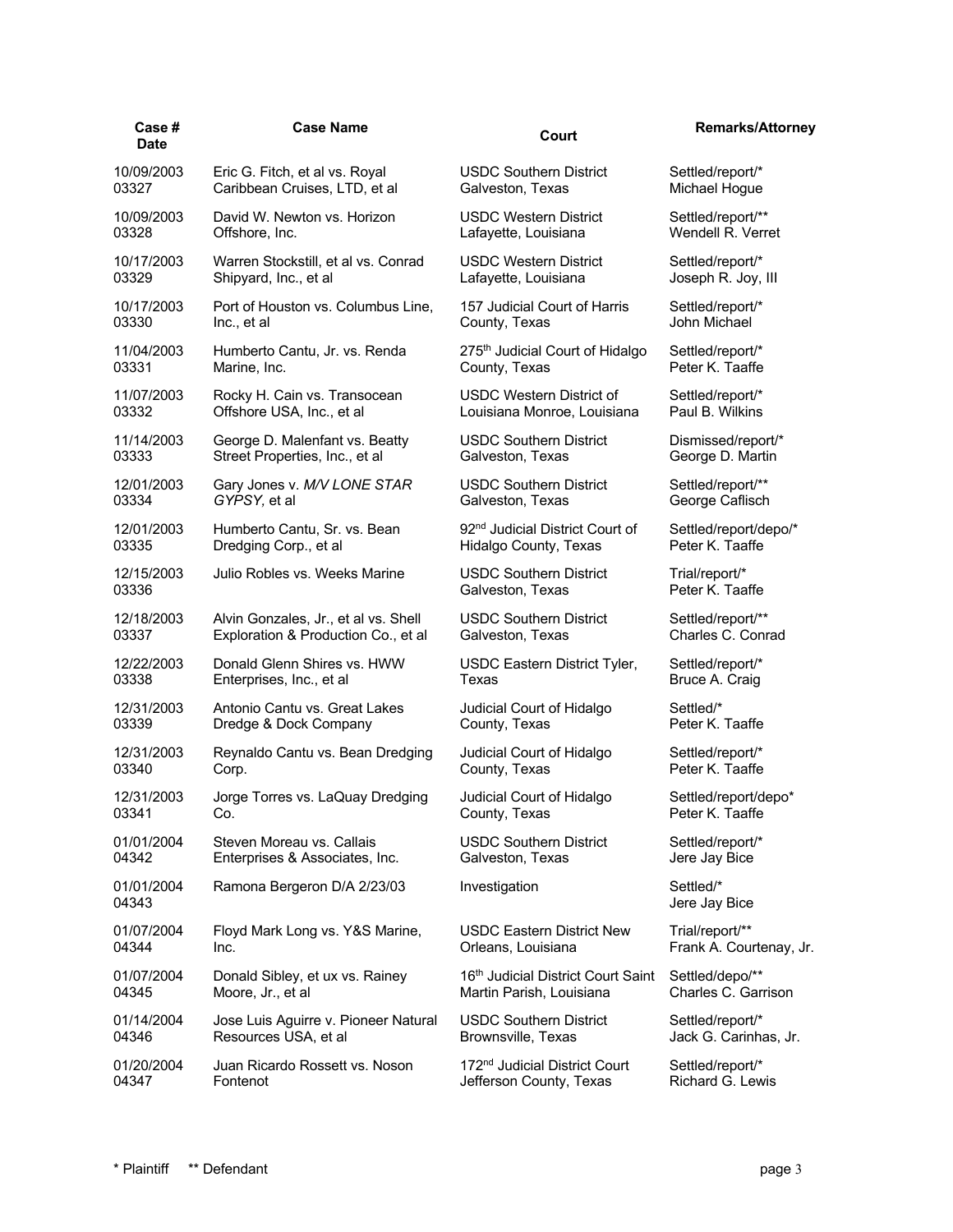| <b>Case Name</b>                              | Court                                                                           | <b>Remarks/Attorney</b>             |
|-----------------------------------------------|---------------------------------------------------------------------------------|-------------------------------------|
| Cole Franklin vs. Bechtel Corporation         | <b>USDC Southern District</b><br>Houston, Texas                                 | Settled/depo/*<br>John A. Carwile   |
| Ocia Germain Langner vs. CHS                  | 212 <sup>th</sup> Judicial District Court                                       | Settled/report/*                    |
| Launch Services, Inc.                         | Galveston County, Texas                                                         | Donald H. Kidd                      |
| Thomas Rayburn v. WesternGeco,                | <b>USDC Southern District</b>                                                   | Settled/report/**                   |
| L.L.C., et al                                 | Galveston, Texas                                                                | Richard A. Steward                  |
| Charles Allen vs. Blue Grass Marine,<br>et al | District Court of St. Clair<br>County, Illinois, Belleville,<br><b>Illinois</b> | Settled/*<br>William P. Gavin       |
| Capt. Gerald Joseph LaChute v. M/V            | <b>USDC Eastern District New</b>                                                | Settled/report/depo/*               |
| GEORGETE K., et al                            | Orleans, Louisiana                                                              | Robert G. Creely                    |
| Carlos Meza v. Miss Marissa, Inc.             | County Court at Law 1,<br>Calhoun County, Texas                                 | Settled/**<br>Timothy W. Strickland |
| Calistro Esquivel vs. Khanh Vu                | County Court at Law 1,<br>Calhoun County, Texas                                 | Settled/**<br>Timothy W. Strickland |
| Linda Gaitan v. Ultra Custom Boats,<br>Et al  | Los Angles, CA                                                                  | Settled/depo/*<br>John A. Girardi   |
| Injury to Richard Clark and Joseph            | <b>USDC Eastern District New</b>                                                | Trial/report/**                     |
| Lopinto, M/V NEVA BELLE                       | Orleans, Louisiana                                                              | Michael W. McMahon                  |
| William Cleek, et al vs. City of              | <b>Magoffin Circuit Court</b>                                                   | Settled/report/depo/*               |
| Salyersville, et al                           | Salyersville, Kentucky                                                          | C. Graham Martin                    |
| Ronald R. Moster v. Horizon Offshore          | 136 <sup>th</sup> Judicial District Court of                                    | Settled/report/*                    |
| Contractors                                   | Jefferson County, Texas                                                         | A. Craig Eiland                     |
| Anthony Burgard vs. D/V FISHER                | <b>USDC Southern District</b>                                                   | Settled/report/**                   |
| CAVALIER, et al                               | Galveston, Texas                                                                | Ronnie W. Baham, Jr.                |
| Doug Benoit, et al vs. J. Ray                 | 58th Judicial District Court                                                    | Settled/report/*                    |
| McDermott, Inc., et al                        | Jefferson County, Texas                                                         | Bruce A. Craig                      |
| Patricia Silvad Villegas vs. Johnny's         | 212 <sup>th</sup> Judicial District Court of                                    | Settled/report/*                    |
| Oyster & Shrimp, Co.                          | Galveston County, Texas                                                         | Christopher Johns                   |
| Alfred Savoy & Francis Etienne,               | <b>USDC Eastern District New</b>                                                | Settled/report/depo/*               |
| Limitation of Elevating Boats, LLC            | Orleans, LA                                                                     | Robert A. Preston, Jr.              |
| George Young, III vs. Hornbeck                | <b>USDC Eastern District New</b>                                                | Settled/report/*                    |
| Offshore Services, Inc.                       | Orleans, LA                                                                     | Robert A. Preston, Jr.              |
| Rolando Cantu vs. Bean Dredging               | In The District Court Hidalgo                                                   | Settled/*                           |
| LLC, et al                                    | County, Texas                                                                   | Peter K. Taaffe                     |
| Port of Houston Authority v. M/V              | <b>USDC Southern District,</b>                                                  | Settled/report/*                    |
| <b>CARIBBEAN EXPRESS</b>                      | Houston, Texas                                                                  | John J. Michael                     |
| Robert M. Benoit vs. Cal-Dive                 | <b>USDC Western District,</b>                                                   | Settled/report/**                   |
| International, Inc., et al                    | Lafayette, LA                                                                   | Richard J. Hymel                    |
| Jeffrey Johnson vs. Parker Drilling           | 128 <sup>th</sup> Judicial District Court,                                      | Settled/report/**                   |
| Company, et al                                | Orange County, Texas                                                            | Ronnie Baham                        |
| Elaine Busby vs. American                     | <b>USDC Western District</b>                                                    | Trial/report/depo/**                |
| Commercial Barge Lines, LLC                   | Monroe, Louisiana                                                               | Paul B. Wilkins                     |
|                                               |                                                                                 |                                     |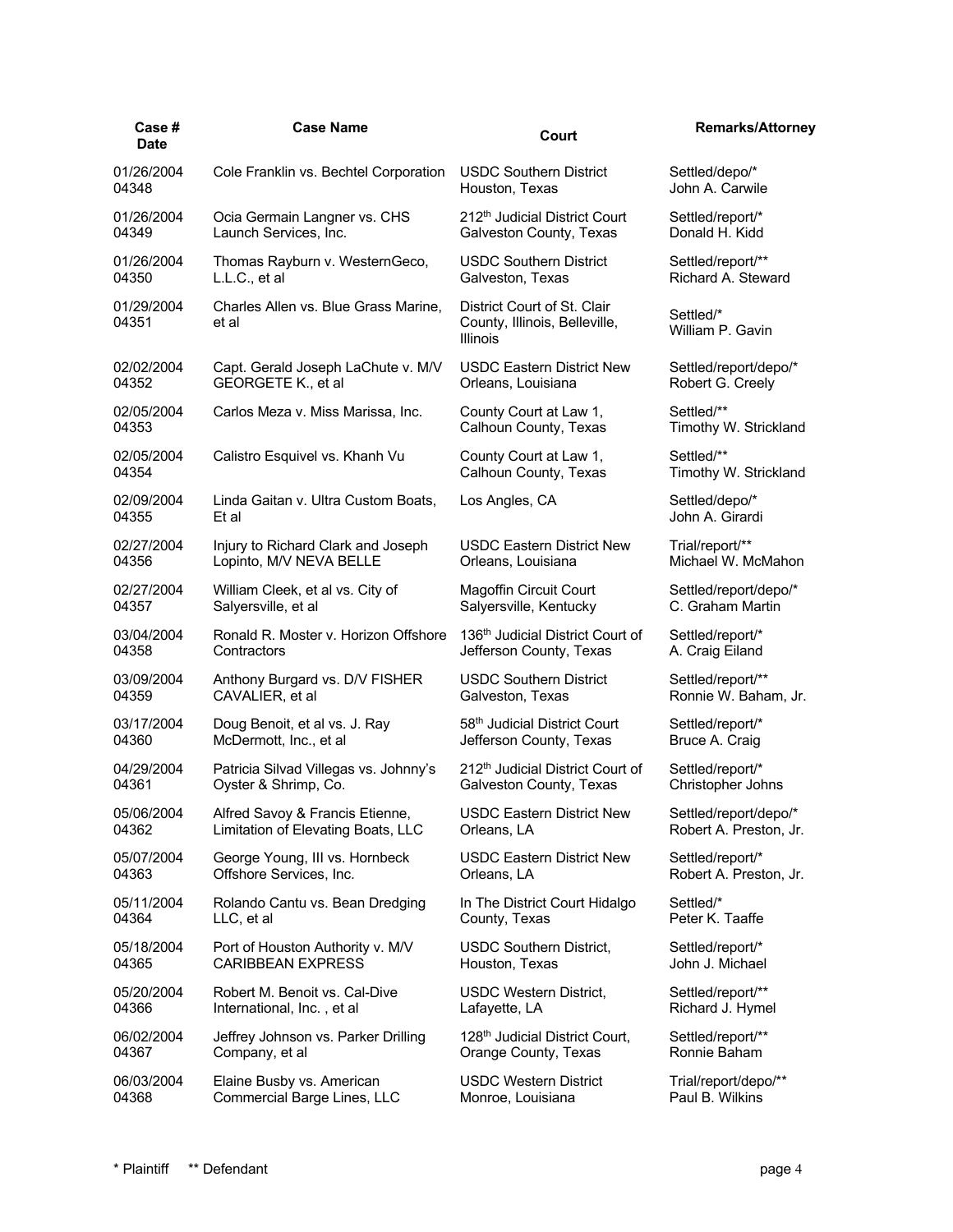| Case #<br><b>Date</b> | <b>Case Name</b>                       | Court                                      | <b>Remarks/Attorney</b> |
|-----------------------|----------------------------------------|--------------------------------------------|-------------------------|
| 06/15/2004            | Travis Easley v. Noble Drilling        | <b>USDC Southern District</b>              | Settled/*               |
| 04369                 | Corporation, et al                     | Galveston, Texas                           | David H. Barrow         |
| 06/17/2004            | Kellup Street vs. P.O. Ports Louisiana | <b>USDC Eastern District New</b>           | Closed/conflict/*       |
| 04370                 |                                        | Orleans, Louisiana                         | Robert A. Preston, Jr.  |
| 06/18/2004            | John Ledet vs. Parker Drilling         | 136 <sup>th</sup> Judicial District Court, | Settled/report/**       |
| 04371                 | Company, et al                         | Jefferson County, Texas                    | Ronnie W. Baham, Jr.    |
| 06/28/2004            | Carlos Vasquez vs. Blessey Marine      | 206 <sup>th</sup> Judicial District Court  | Settled/report/**       |
| 04372                 | Services, et al                        | Hidalgo County, Texas                      | F. William Mahley       |
| 07/01/2004            | Richard Byron vs. M/G Transport        | <b>USDC Western District</b>               | Settled/report/*        |
| 04373                 | Services, Inc., et al                  | Lafayette, Louisiana                       | Joseph R. Joy III       |
| 07/12/2004            | Kelly Guidry & Larry Kerner vs. Jen    | <b>USDC Eastern District New</b>           | Settled/report/**       |
| 04374                 | Marine, LLC, et al                     | Orleans, Louisiana                         | J. Daniel Rayburn, Jr.  |
| 07/13/2004            | Charles Milton vs. Seacor Marine,      | 94 <sup>th</sup> Judicial District Court   | Settled/report/**       |
| 04375                 | Inc., et al                            | Nueces County, Texas                       | Ronald L. White         |
| 08/02/2004            | Ignatius A. Joseph, et al vs. Devon    | <b>USDC Southern District</b>              | Settled/report/*        |
| 04377                 | Energy Corp., et al                    | Galveston, Texas                           | Sherry Scott Chandler   |
| 08/02/2004            | Marcus Roy vs. Fugro Chance, Inc.,     | <b>USDC Southern District</b>              | Settled/report/*        |
| 04378                 | et al                                  | Galveston, Texas                           | William N. Gee, III     |
| 08/12/2004            | Ogden Carter vs. Cal Dive              | <b>USDC Southern District</b>              | Settled/report/**       |
| 04379                 | International, Inc.                    | Galveston, Texas                           | Ronnie W. Baham, Jr.    |
| 08/16/2004            | Juan Isaac Gonzales vs. Weeks          | 10 <sup>th</sup> Judicial District Court   | Settled/Report/*        |
| 04380                 | Marine, Inc.                           | Galveston County, Texas                    | Peter K. Taaffe         |
| 08/17/2004            | Martin Villareal vs. Bean Dredging,    | 381 <sup>st</sup> District Court, Starr    | Settled/report/*        |
| 04381                 | LLC, et al                             | County, Texas                              | Peter K. Taaffe         |
| 08/17/2004            | Gualberto Cano vs. Mike Hooks, Inc.    | 381 <sup>st</sup> District Court, Starr    | Closed/report/*         |
| 04382                 |                                        | County, Texas                              | Peter K. Taaffe         |
| 08/18/2004            | Parker Drilling Offshore USA, LLC vs.  | <b>USDC Western District</b>               | Settled/report/*        |
| 04383                 | Andrew F. Thibodeaux                   | Lafayette, Louisiana                       | Joseph R. Joy, III      |
| 09/20/2004            | Malcolm J. Lagarde, Jr. vs. Global     | 270th Judicial District Court of           | Settled/report/**       |
| 04384                 | Industries Offshore, LLC               | Harris County, Texas                       | Ronald L. White         |
| 09/22/2004            | Joseph v. Fitzgerald v. U.S. Ship      | <b>USDC Southern District</b>              | Settled/report/*        |
| 04385                 | Management, Inc.                       | Galveston, Texas                           | Marvin B. Peterson      |
| 09/24/2004            | Louis Kutil, IV vs. McKinney Marine,   | <b>USDC Southern District Corpus</b>       | Settled/report/depo/*   |
| 04386                 | Inc., et al                            | Christi, Texas                             | Sheadyn R. Rogers       |
| 10/12/2004            | Eduardo G. Rodriguez vs. Weeks         | <b>USDC Southern District</b>              | Closed/report/*         |
| 04387                 | Marine, Inc., et al                    | Houston, Texas                             | Christopher K. Johns    |
| 10/12/2004            | Jose Norberto Valdez vs. Laborde       | <b>USDC Eastern District New</b>           | Settled/report/*        |
| 04388                 | Marine Lifts, Inc.                     | Orleans, Louisiana                         | Al Sarrat               |
| 10/12/2004            | Eusebio V. Morales vs. L & M Bo-       | <b>USDC Eastern District New</b>           | Closed/report/*         |
| 04389                 | Truc                                   | Orleans, Louisiana                         | Robert A. Preston, Jr.  |
| 10/18/2004            | Bridget and Danny Williams, et al Vs.  | 96 <sup>th</sup> District Court, Tarrant   | Settled/*               |
| 04390                 | David and Lynn Smith, et al            | County, Texas                              | Brian H. Fant           |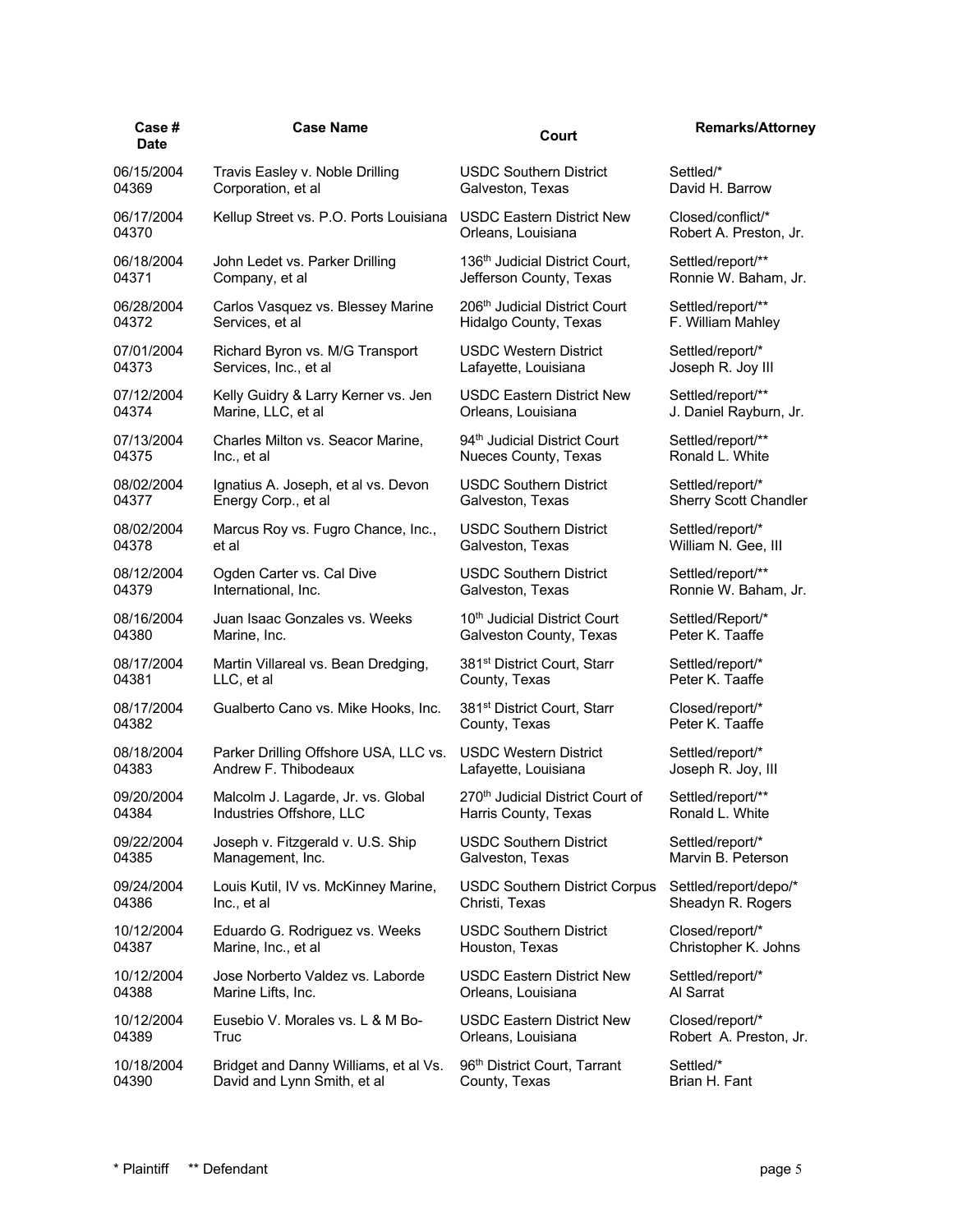| Case #<br><b>Date</b> | <b>Case Name</b>                                                                  | Court                                                                         | <b>Remarks/Attorney</b>            |
|-----------------------|-----------------------------------------------------------------------------------|-------------------------------------------------------------------------------|------------------------------------|
| 10/20/2004            | Mitchell LeBouef v. Trico Marine                                                  | USDC Eastern District New                                                     | Settled/report/**                  |
| 04391                 | Operators, Inc.                                                                   | Orleans, Louisiana                                                            | Lee C. Reid                        |
| 10/22/2004            | Robert G. Chandler vs. Brown Water                                                | <b>USDC Southern District</b>                                                 | Closed/report/**                   |
| 04392                 | Marine, Inc.; Limitation of Liability                                             | Victoria, Texas                                                               | Christopher Johns                  |
| 11/01/2004            | Dexter Latulas vs. Montco Offshore,                                               | USDC Eastern District New                                                     | Trial/Report/*                     |
| 04393                 | Inc., et al                                                                       | Orleans, Louisiana                                                            | Christopher K. Johns               |
| 11/02/2004            | Jenggi Kaluom vs. Stolt Offshore, Inc.                                            | <b>USDC Southern District</b>                                                 | Settled/**                         |
| 04394                 |                                                                                   | Galveston, Texas                                                              | W. Earl Touchstone                 |
| 11/05/2004            | Ledell Maxwell vs. Slidell Towing, Inc.                                           | <b>USDC Eastern District New</b>                                              | Settled/report/*                   |
| 04395                 |                                                                                   | Orleans, Louisiana                                                            | Robert A. Preston, Jr.             |
| 11/05/2004            | Willis Faul vs. Parker Drilling                                                   | <b>USDC Southern District</b>                                                 | Settled/report/**                  |
| 04396                 | Company, et al                                                                    | Galveston, Texas                                                              | Ronnie W. Baham, Jr.               |
| 11/05/2004            | William Scott Dyer vs. McKinney                                                   | <b>USDC Eastern District New</b>                                              | Settled/report/*                   |
| 04397                 | Towing, Inc.                                                                      | Orleans, Louisiana                                                            | Robert A. Preston, Jr.             |
| 11/05/2004            | William Decuir vs. Matt Durand, LLC,                                              | <b>USDC Eastern District New</b>                                              | Settled/*                          |
| 04398                 | et al                                                                             | Orleans, Louisiana                                                            | Robert A. Preston, Jr.             |
| 11/17/2004            | Jose L. Benavidez v. RG Marine                                                    | <b>USDC Southern District</b>                                                 | Settled/report/**                  |
| 04399                 | Transport, Inc.                                                                   | Galveston, Texas                                                              | Stacey T. Norstrud                 |
| 11/19/2004            | Walter Rull II v. Independent Fish                                                | <b>USDC Southern District</b>                                                 | Settled/**                         |
| 04400                 | Co., Inc., et al                                                                  | Brownsville, Texas                                                            | Stacey T. Norstrud                 |
| 11/30/2004            | Clement Matt vs. Alliance Offshore,                                               | District Court, Lafourche                                                     | Settled/trial/*                    |
| 04401                 | et al                                                                             | Parish, Louisiana                                                             | Raleigh Newman                     |
| 11/30/2004            | Mitchell Rohde vs. Parker Drilling                                                | 152 <sup>nd</sup> Judicial District Court,                                    | Settled/report/**                  |
| 04402                 | Company, et al                                                                    | Harris County, Texas                                                          | Ronnie W. Baham, Jr.               |
| 12/08/2004            | Kelvin L. Jenkins v. The Offshore                                                 | USDC Eastern District New                                                     | Settled/report/**                  |
| 04403                 | Drilling Company                                                                  | Orleans, Louisiana                                                            | Louis G. Spencer                   |
| 12/08/2004            | Billy Ben Harroff v. LMS Ship                                                     | <b>USDC Southern District</b>                                                 | Settled/report/*                   |
| 04404                 | Management, Inc.                                                                  | Galveston, Texas                                                              | Marvin B. Peterson                 |
| 12/20/2004            | Richard Castle vs. Maryland Marine,                                               | 58th Judicial District Court                                                  | Settled/report/**                  |
| 04405                 | Inc., et al                                                                       | Jefferson County, Texas                                                       | Mark Freeman                       |
| 12/30/2004            | Robert Futch vs. Seabulk Offshore                                                 | <b>USDC Eastern District of Texas</b>                                         | Settled/report/**                  |
| 04406                 | Ltd., et al                                                                       | Beaumont, Texas                                                               | David E. James                     |
| 12/30/2004            | Ann Mary and Kim Hebert vs.                                                       | <b>USDC Eastern District of</b>                                               | Settled/**                         |
| 04407                 | Donovan Davis, et al                                                              | Louisiana New Orleans, LA                                                     | <b>Brian Perry</b>                 |
| 01/05/2005            | David Nickerson vs. Seabulk                                                       | <b>USDC Southern District of</b>                                              | Settled/report/*                   |
| 05408                 | Offshore Ltd., et al                                                              | Texas Galveston, Texas                                                        | Ed W. Barton                       |
| 01/12/2005            | Russel Terry vs. C-Mar America, Inc.,                                             | 190 <sup>th</sup> Judicial District Court,                                    | Settled/report/**                  |
| 05409                 | et al                                                                             | Harris County, Texas                                                          | Ronnie W. Baham, Jr.               |
| 01/12/2005            | Terry Len Hoyt, et al vs. Berry Bros.                                             | <b>USDC Western District of</b>                                               | Trial/report/depo/**               |
| 05410                 | Contractors, Inc., et al                                                          | Louisiana Lafayette, Louisiana                                                | Robert A. Mahtook, Jr.             |
| 01/14/2005<br>05411   | Estate of Thomas Bray vs. United<br>States of America and City of<br>Philadelphia | <b>USDC Eastern District of</b><br>Pennsylvania Philadelphia,<br>Pennsylvania | Settled/report/*<br>Arnold Dranoff |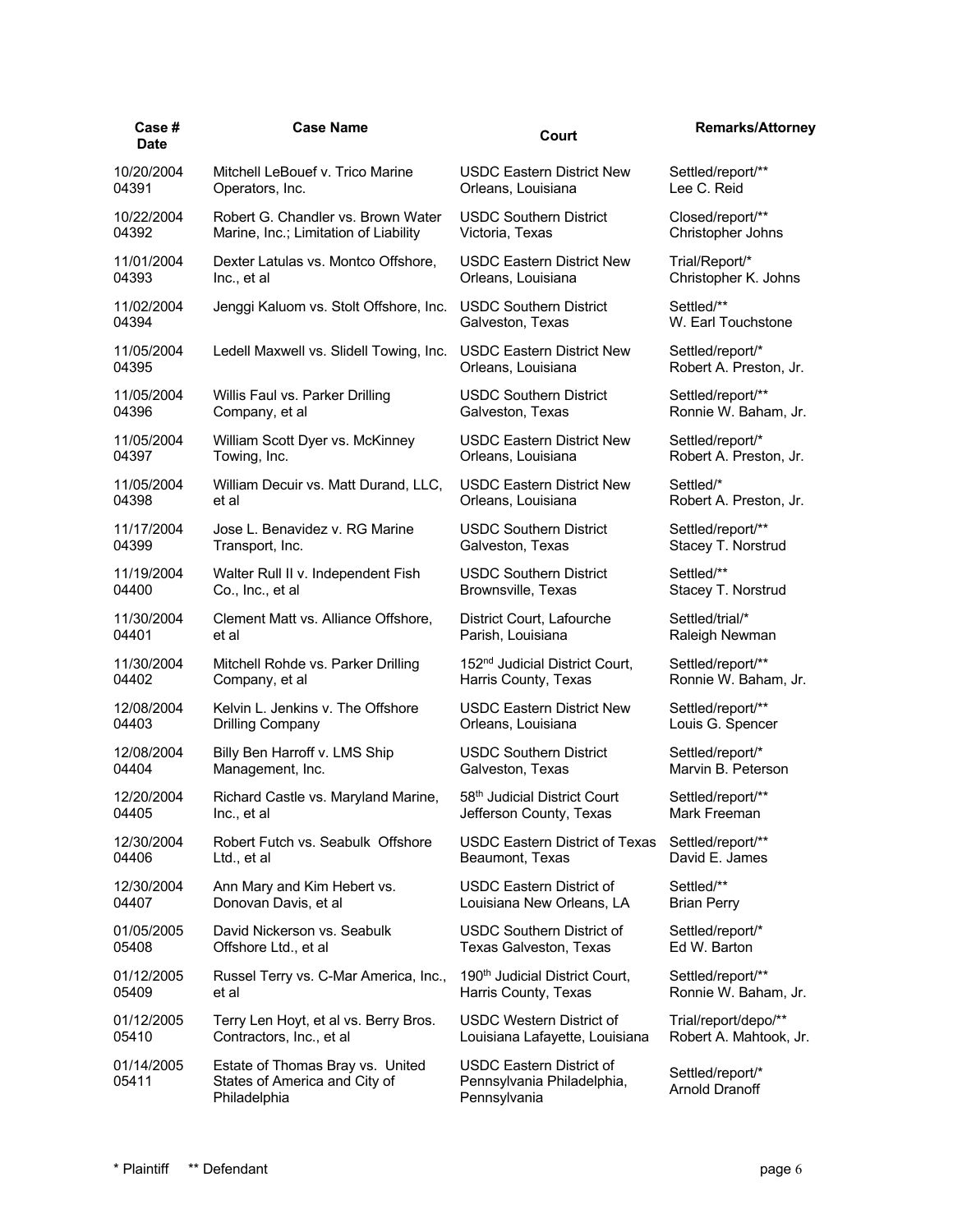| Case #<br><b>Date</b> | <b>Case Name</b>                                          | Court                                                                     | <b>Remarks/Attorney</b>                       |
|-----------------------|-----------------------------------------------------------|---------------------------------------------------------------------------|-----------------------------------------------|
| 01/31/2005            | Deacon Guidry vs. Anadarko                                | <b>USDC Southern District of</b>                                          | Settled/report/**                             |
| 05412                 | Petroleum and Trico Shipping AS                           | Texas Galveston, Texas                                                    | Daryl G. Dursum                               |
| 01/31/2005            | Michael A. Lell vs. Union Oil                             | <b>USDC Western District of</b>                                           | Settled/report/*                              |
| 05413                 | Company of CA d/b/a Unocal, et al                         | Louisiana Lafayette, Louisiana                                            | Joseph R. Joy, III                            |
| 02/02/2005            | Limitation of Liability: Petition of                      | <b>USDC Southern District of</b>                                          | Settled/**                                    |
| 05414                 | Martin Product Sales, LLP, et al                          | <b>Texas Galveston, Texas</b>                                             | Timothy W. Strickland                         |
| 02/09/2005<br>05415   | Timothy E. Yarborough vs. B & H<br>Towing, Inc.           | In the Circuit Court of Hancock<br>County, Bay St. Louis,<br>Mississippi  | Settled/report/*<br>Steve Gordon              |
| 02/18/2005            | Roger Gobert vs. Cal Dive                                 | 136th Judicial District Court of                                          | Settled/**                                    |
| 05416                 | International, Inc., et al                                | Jefferson County, Texas                                                   | Charles A. Mouton                             |
| 02/21/2005<br>05417   | Antoine Perez vs. Dean Equipment,<br>Inc.                 | <b>USDC Eastern District of</b><br>Louisiana, New Orleans,<br>Louisiana   | Settled/report/depo*<br>William N. Gee, III   |
| 02/22/2005<br>05418   | IGS Resources, Inc. vs. Tako<br>Towing, Inc., et al       | <b>USDC Eastern District of</b><br>Louisiana, New Orleans,<br>Louisiana   | Closed/report/**<br>Francis A. Courtenay, Jr. |
| 02/22/2005            | Danny J. Estay vs. Odyssea Vessel,                        | USDC Western District of                                                  | Settled/report/*                              |
| 05419                 | Inc., et al                                               | Louisiana, Lafayette, Louisiana                                           | John G. Munoz                                 |
| 02/28/2005            | Joe Thurman vs. State of Texas,                           | District Court of Harris County,                                          | Settled/*                                     |
| 05420                 | Lynchburg Ferry                                           | Houston, Texas                                                            | Marvin B. Peterson                            |
| 03/03/2005            | Alejandro Cepeda vs. Bean                                 | 139 <sup>th</sup> Judicial District Court,                                | Settled/report/depo/*                         |
| 05421                 | Dredging, LLC, et al                                      | Hidalgo County, Texas                                                     | Anthony G. Buzbee                             |
| 03/11/2005            | Chester W. Coleman vs. Blessy                             | USDC Western District of                                                  | Settled/report/*                              |
| 05422                 | Marine Services, Inc.                                     | Louisiana, Monroe, Louisiana                                              | Paul B. Wilkins                               |
| 03/14/2005<br>05423   | Estate of Michael Seagraves vs.<br>Chris Lee Jones, et al | District Court of McIntosh<br>County, State of Oklahoma,<br>Oklahoma City | Settled/**<br>Micky Walsh                     |
| 03/22/2005            | Randal E. Evans v. American                               | <b>USDC Southern District of</b>                                          | Settled/*                                     |
| 05424                 | Overseas Marine Corporation                               | <b>Texas Galveston, Texas</b>                                             | Marvin B. Peterson                            |
| 03/30/2005<br>05425   | Nolan Broussard, Sr. vs. Stolt<br>Offshore, Inc.          | USDC Eastern District of<br>Louisiana New Orleans,<br>Louisiana           | Trial/report/**<br>Charles A. Mouton          |
| 04/12/2005            | Barge M-322 Spill at Kinder Morgan,                       | Investigation                                                             | Settled/report/**                             |
| 05426                 | Houston Ship Channel                                      |                                                                           | Peter A. McLauchlan                           |
| 04/14/2005            | Adrian Salinas v. Mike Hooks, Inc.                        | 381 <sup>st</sup> Judicial District Court,                                | Settled/report/*                              |
| 05427                 |                                                           | Starr County, Texas                                                       | Anthony G. Buzbee                             |
| 04/28/2005            | Jacob C. Walker vs. Granite                               | <b>USDC Northern District of</b>                                          | Settled/report/depo/*                         |
| 05428                 | <b>Construction Company</b>                               | Florida, Tallahassee, FL                                                  | <b>Bob Broussard</b>                          |
| 05/10/2005            | Estate of Tommy Ngo, et al vs. HHH                        | <b>USDC Southern District of</b>                                          | Pending/report/*                              |
| 05429                 | Marine, Inc., et al                                       | Texas, Galveston, Texas                                                   | Anthony G. Buzbee                             |
| 05/10/2005            | Frank T. Waterman, Jr. v. Tidewater                       | <b>USDC Southern District of</b>                                          | Settled/report/**                             |
| 05430                 | Marine, LLC, et al                                        | Texas Galveston, Texas                                                    | Ronald L. White                               |
| 05/16/2005            | Raul Cantu v. Bean Dredging, LLC,                         | 139 <sup>th</sup> Judicial District Court of                              | Settled/report/*                              |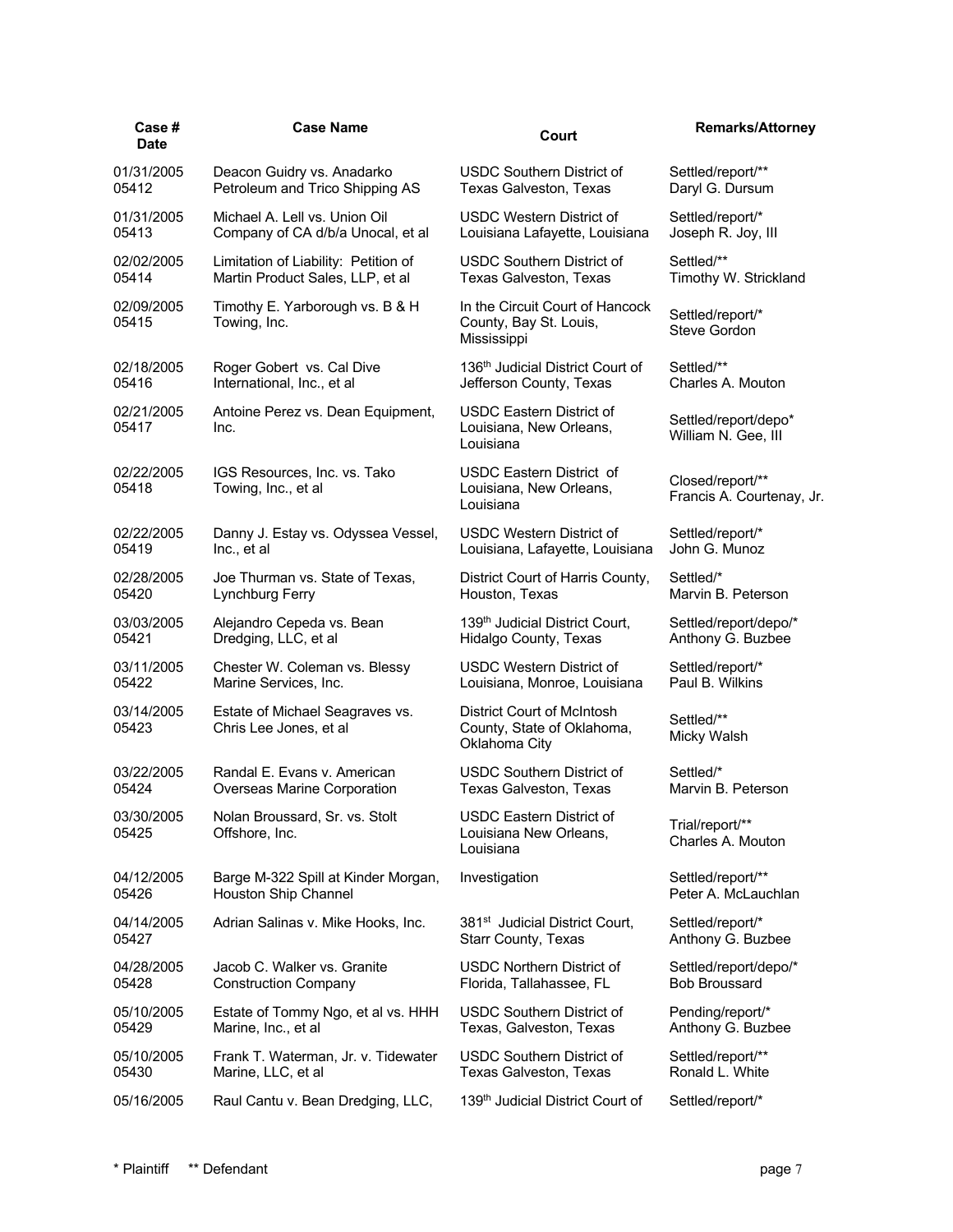| Case #<br>Date      | <b>Case Name</b>                                                                      | Court                                                                                    | <b>Remarks/Attorney</b>               |
|---------------------|---------------------------------------------------------------------------------------|------------------------------------------------------------------------------------------|---------------------------------------|
| 05431               | et al                                                                                 | Hidalgo County, Texas                                                                    | Anthony G. Buzbee                     |
| 05/16/2005<br>05432 | Horizon Offshore Constructors, Inc.<br>Vs. Williams Oil Gathering LLC, et Al          | 295 <sup>th</sup> Judicial District; In the<br>District Court of Harris County,<br>Texas | Settled/*<br>Michael A. Orlando       |
| 06/10/2005          | M/V CECIL collision with M/V                                                          | Investigation/Consultation                                                               | Transferred/**                        |
| 05433               | <b>BRIDGET CAULLEY</b>                                                                |                                                                                          | David James                           |
| 06/14/2005          | Brian F. Grossie vs. Florida Marine                                                   | <b>USDC Western District of</b>                                                          | Closed/depo/*                         |
| 05434               | Transporters, Inc.                                                                    | Louisiana, Lafayette, LA                                                                 | <b>Bob Broussard</b>                  |
| 06/29/2005          | Z. C. Hearnsberger vs. Hyundai                                                        | Judicial District Court of                                                               | Closed/report/*                       |
| 05435               | Heavy Industries, et al                                                               | Jefferson County, Texas                                                                  | <b>Bruce Craig</b>                    |
| 07/01/2005          | Francisco Velasquez v. Global                                                         | 60 <sup>th</sup> Judicial District Court of                                              | Settled/**                            |
| 05436               | Industries Offshore, LLC                                                              | Jefferson County, Texas                                                                  | Mark Freeman                          |
| 07/05/2005          | Cleveland Collins and Ulysse Girard,                                                  | 212th Judicial District Court of                                                         | Closed/depo*                          |
| 05437               | Jr. vs. ChevronTexaco Corp.                                                           | Galveston County, Texas                                                                  | Bruce A. Craig                        |
| 07/19/2005          | John G. Sullivan vs. Atlantic                                                         | USDC Eastern District of                                                                 | Settled/report/*                      |
| 05438               | Sounding Company, Inc.                                                                | Louisiana, New Orleans, LA                                                               | <b>Bob Broussard</b>                  |
| 08/04/2005          | Cabot Oil & Gas Corp., et al Vs.                                                      | USDC Western District of                                                                 | Settled/report/**                     |
| 05439               | South Marine Towing, et al                                                            | Louisiana, Lafayette, LA                                                                 | J. Daniel Rayburn                     |
| 08/04/2005<br>05440 | Jose Angel Torres and Evangelina<br>Torres, et al v. Teleflex (Canada),<br>Ltd. et al | 389 <sup>th</sup> District Court, Hidalgo<br>County, Texas                               | Depo/trial*<br>Luis M. Cardenas       |
| 08/09/2005          | Al Marweg, et al vs. Darren Casey, et                                                 | 57th Judicial District Court,                                                            | Settled/report/*                      |
| 05441               | al                                                                                    | Bexar County, Texas                                                                      | C. Robert Dorsett                     |
| 08/11/2005          | Joseph Foret vs. Gros & Vizier                                                        | <b>USDC Southern District of</b>                                                         | Settled/report/**                     |
| 05442               | Marine                                                                                | Texas Galveston, Texas                                                                   | Timothy W. Strickland                 |
| 08/12/2005<br>05443 | Percy J. Chatagnier vs. Broussard<br>Landing, Inc. & Broussard Brother,<br>Inc.       | <b>USDC Western District of</b><br>Louisiana Lafayette, LA                               | Settled/report/depo/*<br>Erik T. Haik |
| 08/25/2005<br>05444 | Johnny R. Havens vs. Marmac, LLC,<br>d/b/a McDonough Marine Services, et<br>al        | <b>USDC Southern District of</b><br>Texas, Corpus Christi, Texas                         | Settled/**<br>Timothy W. Strickland   |
| 09/08/2005          | Ulises Saldierna lost over- Board at                                                  | Investigation                                                                            | Closed/*                              |
| 05445               | sea                                                                                   |                                                                                          | Charles A. Sturm                      |
| 09/16/2005          | Michael Wallace v. Maryland Marine,                                                   | USDC Eastern District of                                                                 | Settled/report/**                     |
| 05446               | Inc.                                                                                  | Texas, Marshall, TX                                                                      | Mark Freeman                          |
| 09/19/2005          | William Harris vs. Guilbeau Marine,                                                   | <b>USDC Eastern District of</b>                                                          | Settled/*                             |
| 05447               | Inc.                                                                                  | Louisiana, Lafayette, LA                                                                 | William N. Gee, III                   |
| 09/26/2005          | Faye Wieda vs. Philip Reed                                                            | Circuit Court of Franklin County                                                         | Settled/depo/*                        |
| 05448               |                                                                                       | Missouri                                                                                 | Marc S. Wallis                        |
| 10/05/2005          | Victor Lopez vs. Mike Hooks, Inc.                                                     | Judicial District Court of                                                               | Settled/report/*                      |
| 05449               |                                                                                       | Hidalgo County, Texas                                                                    | <b>Chad Pinkerton</b>                 |
| 10/07/2005          | Simon Solis vs. Mike Hooks, Inc.                                                      | Judicial District Court of Starr                                                         | Settled/report/*                      |
| 05450               |                                                                                       | County, Texas                                                                            | <b>Chad Pinkerton</b>                 |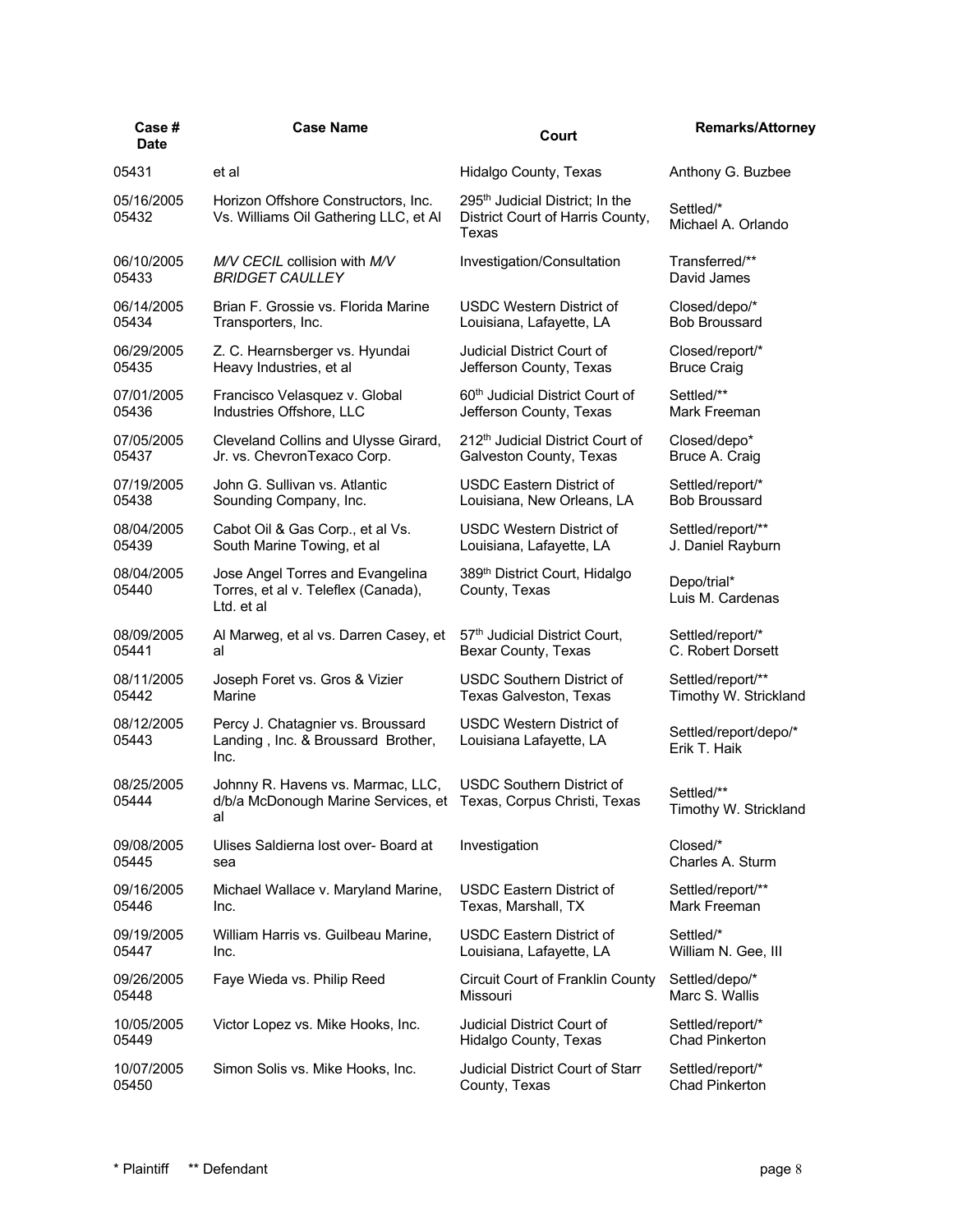| Case #<br><b>Date</b> | <b>Case Name</b>                                | Court                                                                     | <b>Remarks/Attorney</b>                 |
|-----------------------|-------------------------------------------------|---------------------------------------------------------------------------|-----------------------------------------|
| 10/12/2005            | Johnathan Cummings, et al Vs.                   | 190 <sup>th</sup> Judicial District of Harris                             | Settled/**                              |
| 05451                 | Diamond Offshore Co., et al                     | County, Texas                                                             | Ronald L. White                         |
| 10/12/2005<br>05452   | Reginald Simon, et al vs. Edwin<br>Evers, et al | 17th Judicial District Court for<br>the Parish of Lafourche,<br>Louisiana | Settled/report/depo*<br>Carl. J. Hebert |
| 10/12/2005            | Orencio Gonzalez vs. Great Lakes                | 229th Judicial District Court of                                          | Settled/report/*                        |
| 05453                 | Dredge & Dock, Co.                              | <b>Starr County, Texas</b>                                                | <b>Chad Pinkerton</b>                   |
| 10/12/2005            | Cipriano Hinojosa vs. Bean Dredging,            | 103rd Judicial District Court of                                          | Settled/report/*                        |
| 05454                 | LLC, et al                                      | Cameron County, Texas                                                     | <b>Chad Pinkerton</b>                   |
| 10/13/2005            | Laura Gonzalez vs. Weeks Marine,                | 229 <sup>th</sup> Judicial District Court of                              | Report/depo/ trial*                     |
| 05455                 | Inc., et al                                     | Starr County, Texas                                                       | Joseph S. Jaworski                      |
| 10/13/2005            | Lonnie Potts vs. Cameron Offshore               | <b>USDC Southern District of</b>                                          | Settled/report/depo*                    |
| 05456                 | Boats, Inc.                                     | Texas, Galveston, Texas                                                   | Joseph S. Jaworski                      |
| 10/13/2005            | Ernesto Gonzalez vs. Bean Dredging              | 332 <sup>nd</sup> Judicial District Court of                              | Settled/report/*                        |
| 05457                 | LLC, et al                                      | Hidalgo County, Texas                                                     | <b>Chad Pinkerton</b>                   |
| 10/13/2005            | Ian Magee vs. Tidewater Marine LLC,             | <b>USDC Southern District of</b>                                          | Settled/report/**                       |
| 05458                 | et al                                           | Texas, Galveston, Texas                                                   | George Caflisch                         |
| 10/17/2005            | Debra Outlaw, et al vs. Regency                 | USDC Western District of                                                  | Settled/report/*                        |
| 05459                 | Construction of America, LLC                    | Texas San Antonio, Texas                                                  | Daniel J. T. Sciano                     |
| 10/20/2005            | Raphael Young & Andrew Young Vs.                | <b>USDC Southern District of</b>                                          | Settled/report/**                       |
| 05460                 | Cal Dive International, et al                   | <b>Texas Galveston, Texas</b>                                             | Ronnie W. Baham, Jr.                    |
| 10/21/2005            | Melicio Lopez vs. Mike Hooks, Inc.              | 381 <sup>st</sup> Judicial District Court of                              | Settled/report/*                        |
| 05461                 |                                                 | <b>Starr County, Texas</b>                                                | <b>Chad Pinkerton</b>                   |
| 10/25/2005            | Jose Rivas vs. Atlantic Soundings &             | 229th Judicial District Court of                                          | Settled/report/depo*                    |
| 05462                 | Weeks Marine                                    | Starr County, Texas                                                       | <b>Chad Pinkerton</b>                   |
| 10/28/2005            | Michael Snow vs. Crowley Maritime               | Superior Court of Los Angeles                                             | Settled/Trial/depo/**                   |
| 05463                 | Company, et al                                  | County, Los Angeles, California                                           | David H. Savidge                        |
| 11/02/2005            | Gary Leon Moore vs. Tow Boat                    | USDC for the District of Hawaii.                                          | Settled/report/depo*                    |
| 05464                 | Services, et al                                 | Honolulu                                                                  | Steve Gordon                            |
| 11/10/2005            | Felton Broussard vs. Hunt Oil                   | USDC for the Southern District                                            | Settled/report/*                        |
| 05465                 | Company and M/V RENE I                          | of Texas, Galveston Division                                              | Michael W. Hogue                        |
| 11/10/2005            | Tyler Harden vs. Maritrans Tankers              | USDC for the Southern District                                            | Settled/report/*                        |
| 05466                 | Inc., et al                                     | of Texas, Galveston Division                                              | Anthony G. Buzbee                       |
| 11/14/2005            | Michael Thompson vs. Marathon                   | 334th Judicial District Court of                                          | Settled/report/**                       |
| 05467                 | International Oil Co., et al                    | Harris County, Texas                                                      | George T. Jackson                       |
| 12/01/2005            | Rigoberto Tamez vs. Bean Dredging,              | 206 <sup>th</sup> Judicial District Court of                              | Settled/report/*                        |
| 05468                 | <b>LLC</b>                                      | Hidalgo County, Texas                                                     | <b>Chad Pinkerton</b>                   |
| 12/06/2005            | Luis Mejia vs. Smith Marine Towing              | <b>USDC Southern District of</b>                                          | Settled/report/*                        |
| 05469                 | Corporation, et al                              | Texas, Galveston Division                                                 | Joseph S. Jaworski                      |
| 12/12/2005            | Shanita Gates vs. Mariner Energy                | <b>USDC Southern District of</b>                                          | Withdrew/conflict/*                     |
| 05470                 |                                                 | Texas, Galveston Division                                                 | Michael W. Hogue                        |
| 12/16/2005            | Mark Anthony Bonnet vs. Seacor                  | 152 <sup>nd</sup> Judicial District Court of                              | Settled/report/**                       |
| 05471                 | Marine, Inc., et al                             | Harris County, Texas                                                      | Ronald L. White                         |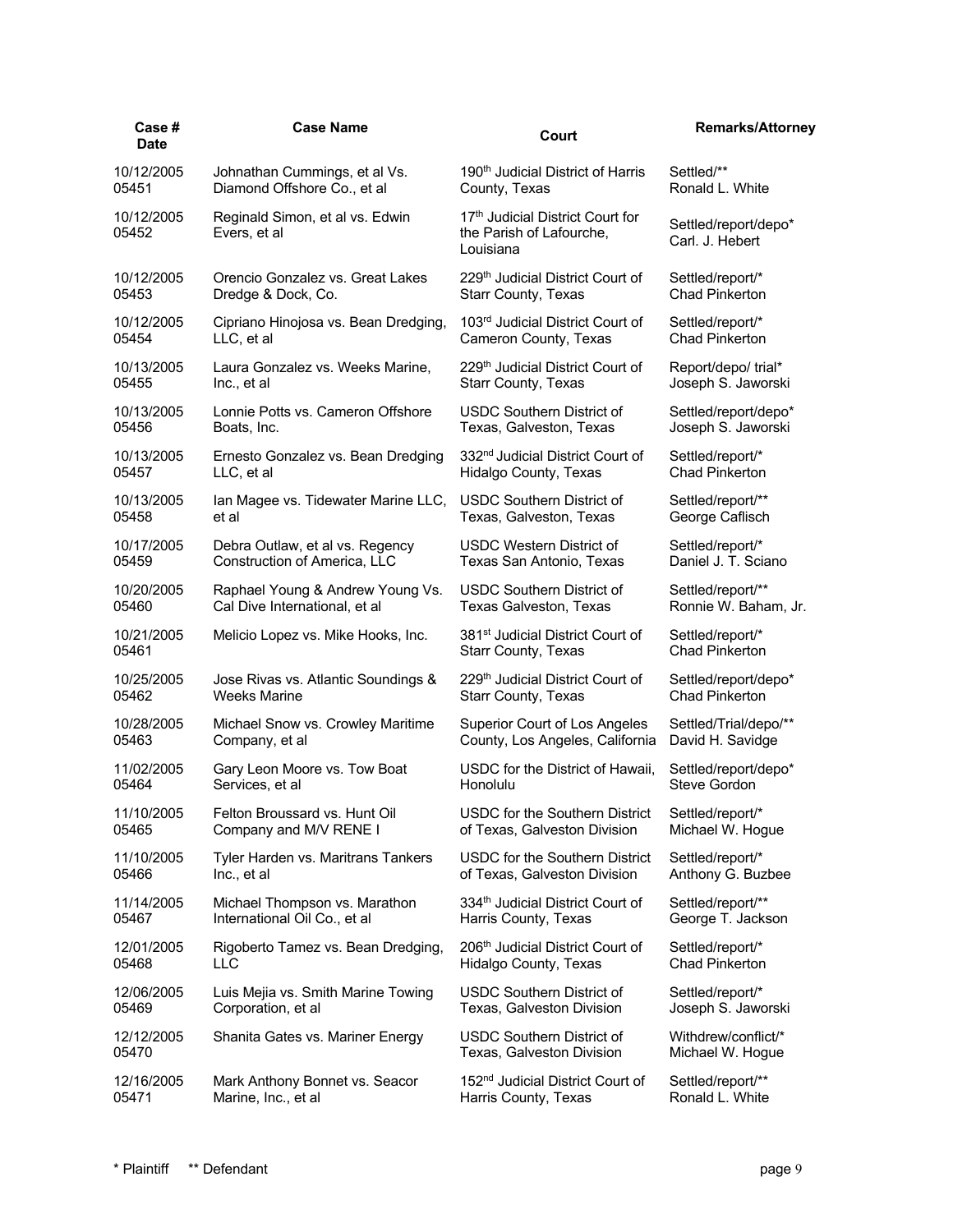| Case #<br><b>Date</b> | <b>Case Name</b>                                                                    | Court                                                                                   | <b>Remarks/Attorney</b>                    |
|-----------------------|-------------------------------------------------------------------------------------|-----------------------------------------------------------------------------------------|--------------------------------------------|
| 12/20/2005            | Ernesto Garza Cavazos vs. Goodloe                                                   | 275 <sup>th</sup> Judicial District Court of                                            | Settled/report/*                           |
| 05472                 | Marine, Inc.                                                                        | Hidalgo County, Texas                                                                   | <b>Chad Pinkerton</b>                      |
| 12/21/2005            | Kelly Billiot vs. Caillou Island Towing,                                            | 32 <sup>nd</sup> Judicial District Court for                                            | Settled/report/depo/**                     |
| 05473                 | et al                                                                               | The Parish of Terrebonne, LA                                                            | Robert A. Mahtook, Jr.                     |
| 12/21/2005            | Paul Wike vs. Global Industries, Ltd.                                               | USDC Western District of                                                                | Settled/report/**                          |
| 05474                 |                                                                                     | Louisiana, Lafayette Division                                                           | Charles A. Mouton                          |
| 12/27/2005            | Emile Boudreaux vs. Trico Marine                                                    | 80 <sup>th</sup> Judicial District Court of                                             | Closed/report/**                           |
| 05475                 | Services, Inc., et al                                                               | Harris County, Texas                                                                    | Nelson Skyler                              |
| 12/27/2005            | James St. Cyr vs. Abdon Callais, et al                                              | 11 <sup>th</sup> Judicial District Court of                                             | Settled/report/*                           |
| 05476                 |                                                                                     | Harris County, Texas                                                                    | <b>Brian Beckcom</b>                       |
| 01/16/2007            | Leobardo Carmona vs. Great Lakes                                                    | 139 <sup>th</sup> Judicial District Court,                                              | Settled/report/*                           |
| 07541                 | Dredge & Dock Company                                                               | Hidalgo County, Texas                                                                   | Anthony G. Buzbee                          |
| 01/22/2007            | Limon Maritima, S.A. et al vs. Noble                                                | <b>USDC Eastern District of</b>                                                         | Settled/report/**                          |
| 07542                 | Energy                                                                              | Louisiana, New Orleans                                                                  | Thomas G. O'Brien                          |
| 01/22/2007<br>07543   | Ken Romero vs. Cajun Stabilizing<br>Boats, Inc., et al                              | <b>USDC Western District of</b><br>Louisiana, Lafayette-Opelousas<br><b>Division</b>    | Settled/report*<br>Kurt B. Arnold          |
| 01/22/2007<br>07544   | Onesimo Alvarez vs. The Nacher<br>Corporation and GlobalSantaFe<br>Drilling Company | <b>USDC Southern District of</b><br>Texas, Galveston Division                           | Settled/Report*<br>Peter Taaffe            |
| 01/26/2007            | Jimmy Pagitt vs. Sonsub, Inc.                                                       | <b>USDC Southern District of</b>                                                        | Settled/report/*                           |
| 07545                 |                                                                                     | Texas, Galveston Division                                                               | Kurt B. Arnold                             |
| 01/30/2007            | Holliday vs. Edison Chouest                                                         | <b>USDC Southern District of</b>                                                        | Pending/settled/*                          |
| 07546                 | Offshore, LLC                                                                       | Texas, Galveston Division                                                               | Kurt B. Arnold                             |
| 02/07/2007            | Michael Mitchell vs. Elevating Boats,                                               | USDC Southern District of                                                               | Settled/report/*                           |
| 07547                 | LLC                                                                                 | Texas, Galveston Division                                                               | Peter K. Taaffe                            |
| 02/07/2007            | Jose Solis vs. Interocean American                                                  | <b>USDC Southern District of</b>                                                        | Settled/report/*                           |
| 07548                 | Shipping Corp., et al                                                               | Texas, Galveston Division                                                               | Peter K. Taaffe                            |
| 02/13/2007            | Ompy Hudson III vs. Kim Susan, Inc.,                                                | USDC Eastern District of                                                                | Settled/*                                  |
| 07549                 | Nabors Offshore Corp., et al                                                        | Louisiana, New Orleans                                                                  | Kirk E. Karamanian                         |
| 02/15/2007            | Kostmayer Construction Co. LLC vs.                                                  | <b>USDC Eastern District of</b>                                                         | Settled/report/**                          |
| 07550                 | Jefferson Marine Towing, Inc. et al                                                 | Louisiana, New Orleans                                                                  | George B. Recile                           |
| 02/16/2007            | Horacio Barrera vs. Mike Hooks, Inc.                                                | 93rd Judicial District Court of                                                         | Settled/Report/trial*                      |
| 07551                 |                                                                                     | Hidalgo County, Texas                                                                   | Christopher K. Johns                       |
| 02/20/2007            | Paul L. Parker vs. Swift Energy                                                     | <b>USDC Southern District of</b>                                                        | Settled/report/*                           |
| 07552                 | Company, et al                                                                      | Texas, Galveston Division                                                               | Kurt B. Arnold                             |
| 02/28/2007<br>07553   | Michael S. Harper vs. Ocean Runner<br>Marine, Inc.                                  | 15 <sup>th</sup> Judicial District Court,<br>Parish of Lafayette, State of<br>Louisiana | Settled/report/**<br><b>Charles Mouton</b> |
| 02/23/2007            | Christopher Davidson vs. Moncla                                                     | USDC, Southern District of                                                              | Settled/report/*                           |
| 07554                 | Marine Operations, LLC, et al                                                       | Texas, Galveston Division                                                               | Christopher Johns                          |
| 02/27/2007            | Jose Luz De Leon vs. Weeks Marine                                                   | USDC, Southern District of                                                              | Closed/report/*                            |
| 07555                 | and Atlantic Sounding Co.                                                           | Texas, Galveston Division                                                               | Sean E. O'Rourke                           |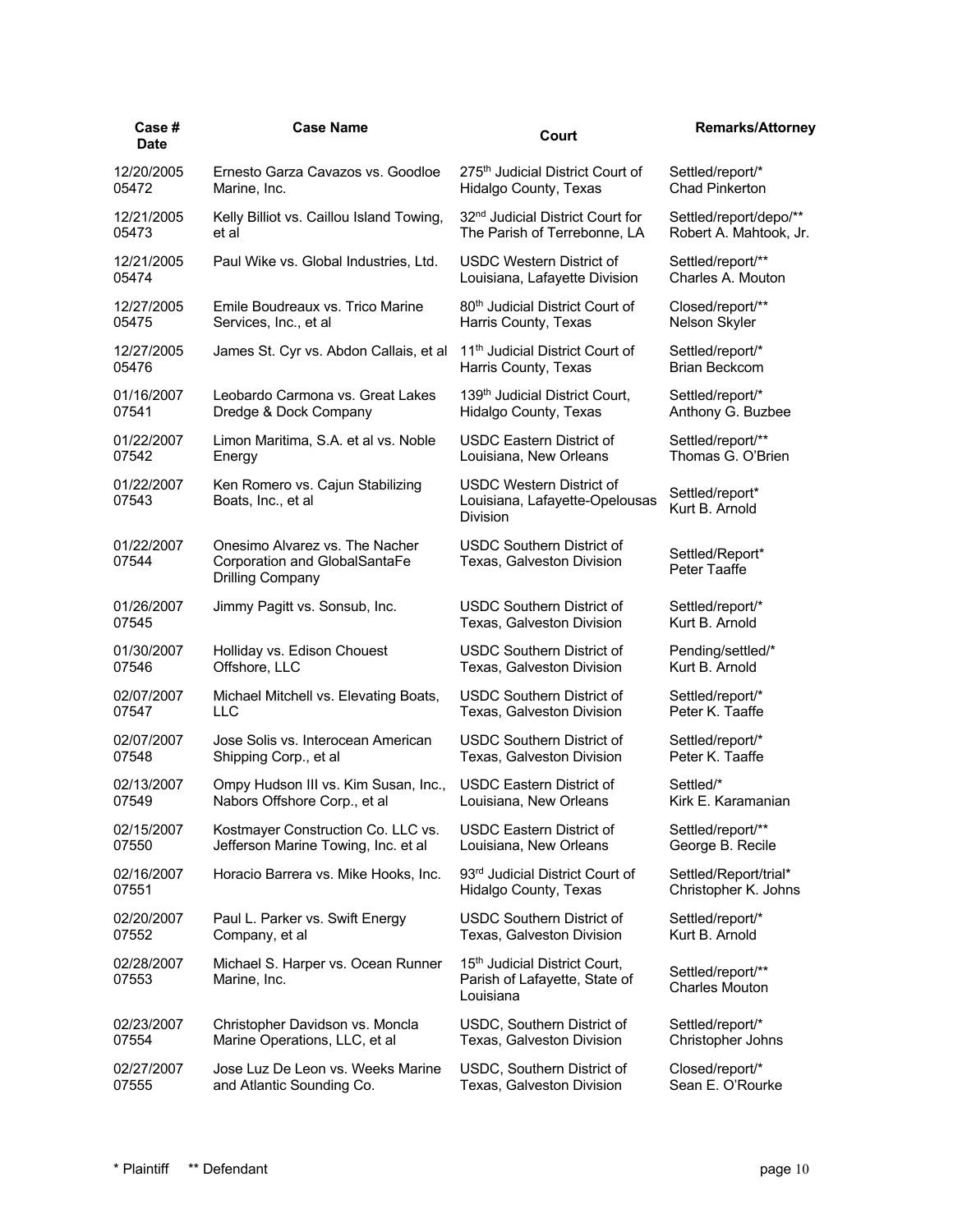| Case #<br><b>Date</b> | <b>Case Name</b>                                         | Court                                                                                         | <b>Remarks/Attorney</b>                 |
|-----------------------|----------------------------------------------------------|-----------------------------------------------------------------------------------------------|-----------------------------------------|
| 02/27/2007            | Linell Carr vs. Ensco Marine Co.                         | USDC, Southern District of                                                                    | Closed/*                                |
| 07556                 |                                                          | Texas, Houston Division                                                                       | Sean E. O'Rourke                        |
| 03/12/2007            | Paul Sackman v. Galiano Tugs, Inc.                       | USDC, Eastern District of                                                                     | Settled/*                               |
| 07557                 |                                                          | Louisiana                                                                                     | Kelly Green                             |
| 03/13/2007            | James Alexander v. Daybrook                              | USDC, Southern District of                                                                    | Settled/report/*                        |
| 07558                 | Fisheries, Inc.                                          | Texas, Galveston Division                                                                     | Kurt Arnold                             |
| 03/13/2007<br>07559   | Dewey Hebert v. Kirby Inland Marine,<br>Inc.             | 14 <sup>th</sup> Judicial District Court of<br>the Parish of Calcasieu, State<br>of Louisiana | Settled/report/depo/*<br>Raleigh Newman |
| 03/13/2007            | Laurie Wilson, et al v. BNSF Railway                     | Probate Court, Galveston                                                                      | Settled/report/depo/**                  |
| 07560                 | Company, et al                                           | County, Texas                                                                                 | Douglas Poole                           |
| 03/19/2007            | Keith Seal v. Tetra Technologies, Inc.                   | USDC, Southern District of                                                                    | Closed/report/depo*                     |
| 07561                 |                                                          | Texas, Galveston Division                                                                     | Kurt Arnold                             |
| 03/19/2007            | John Weaver v. Kirby Inland Marine,                      | USDC, Southern District of                                                                    | Settled/report/*                        |
| 07562                 | et al                                                    | Texas, Galveston Division                                                                     | Nicholas Simon                          |
| 03/20/2007            | Billy Ray, Jr. v. Great Lakes Dredge                     | USDC, Southern District of                                                                    | Settled/report/*                        |
| 07563                 | & Dock Company                                           | Texas, Galveston Division                                                                     | Nicholas Simon                          |
| 03/26/2007            | Limitation of Liability; Greg Seaman                     | USDC, Southern District of                                                                    | Trial/report/depo/*                     |
| 07564                 | (Saldierna)                                              | Texas, Galveston Division                                                                     | Chris Johns                             |
| 03/27/2007            | David Brodsky v. CHS Launch                              | USDC, Southern District of                                                                    | Closed/*                                |
| 07565                 | Services, Inc.                                           | Texas, Galveston Division                                                                     | Nicholas Simon                          |
| 03/29/2007            | Lonzabell Sanders v. Bean Dredging                       | USDC, Eastern District of                                                                     | Settled/report/*                        |
| 07566                 |                                                          | Louisiana                                                                                     | <b>Chad Pinkerton</b>                   |
| 03/30/2007<br>07567   | John Grosvenor v. McCalls Offshore<br>Boats, Inc., et al | 38 <sup>th</sup> Judicial District Court,<br>Parish of Cameron, State of<br>Louisiana         | Trial/**<br>J. Rock Palermo             |
| 04/16/2007            | Omar Gonzales v. Subaqueous                              | 229 <sup>th</sup> Judicial District Court of                                                  | Closed/Report/*                         |
| 07568                 | Services, Inc.                                           | <b>Starr County, Texas</b>                                                                    | Aaron Vela                              |
| 04/19/2007            | Jose Gilberto Solis, Jr. v.                              | 381 <sup>st</sup> Judicial District Court of                                                  | Closed/Report/*                         |
| 07569                 | Subaqueous Services, Inc.                                | <b>Starr County, Texas</b>                                                                    | Aaron Vela                              |
| 04/23/2007            | Kostmayer Construction Co. v.                            | USDC, Eastern District of                                                                     | Settled/report/*                        |
| 07570                 | Philadelphia Point Fleet, Inc.                           | Louisiana                                                                                     | George Recile                           |
| 04/24/2007            | John Piazza, Jr. v. Carnival                             | USDC, Southern District of                                                                    | Settled/report/*                        |
| 07571                 | Corporation                                              | Texas, Galveston Division                                                                     | Jason Itkin                             |
| 04/24/2007            | Jeffrey Henson v. Odyssea Vessels,                       | USDC, Eastern District of                                                                     | Settled/report/*                        |
| 07572                 | Inc.                                                     | Louisiana                                                                                     | <b>William Gee</b>                      |
| 05/08/2007            | Estate of Joe Buckley v. Worldwide                       | 434th Judicial District Court of                                                              | Cancelled                               |
| 07573                 | Drilling, et al                                          | Fort Bend County, Texas                                                                       | Rhonda Bennetsen                        |
| 05/08/2007            | Rogelio Salinas-Campos v. Weeks                          | 381 <sup>st</sup> Judicial District Court of                                                  | Settled/Report/depo/*                   |
| 07574                 | Marine, Inc.                                             | <b>Starr County, Texas</b>                                                                    | Aaron Vela                              |
| 05/07/2007            | Gary Vincent v. Rife Industrial                          | 58 <sup>th</sup> Judicial District Court of                                                   | Settled/depo/*                          |
| 07575                 | Marine, Inc., et al                                      | Jefferson County, Texas                                                                       | Kurt Arnold                             |
| 05/10/2007            | Albert Davis v. Chevron Pipeline                         | USDC, Southern District of                                                                    | Settled/*                               |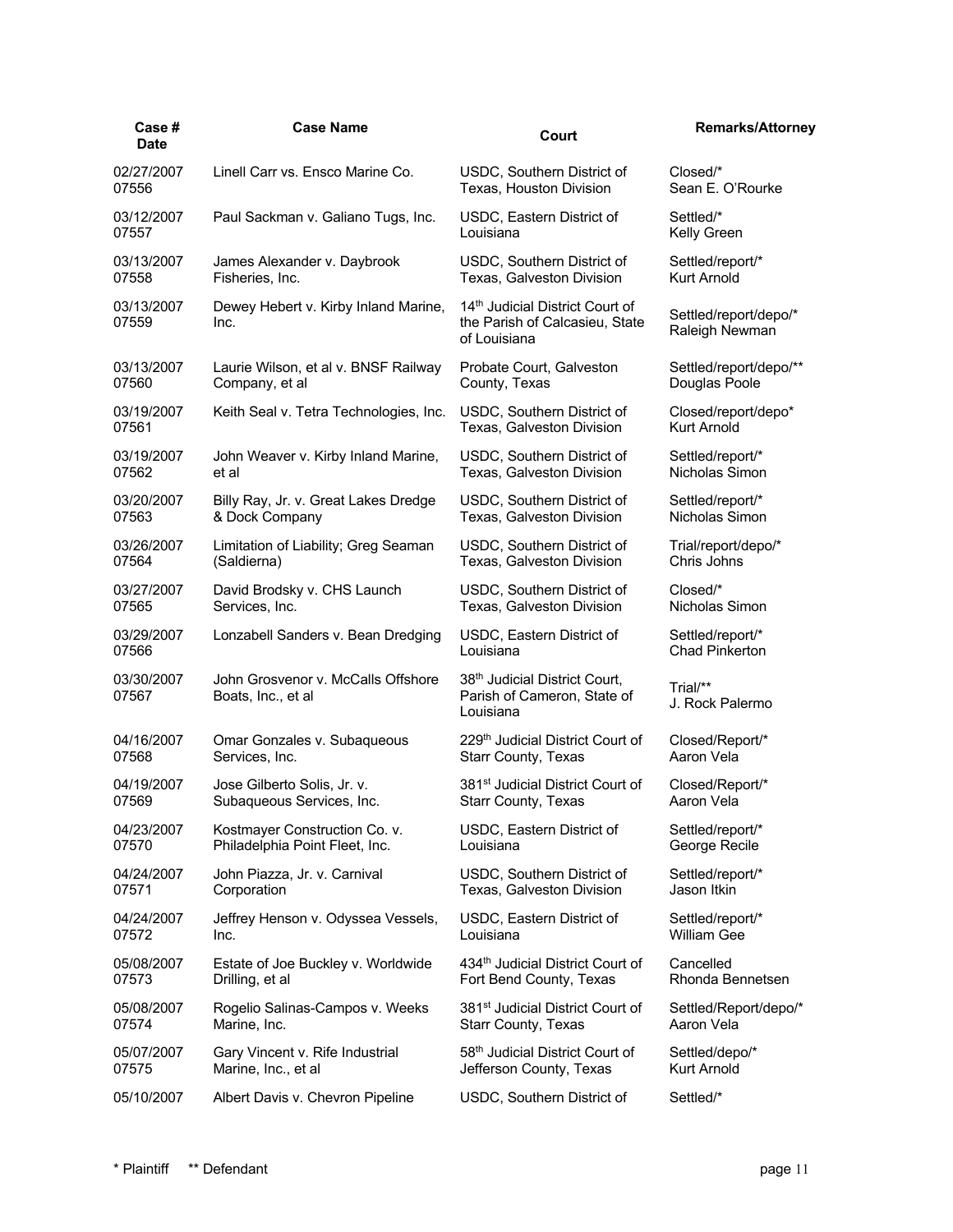| Case #<br>Date | <b>Case Name</b>                      | Court                                        | <b>Remarks/Attorney</b> |
|----------------|---------------------------------------|----------------------------------------------|-------------------------|
| 07576          | Company                               | Texas, Galveston Division                    | <b>Kurt Arnold</b>      |
| O5/11/2007     | Samuel Zuniga v. L&M Botruc Rental,   | USDC, Eastern District of                    | Settled/Report/*        |
| 07577          | Inc.                                  | Louisiana                                    | Joseph Weigand, Jr.     |
| 05/14/2007     | Jason Marshall Rawls v. Nabors        | 333rd Judicial District Court of             | Settled/**              |
| 07578          | International, Inc.                   | Harris County, Texas                         | <b>Tommy Smith</b>      |
| 05/16/2007     | Valdemar Bautista v. King Fisher      | 206 <sup>th</sup> Judicial District Court of | Settled/report/*        |
| 07579          | <b>Marine Service</b>                 | Hidalgo County, Texas                        | Chris Johns             |
| 05/21/2007     | Eric Mose v. C-Mar American, Ltd      | USDC, Southern District of                   | Closed/Report/*         |
| 07580          |                                       | Texas, Galveston, Texas                      | Jason Itkin             |
| 06/24/2007     | Robert Castleberry v. Tesla Offshore, | USDC, Southern District of                   | Settled/report*         |
| 07581          | LLC                                   | Texas, Galveston, Texas                      | Jason Itkin             |
| 06/01/2007     | Lesli Abbott v. Williams Brothers     | USDC, Southern District of                   | Settled/report*         |
| 07582          | Construction                          | Texas, Galveston District                    | Kurt Arnold             |
| 06/05/2007     | Edward Sharp v. Capital Marine        | USDC, Eastern District of                    | Settled/report/*        |
| 07583          | Supply, Inc.                          | Louisiana                                    | Frank E. Lamothe III    |
| 06/07/2007     | Scott Stewart v. Parker Drilling      | USDC, Southern District of                   | Closed/*                |
| 07584          | Company                               | Texas, Galveston                             | Cory Itkin              |
| 06/20/2007     | Herman J. Van Norman, Jr. vs. Baker   | <b>USDC Southern District of</b>             | Closed/*                |
| 07585          | Hughes Incorporated                   | Texas, Houston Division                      | Jason A. Itkin          |
| 06/20/2007     | Emile Delaneville v. Trace Marine,    | USDC, Eastern District of                    | Settled/report/*        |
| 07586          | LLC                                   | Louisiana,                                   | C. Arlen Baud           |
| 06/21/2007     | Joseph Greiner v. Global              | County Court at Law No. 1,                   | Settled/depo/*          |
| 07587          | Geophysical Services, Inc.            | Calhoun County, Texas                        | Kyle Farrar             |
| 06/22/2007     | Juan Garza v. Weeks Marine            | 381 <sup>st</sup> Judicial District Court,   | Settled/report/depo/*   |
| 07588          |                                       | <b>Starr County, Texas</b>                   | Peter Taaffe            |
| 06/26/2007     | Kim Connor v. Anadarko Petroleum      | Southern District of Texas,                  | Settled/report/*        |
| 07589          |                                       | <b>Galveston Division</b>                    | Jason Itkin             |
| 06/26/2007     | Magnolia Quarterbarges v. M/V         | USDC, Eastern District of                    | Pending/report/trial/*  |
| 07590          | Naples Royal Princess VII             | Louisiana                                    | George Vourvoulias      |
| 06/27/2007     | Charles Smith v. Action Oilfield      | USDC, Southern District of                   | Settled/report/depo/*   |
| 07591          | Services, Inc.                        | Texas, Galveston Division                    | Jason Itkin             |
| 07/03/2007     | Joseph Wahl vs. Seacor Marine, LLC    | USDC, Southern District of                   | Closed/Report/*         |
| 07592          |                                       | Texas, Galveston                             | Peter Taaffe            |
| 07/03/2007     | Craig Couvillier v. Basic Marine      | 94 <sup>th</sup> District Court, Nueces      | Settled/*               |
| 07593          | Services, Inc., et al                 | County, Texas                                | Kurt Arnold             |
| 07/10/2007     | Stanley Miller v. Warrior & Gulf      | USDC, Southern District of                   | Settled/Report/*        |
| 07594          | Navigation Co.                        | Alabama, Mobile Division                     | R. Todd Elias           |
| 07/23/2007     | Maceo Carter v Omega Protein, et al   | 38th Judicial District Court,                | Settled/Report/*        |
| 07595          |                                       | Parish County, Louisiana                     | Kurt Arnold             |
| 07/27/2007     | Jacob Robichaux v. The Vessel         | USDC, Eastern District of                    | Settled/**              |
| 07596          | Midnight Rider, et al                 | Texas, Texarkana Division                    | Ron White               |
| 07/27/2007     | Joshua Deshotel v. P & E Crewboats    | USDC, Eastern District of                    | Settled/report/*        |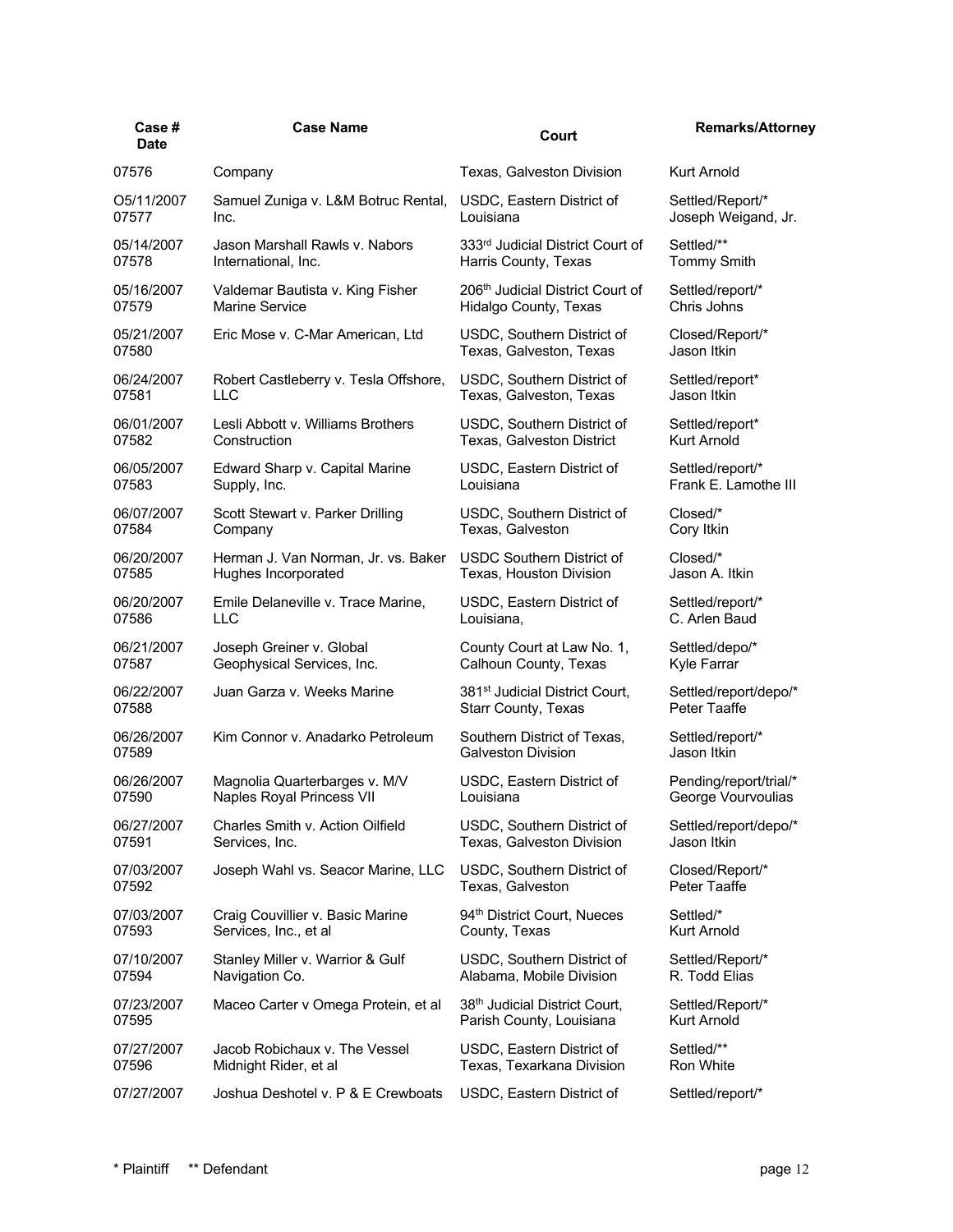| Case#<br><b>Date</b> | <b>Case Name</b>                                                                    | Court                                                                    | <b>Remarks/Attorney</b>        |
|----------------------|-------------------------------------------------------------------------------------|--------------------------------------------------------------------------|--------------------------------|
| 07597                |                                                                                     | Louisiana                                                                | <b>William Gee</b>             |
| 08/02/2007           | Baldomero Aguillon v. King Fisher                                                   | 398 <sup>th</sup> Judicial District Court of                             | Settled/*                      |
| 07598                | Marine Service, LP                                                                  | Hidalgo County, Texas                                                    | Christopher Johns              |
| 08/06/2007           | Joseph Dugat v. Marine Fueling                                                      | 172 <sup>nd</sup> District Court, Jefferson                              | Settled/report*                |
| 07599                | Service, Inc.                                                                       | County, Texas                                                            | <b>Curtis Leister</b>          |
| 08/07/2007           | Settoon towing, Inc. as owner of the                                                | USDC, Eastern District of                                                | Closed/*                       |
| 07600                | M/V Cathy M. Settoon                                                                | Louisiana                                                                | Thomas O'Brien                 |
| 08/09/2007           | Waylon Broussard v. Aries Marine                                                    | USDC, Southern District of                                               | Settled/report/*               |
| 07601                | Corp.                                                                               | Texas, Galveston                                                         | Craig Eiland                   |
| 08/09/2007           | Daniel A. Horn v. Texas                                                             | 334 <sup>th</sup> Judicial District Court of                             | Closed/*                       |
| 07602                | Petrochemicals, L.P, et al                                                          | Harris County, Texas                                                     | Jeff Seely                     |
| 09/03/2007           | Eduviges Elizondo vs. Goodloe                                                       | 197 <sup>th</sup> Judicial District Court of                             | Settled/report/*               |
| 07603                | Marine, Inc.                                                                        | Cameron County, Texas                                                    | Aaron Vela                     |
| 09/04/2007           | Clinton Cartwright v. Blessey Marine                                                | 58 <sup>th</sup> Judicial District, Jefferson                            | Settled/**                     |
| 07604                | Services, Inc., et al                                                               | County, Texas                                                            | <b>Brian White</b>             |
| 09/17/2007           | William Hubbard, Jr. v. Chevron Pipe                                                | USDC, Western District of                                                | Closed/*                       |
| 07605                | Line Co., et al                                                                     | Louisiana, Lafayette Division                                            | Jason Itkin                    |
| 09/19/2007           | Gerardo Gonzalez v. United States of                                                | USDC, Southern District of                                               | Settled/report/depo/*          |
| 07606                | America                                                                             | Texas, Brownsville Division                                              | Jason Itkin                    |
| 09/19/2007           | Brian Jones v. W&T Offshore, Inc.                                                   | USDC Southern District of                                                | Closed/report/*                |
| 07607                |                                                                                     | Texas, Galveston Division                                                | <b>Kurt Arnold</b>             |
| 09/25/2007           | Magnolia Marine Transport Co. v.                                                    | USDC, Southern District of                                               | Closed/report/**               |
| 07608                | William Wicker, Jr.                                                                 | Mississippi, Western Division                                            | Micajah Boatright              |
| 09/27/2007           | Lester Hickman v. J&T Marine                                                        | USDC, Eastern District of                                                | Settled/report/*               |
| 07609                | Service, Inc.                                                                       | Texas, Lufkin Division                                                   | Jason Itkin                    |
| 10/12/2007           | Adunfe Oyetunji v. Offshore Specialty                                               | 80 <sup>th</sup> Judicial District Court of                              | Settled/report*                |
| 07610                | Fabricators, Inc.                                                                   | Texas, Harris County                                                     | R. Todd Elias                  |
| 10/02/2007           | Ricardo Sanchez v. Inland Dredging                                                  | USDC, Southern District of                                               | Settled/Report/*               |
| 07611                | Company                                                                             | Texas, Galveston Division                                                | Peter Taaffe                   |
| 10/08/2007<br>07612  | Mindy J. Stegall v. Dan's Boat Co.                                                  | In the Circuit Court of the<br>County of St. Louis, State of<br>Missouri | Closed/depo*<br>Mark Bronson   |
| 10/10/2007           | John Ross v. Magnolia Marine                                                        | Circuit Court of Warren County,                                          | Closed/*                       |
| 07613                | Transport Co, et al                                                                 | Mississippi                                                              | Jason Itkin                    |
| 10/25/2007<br>07614  | George "Jorge" Casas v. US Joiner<br>LLC and Northrop Grumman Ship<br>Systems, Inc. | USDC, Southern District of<br>Mississippi, Southern Division             | Settled/report/*<br>Jeff Seely |
| 11/06/2007           | Derril Wagner v. Oceanic Fleet, Inc.,                                               | USDC, Southern District of                                               | Settled/report/*               |
| 07615                | et al                                                                               | Texas, Galveston Division                                                | Kurt Arnold                    |
| 11/08/2007           | Chris Martin v. JB Marine Service,                                                  | USDC, Southern District of                                               | Settled/report/depo*           |
| 07616                | Inc., et al                                                                         | Illinois, St. Louis Division                                             | Cory Itkin                     |
| 11/15/2007           | Gregory Barilleaux v. New York                                                      | USDC, Eastern District of New                                            | Closed/Report/*                |
| 07617                | Marine Towing, Inc., et al                                                          | York                                                                     | Joseph Joy                     |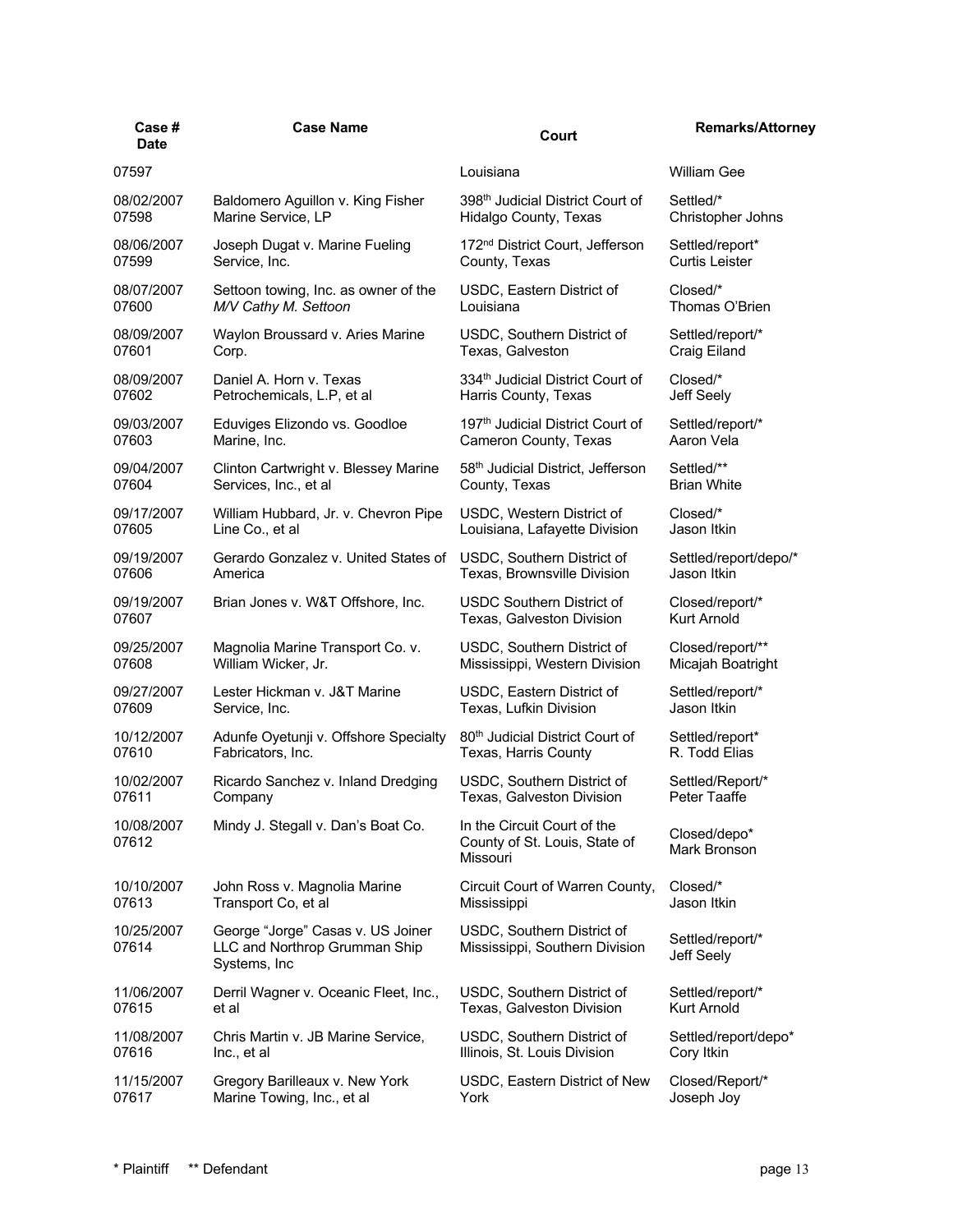| Case #<br><b>Date</b> | <b>Case Name</b>                             | Court                                                                                       | <b>Remarks/Attorney</b>                   |
|-----------------------|----------------------------------------------|---------------------------------------------------------------------------------------------|-------------------------------------------|
| 11/26/2007            | Ryan Speights v. Diamond Offshore            | USDC, Southern District of                                                                  | Settled/Report/*                          |
| 07618                 | Management Company, et al                    | Texas, Galveston Division                                                                   | Peter Taaffe                              |
| 12/05/2007            | Julian Mendez v. King Fisher Marine          | 103rd District Court of Cameron                                                             | Settled/Report/depo*                      |
| 07619                 | Services, Inc.                               | County, Texas                                                                               | Chris Johns                               |
| 12/11/2007            | Maurice Jones v. Hercules Offshore,          | Galveston County Court at Law                                                               | Settled/*                                 |
| 07620                 | Inc.                                         | No. 2                                                                                       | Kurt Arnold                               |
| 12/11/2007            | Wayne Davis v. Torch Offshore, Inc.          | USDC, Southern District of                                                                  | Settled/report/*                          |
| 07621                 |                                              | Texas, Galveston Division                                                                   | Jason Itkin                               |
| 12/12/2007            | Orlando Ramirez v. American                  | USDC, Southern District of                                                                  | Report/depo/trial/*                       |
| 07622                 | <b>Pollution Control</b>                     | Texas, Galveston Division                                                                   | <b>Michael Pierce</b>                     |
| 12/17/2007            | Gerald Brasseux and Jon Willis v.            | USDC, Western District of                                                                   | Settled/**                                |
| 07623                 | Bois d'Arc Offshore, Ltd, et al              | Louisiana                                                                                   | S. Brian Perry                            |
| 12/18/2007<br>07624   | Eric Taylor v. Teco Barge Line, Inc.         | USDC, Western District of<br>Kentucky (transferred from<br>EDLA)                            | Trial/report/depo/*<br><b>Kurt Arnold</b> |
| 12/17/2007<br>07625   | Estate of Thomas Bui v. Keystone<br>Shipping | In the Circuit Court for the<br>Judicial Circuit in and for<br>Hillsborough County, Florida | Settled/report/depo**<br>David Young      |
| 12/20/2007            | Nelcia Sebastian v. Crowley Maritime         | USDC, Southern District of                                                                  | Settled/report/*                          |
| 07626                 | Corporation, et al.                          | Texas, Galveston Division                                                                   | Cory Itkin                                |
| 12/26/2007            | Orlando Ramos v. King Fisher                 | 229 <sup>th</sup> Judicial District Court of                                                | Closed/report/depo*                       |
| 07627                 | Marine, LP                                   | <b>Starr County, Texas</b>                                                                  | Christopher Johns                         |
| 12/20/2007<br>07628   | Bradley Comeaux v. Unknown boat              |                                                                                             | $Closed/*$<br><b>William Gee</b>          |
| 12/31/2007            | Dustin Marin v. Jambon Marine                | USDC, Southern District of                                                                  | Settled/report/*                          |
| 07629                 | Holdings                                     | Texas, Galveston Division                                                                   | Christopher Johns                         |
| 12/31/2007            | Kenneth Viser v. Trinity Catering, Inc.      | USDC, Eastern District of                                                                   | Closed/report**                           |
| 07630                 |                                              | Louisiana                                                                                   | Cade Evans                                |
| 01/07/2008            | Clint Marks v. Candy Fleet Corp.             | USDC, Eastern District of                                                                   | Settled/*                                 |
| 08631                 |                                              | Louisiana                                                                                   | William Gee                               |
| 01/10/2008            | Marine Management Contractors,               | USDC, Western District of                                                                   | Settled/report/**                         |
| 08632                 | Inc. v. Jason James Daigle                   | Louisiana                                                                                   | William Gee                               |
| 01/14/2008            | Julio Cesar Cano v. Great Lakes              | 229th District Court, Starr                                                                 | Closed/report*                            |
| 08633                 | Dredge & Dock Co.                            | County, Texas                                                                               | Peter Taaffe                              |
| 01/19/2008            | James Neal v. Cenac Towing                   | USDC, Eastern District of                                                                   | Closed/report/*                           |
| 08634                 |                                              | Louisiana                                                                                   | Micajah Boatright                         |
| 01/22/2008            | Luis Hernandez-Espinoza v.                   | USDC, Southern District of                                                                  | Settled/report/*                          |
| 08635                 | Tidewater, Inc.,                             | Texas, Galveston Division                                                                   | Jason Itkin                               |
| 01/22/2008            | Vernon Hewitt v. Ryan Marine Svcs,           | County Court at Law #2,                                                                     | Report/Trial*                             |
| 08636                 | et al                                        | Galveston County, Texas                                                                     | Kurt Arnold                               |
| 01/22/2008            | Jose Gonzalez v. King Fisher Marine          | 398 <sup>th</sup> Judicial District Court,                                                  | Settled/report/*                          |
| 08637                 |                                              | <b>Hidalgo County</b>                                                                       | Chris Johns                               |
| 02/01/2008            | Hector De Leon v. King Fisher Marine         | 275 <sup>th</sup> Judicial District Court,                                                  | Closed/report/*                           |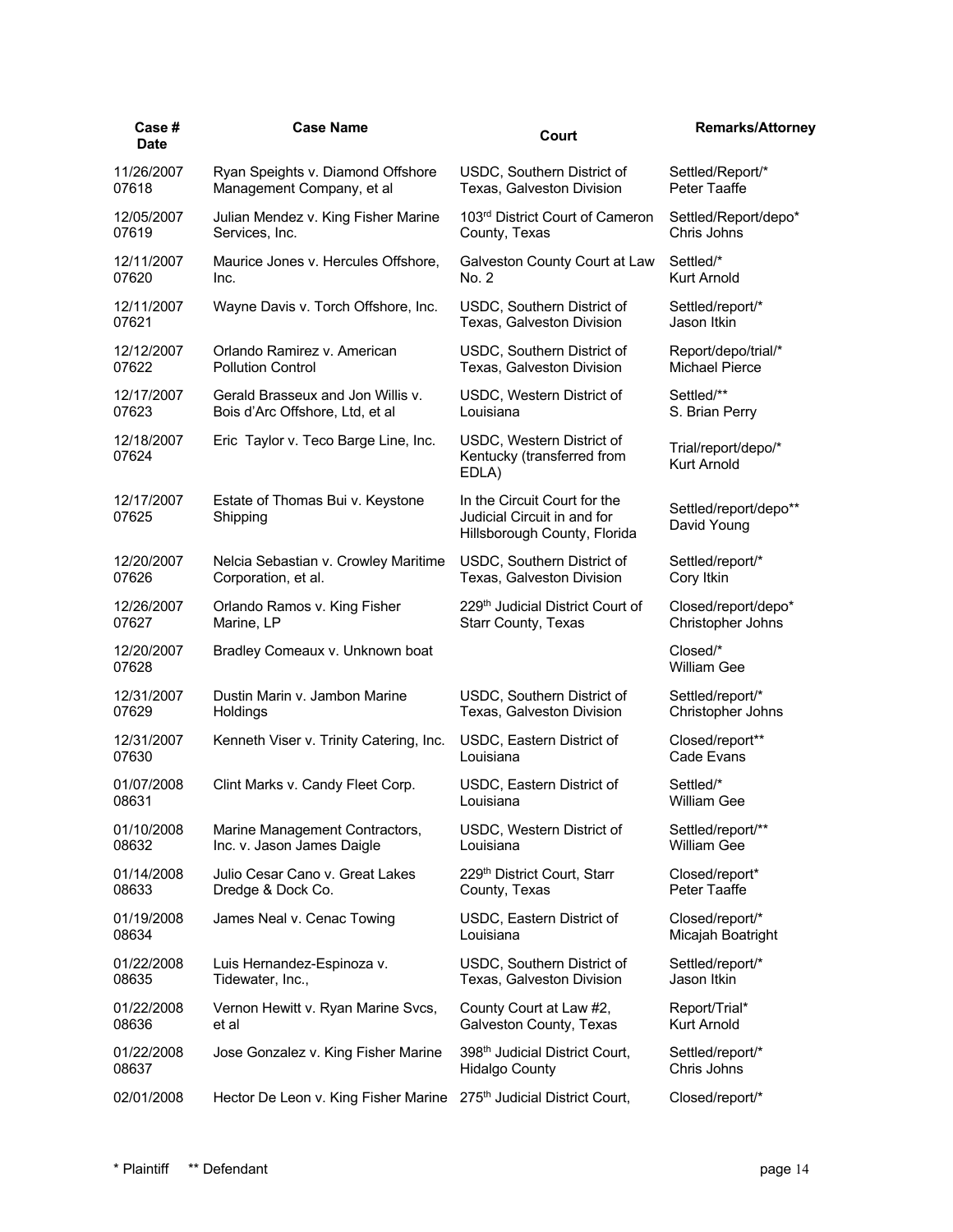| Case #<br><b>Date</b> | <b>Case Name</b>                               | Court                                        | <b>Remarks/Attorney</b>             |
|-----------------------|------------------------------------------------|----------------------------------------------|-------------------------------------|
| 08638                 |                                                | <b>Hidalgo County</b>                        | Chris Johns                         |
| 02/02/2008            | Daniel Torres v. Taylors International         | 275 <sup>th</sup> Judicial District Court,   | Settled/report/*                    |
| 08639                 | Services, Inc.                                 | <b>Hidalgo County</b>                        | Chris Johns                         |
| 02/27/2008            | Albert Tull v. Savannah Marine                 | In the State Court of Chatham                | Closed/report/depo/*                |
| 08640                 | Services                                       | County, Georgia                              | Micajah Boatright                   |
| 02/27/2008<br>08641   | Kenneth Fruge vs. Willbros USA,<br>Inc., et al |                                              | Closed                              |
| 02/14/2008            | In re Sanco Holdings AS and Sanco              | USDC, Southern District of                   | Settled/report/*                    |
| 08642                 | Shipping AS                                    | Texas, Galveston Division                    | <b>Charles Herd</b>                 |
| 03/11/2008            | Luis Limon et al v. Barryco Barge              | USDC, Southern District of                   | Closed/report/*                     |
| 08643                 | Line, LLC, et al                               | Texas, Galveston Division                    | Peter Taaffe                        |
| 03/12/2008            | Jose Ricardo Garza v. T.W. LaQuay              | 389th Judicial District Court,               | Settled/report*                     |
| 08644                 | Dredging                                       | Hidalgo County, Texas                        | Sean O'Rourke                       |
| 03/12/2008            | Paul Mock v. Global Geophysical                | 23rd Judicial District Court,                | Settled/report/*                    |
| 08645                 | Services, Inc.                                 | Brazoria County, Texas                       | Jeff Seely                          |
| 03/26/2008            | Dave Coleman v. Liberty Maritime               | USDC, Southern District of                   | Settled/report*                     |
| 08646                 |                                                | Texas, Galveston District                    | Peter Taaffe                        |
| 03/25/2008<br>08647   | George Seitz v. Darrell Shepherd               | State Court of Fulton County                 | Closed/*<br><b>William Cromwell</b> |
| 04/01/2008            | Wayne Broussard v. Coil Tubing                 | USDC, Southern District of                   | Closed/*                            |
| 08648                 | Services, LLC                                  | Texas, Galveston Division                    | Christopher Johns                   |
| 04/03/2008            | Jerson Velasquez v. Offshore                   | USDC, Southern District of                   | Settled/report*                     |
| 08649                 | Express, Inc.                                  | Texas, Galveston Division                    | Christopher Johns                   |
| 04/07/2008            | Narciso Meza v. MSC Ship                       | USDC, Southern District of                   | Closed/report*                      |
| 08650                 | Management HK Ltd.                             | Texas, Galveston District                    | Kurt Arnold                         |
| 04/09/2008            | Joshua Redmond v. Allseas USA,                 | 190 <sup>th</sup> Judicial District Court of | Closed/report*                      |
| 08651                 | Inc.                                           | Harris County, Texas                         | <b>Kurt Arnold</b>                  |
| 04/09/2008            | Philomene Lewis v. Norwegian                   | 61 <sup>st</sup> Judicial District Court of  | Settled/report*                     |
| 08652                 | Cruise Lines, Inc.                             | Harris County, Texas                         | Kurt Arnold                         |
| 04/09/2008            | Rick Rogers v. Jesco Construction              | 56 <sup>th</sup> Galveston County District   | Closed/*                            |
| 08653                 | Corp.                                          | Court                                        | Kurt Arnold                         |
| 04/09/2008            | James Massey V. Key Marine                     | 269th Judicial District Court of             | Settled/report*                     |
| 08654                 | Services, LLC                                  | Harris County, Texas                         | Kurt Arnold                         |
| 04/09/2008            | Casey Gentry v. Hunter Marine                  | USDC, Western District of                    | Settled/report*                     |
| 08655                 | Transport, Inc.                                | Kentucky                                     | Kurt Arnold                         |
| 04/09/2008            | Clayton Humphrey v. Versatility                | USDC, Southern District of                   | Closed/report*                      |
| 08656                 | Marine, LLC                                    | Texas, Galveston Division                    | Kurt Arnold                         |
| 04/09/2008            | Larry Remo v. Apache Corporation               | 334th Judicial District Court of             | Closed/*                            |
| 08657                 |                                                | Harris County, Texas                         | Kurt Arnold                         |
| 04/09/2008            | Harris McCoy v. AET Offshore                   | Galveston County Court at Law                | settled/report/*                    |
| 08658                 | Services, Inc.                                 | Number One, Texas                            | <b>Kurt Arnold</b>                  |
| 04/14/2008            | Marcus Parker v. Tubal-Cain Marine             | 58th District Court of Jefferson             | Settled/report/*                    |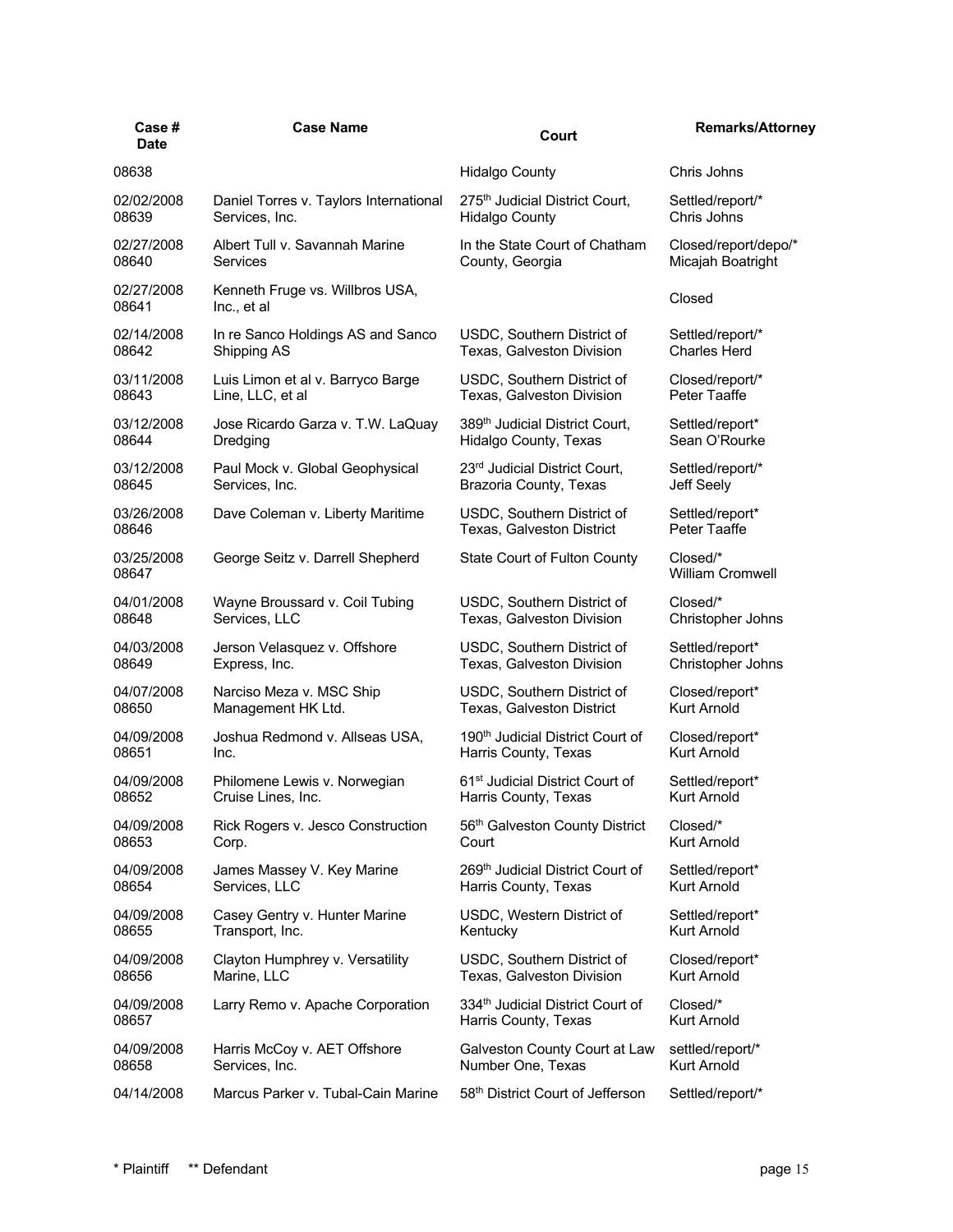| Case#<br><b>Date</b> | <b>Case Name</b>                                       | Court                                                                                                              | <b>Remarks/Attorney</b>                    |
|----------------------|--------------------------------------------------------|--------------------------------------------------------------------------------------------------------------------|--------------------------------------------|
| 08659                | Services, Inc.                                         | County, Texas                                                                                                      | Cory Itkin                                 |
| 04/16/2008           | Darla Anderson v. Lake Michigan                        | USDC, Western District of                                                                                          | Settled/report/*                           |
| 08660                | Trans-Lake Shortcut, Inc.                              | Michigan                                                                                                           | Jason Itkin                                |
| 04/17/2008           | Shanita Gates v. Candy Cruiser, Inc.                   | USDC, Southern District of                                                                                         | Closed/report/*                            |
| 08661                |                                                        | Texas, Galveston, Texas                                                                                            | Micajah Boatright                          |
| 05/01/2008           | Teodoro Noriega v. Inland Dredging                     | 139th Judicial District Court,                                                                                     | Closed/report/depo/*                       |
| 08662                | Co., LLC                                               | Hidalgo County, Texas                                                                                              | Peter Taaffe                               |
| 05/08/2008           | James Lee Bancroft vs. Mitchell                        | 38th Judicial District Court,                                                                                      | Settled/depo/*                             |
| 08663                | Offshore Marine, LLC, et al                            | Cameron Parish, Louisiana                                                                                          | Susan Daigle                               |
| 05/07/2008<br>08664  | Curtis Thornton v. Interocean<br>Shipping Corp         | In the 58 <sup>th</sup> Judicial District<br>Court of Jefferson County,<br>Texas                                   | Settled/*<br><b>Charles Herd</b>           |
| 05/16/2008           | Lewis & Clark Marine v. Paul M.                        | Circuit Court, Seventh Judicial                                                                                    | Settled/report/depo**                      |
| 08665                | Dawdy                                                  | Circuit, Greene County, Illinois                                                                                   | Jeff Seely                                 |
| 05/19/2008           | Yates v. Hercules Offshore Inc.                        | County Court at Law #2 of                                                                                          | Closed/*                                   |
| 08666                |                                                        | Galveston County, Texas                                                                                            | Kurt Arnold                                |
| 05/16/2008           | Denvey Ebanks v. Offshore Liftboats,                   | USDC, Eastern District of                                                                                          | Settled/report*                            |
| 08667                | LLC, et al                                             | Louisiana                                                                                                          | <b>William Gee</b>                         |
| 05/16/2008           | Jabez Isaac Wiese v. Centurion                         | USDC, Western District of                                                                                          | Settled/report*                            |
| 08668                | Marine Offshore, LLC                                   | Louisiana                                                                                                          | <b>William Gee</b>                         |
| 05/16/2008           | Darrell J. Miguez v. International                     | USDC, Western District of                                                                                          | Settled/*                                  |
| 08669                | Offshore Services, Inc., et al                         | Louisiana, Lafayette Division                                                                                      | William Gee                                |
| 05/28/2008<br>08670  | Marcus Linzer v. Molly Lee Towing                      | 16 <sup>th</sup> Judicial District Court,<br>Parish of St. Mary                                                    | Settled/*<br>Grady Abraham & Kevin<br>Duck |
| 05/22/2008<br>08671  | Lawrence Rebardi, III v. Central Boat<br>Rentals, Inc. | USDC, Western District of<br>Louisiana, Lafayette/Opelousas<br><b>Division</b>                                     | Settled/report/*<br>Joseph Joy             |
| 07/04/2008           | Jesus Gilberto Rodriguez v. King                       | 125 <sup>th</sup> Judicial District Court of                                                                       | Closed/report/depo/*                       |
| 08672                | Fisher Marine Services, LP                             | Harris County, Texas                                                                                               | Peter Taaffe                               |
| 06/23/2008           | Darrell Miguez v. International                        | USDC, Western District of                                                                                          | Settled/report/*                           |
| 08673                | Offshore Services, Inc., et al                         | Louisiana, Lafayette Division                                                                                      | <b>William Gee</b>                         |
| 08/21/2008           | Tom Arriola v. Interocean American                     | In the District Court of Jefferson                                                                                 | Settled/report/*                           |
| 08674                | Shipping Corp.                                         | County, Texas                                                                                                      | <b>Charles Herd</b>                        |
| 07/02/2008<br>08675  | Dick Friend v. Baker Hughes Oilfield<br>Operations     | Superior Court of the State of<br>California, City and County of<br>San Francisco, Unlimited Civil<br>Jurisdiction | Settled/report/*<br>John Mason             |
| 07/14/2008           | Cody Lepretre V. Martin Operating                      | 215 <sup>th</sup> Judicial District Court of                                                                       | Settled/report/*                           |
| 08676                | Partnership L.P.                                       | Harris County, Texas                                                                                               | <b>Kurt Arnold</b>                         |
| 07/14/2008           | Marta Herrera v. Desert Recreation,                    | District Court, Clark County,                                                                                      | Settled/report/depo*                       |
| 08677                | Inc., et al                                            | Nevada                                                                                                             | Michelle DiSilvestro                       |
| 08/15/2008           | Pedro Galvan v. King Fisher Marine,                    | 139th District Court, Hidalgo                                                                                      | Closed/report/*                            |
| 08678                | Inc.                                                   | County, Texas                                                                                                      | Chris Johns                                |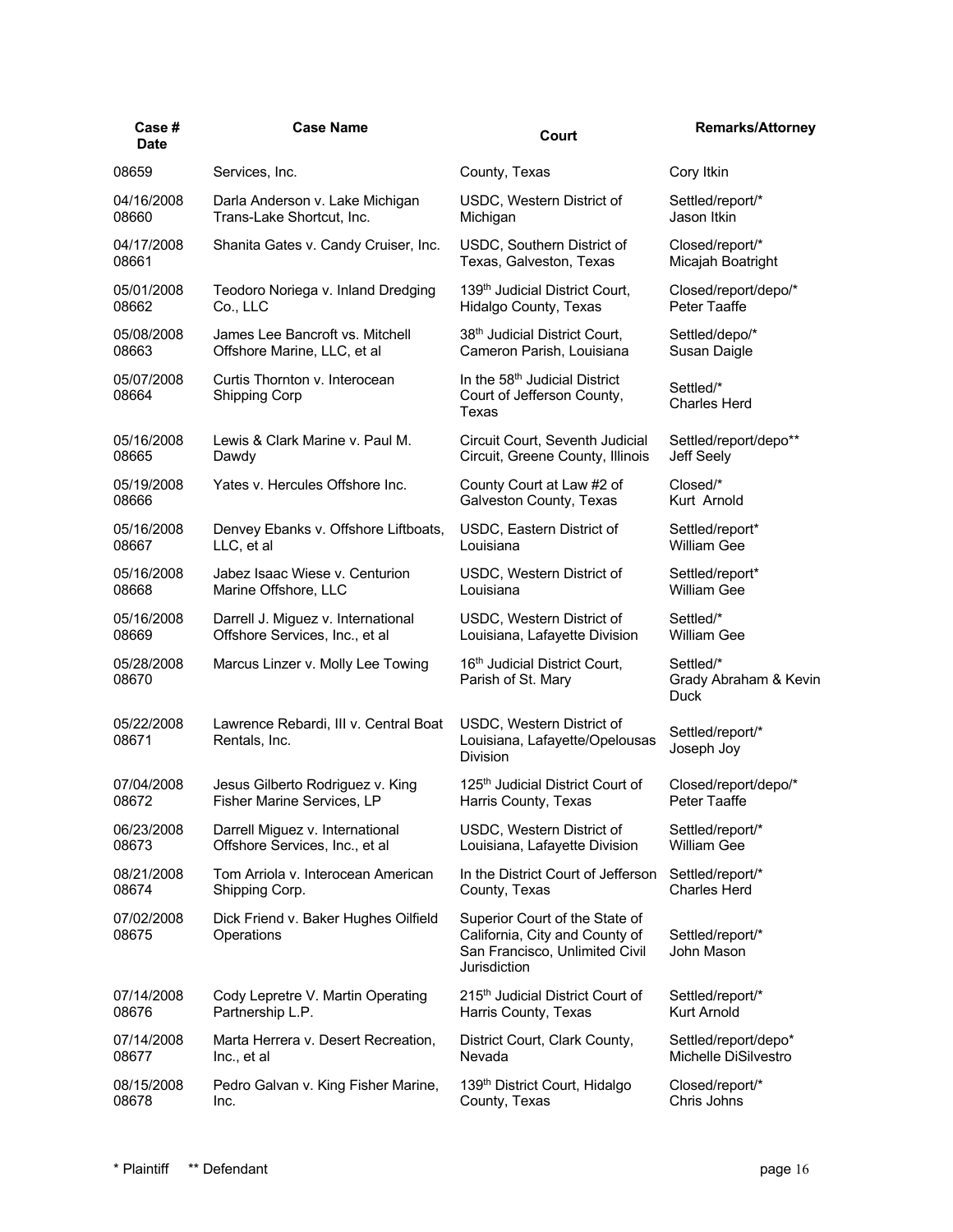| Case#<br><b>Date</b> | <b>Case Name</b>                                                                            | Court                                                                   | <b>Remarks/Attorney</b>               |
|----------------------|---------------------------------------------------------------------------------------------|-------------------------------------------------------------------------|---------------------------------------|
| 08/26/2008           | Cliff Grothe v. Central Boat Rentals                                                        | County Court at Law No. Two,                                            | Settled/*                             |
| 08679                |                                                                                             | Galveston County, Texas                                                 | David Baay                            |
| 09/08/2008           | Edward Smallwood v. Hurst Harbor                                                            | 200 <sup>th</sup> Judicial District Court of                            | Settled/*                             |
| 08680                | Marina                                                                                      | Travis County, Texas                                                    | Waylon Allen                          |
| 09/15/2008           | J. Hunter Bobbitt, et al, v. Brandon                                                        | 25th Judicial District Court of                                         | Settled/*                             |
| 08681                | Rackler, et al                                                                              | Guadalupe County, Texas                                                 | <b>Tony Pettitt</b>                   |
| 09/16/2008           | David Ganaway v. Manson Gulf, LLC                                                           | USDC, Western District of                                               | Settled/report*                       |
| 08682                |                                                                                             | Louisiana, Lafayette Division                                           | <b>William Gee</b>                    |
| 09/22/2008           | Tim Holt v. Hercules Liftboat                                                               | USDC, Western District of                                               | Settled/*                             |
| 08683                | Company                                                                                     | Louisiana, Lafayette Division                                           | <b>William Gee</b>                    |
| 10/01/2008           | Deborah Steckman v. Superior                                                                | USDC, Eastern District of                                               | Settled/*                             |
| 08684                | <b>Energy Services</b>                                                                      | Louisiana                                                               | <b>William Gee</b>                    |
| 100/9/2008<br>08685  | James Ervin v. Exxon Mobil                                                                  | USDC, Southern District of<br>Texas,<br><b>Galveston Division</b>       | Trial/report/<br>Paul Skrabanek       |
| 10/21/2008           | Daniel Baham v. Apache Corp.                                                                | USDC, Southern District of                                              | Closed/report/*                       |
| 08686                |                                                                                             | Texas, Galveston Division                                               | Cory Itkin                            |
| 10/27/2008           | Sue Boyer Wooten, et al v. Teleflex,                                                        | County Court at Law No. 3,                                              | Settled/report/**                     |
| 08687                | et al                                                                                       | Nueces County, Texas                                                    | <b>Walter Gallant</b>                 |
| 11/3/2208            | Alfonso Rivera v. L.W. Matteson, Inc.                                                       | 79 <sup>th</sup> Judicial District Court,                               | Closed/*                              |
| 08688                |                                                                                             | <b>Brooks County, Texas</b>                                             | Sean O'Rourke                         |
| 11/03/2008           | Christopher Moyer v. Sea Tow                                                                | 160 <sup>th</sup> Judicial District Court of                            | Settled/report/*                      |
| 08689                |                                                                                             | Harris County, Texas                                                    | Jason Itkin                           |
| 11/03/2008           | Ludivina Ramos v. Southwest                                                                 | 129th Judicial District Court of                                        | Closed/report*                        |
| 08690                | Shipyard                                                                                    | Harris County, Texas                                                    | Michael Pierce                        |
| 11/03/2008           | Carlos Rivera v. Cuevas Kids, Inc.                                                          | 404th District Court of Cameron                                         | Closed/*                              |
| 08691                |                                                                                             | County, Texas                                                           | <b>Michael Pierce</b>                 |
| 11/07/2008<br>08692  | In the Matter of Complaint of HMC<br>Leasing, Inc., et al as the owners of<br>Barge MWB 403 | USDC, Eastern District of<br>Texas, Beaumont Division                   | Closed/report/*<br><b>Kurt Arnold</b> |
| 11/07/2008           | Franklin Owen Jensen v. S&J Diving                                                          | USDC, Western District of                                               | Settled/report/**                     |
| 08693                | Inc.                                                                                        | Louisiana, Lafayette Division                                           | Michael Juneau                        |
| 11/10/2008           | Paul Smith v. South Louisiana                                                               | 130 <sup>th</sup> Judicial District Court,                              | Settled/report/depo*                  |
| 08694                | <b>Construction Management</b>                                                              | Matagorda County, Texas                                                 | <b>Charles Herd</b>                   |
| 11/12/2008<br>08695  | Gerard Clark v. BJ Services<br>Company                                                      | USDC, Eastern District of<br>Louisiana, New Orleans<br><b>Division</b>  | Settled/report/**<br>Robert Nolan     |
| 11/17/2008           | Cheryl Sherman v. Fish Offshore,                                                            | USDC, Eastern District of                                               | Settled/report*                       |
| 08696                | LLC                                                                                         | Louisiana                                                               | Christopher Batman                    |
| 12/04/2008           | Juan Rodriguez v. Bisso Marine                                                              | 113 <sup>th</sup> Judicial District Court,                              | Closed/report/*                       |
| 08697                |                                                                                             | Harris County, Texas                                                    | Sean O'Rourke                         |
| 12/09/2008<br>08698  | Adolfo Tamez v. T.W. LaQuay<br>Dredging, Inc.                                               | 138th Judicial District Court,<br>Cameron County, Brownsville,<br>Texas | Closed/report/depo*<br>Sean O'Rourke  |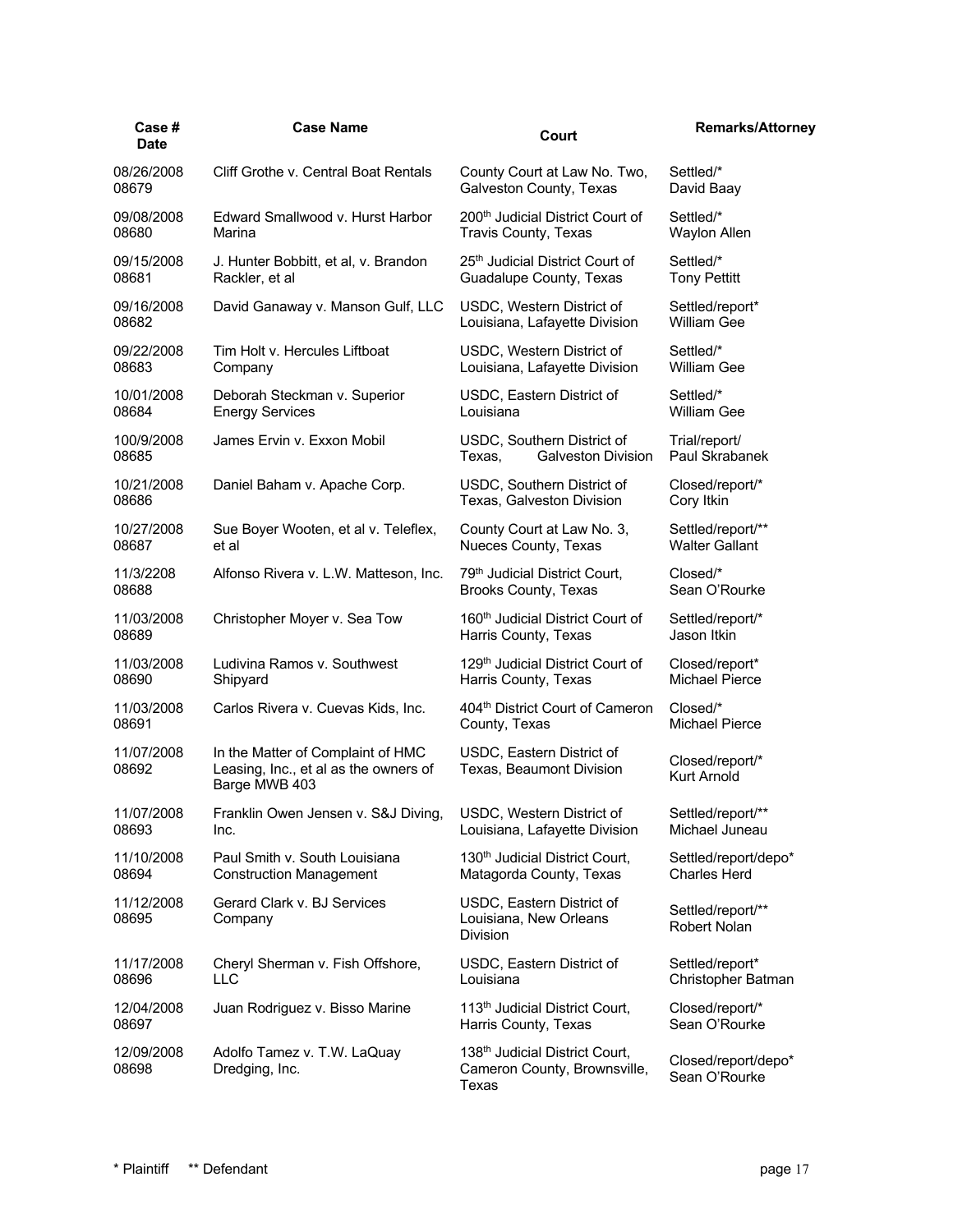| Case #<br><b>Date</b> | <b>Case Name</b>                                | Court                                                                   | <b>Remarks/Attorney</b>                    |
|-----------------------|-------------------------------------------------|-------------------------------------------------------------------------|--------------------------------------------|
| 12/11/2008            | Michael Nerios v. Clean Blast, LLC              | 212 <sup>th</sup> Judicial District Court,                              | Settled/report/**                          |
| 08699                 |                                                 | Galveston County, Texas                                                 | <b>Christopher Evans</b>                   |
| 12/22/2008<br>08700   | Ray Whittemore v. Bois D'Arc Energy             | USDC, Eastern District of<br>Louisiana, New Orleans<br><b>Division</b>  | Settled/report/**<br><b>Charles Conrad</b> |
| 1/8/2009<br>09701     | Ozaire and Adia Bonin v. Daniel<br>Edgar, et al | USDC, Western District of<br>Louisiana, Lafayette Opelousas<br>Division | Settled/report*<br>Joseph Joy              |
| 1/12/2009             | Jerry Duncan v. Zodiac Maritime                 | USDC, Southern District of                                              | Closed/*                                   |
| 09702                 | Agencies                                        | Texas, Houston Division                                                 | Chris Johns                                |
| 1/26/2009             | Corey Allen v. Global Industries                | County Court at Law #2,                                                 | Settled/report*                            |
| 09703                 | Offshore, LLC                                   | Galveston County, Texas                                                 | Corey Itkin                                |
| 2/11/2009             | Jonathan Taylor v. American Electric            | <b>USDC Eastern District of</b>                                         | Settled/*                                  |
| 09704                 | Power                                           | Louisiana                                                               | Michael Pierce                             |
| 2/27/2009             | <b>Richard Guenter and Ramona</b>               | 28th District Court, Nueces                                             | Trial/report**                             |
| 09705                 | Guenter vs. Dana Miller                         | County, TX                                                              | Larry A. Matthys                           |
| 03/12/2009            | Ronald Forrest v. Omega Protein Inc.            | In the Circuit Court of the City                                        | Trial/report/depo/*                        |
| 09706                 |                                                 | of Norfolk, Virginia                                                    | Jeff Seely                                 |
| 03/27/2009            | David Hendrixson vs. Safmarine, Inc.            | <b>USDC Southern District of</b>                                        | Settled/report*                            |
| 09707                 |                                                 | Texas, Houston Division                                                 | Jason Itkin                                |
| 4/13/2009             | David Brunet v. International Marine,           | USDC Eastern District of                                                | Settled/report**                           |
| 09708                 | LLC                                             | Louisiana                                                               | Ryan Bourgeois                             |
| 4/15/2009             | In the Matter of the Complaint of               | USDC Southern District of                                               | Settled/report**                           |
| 09709                 | Seacor Offshore LLC et al                       | Texas, Houston Division                                                 | Kevin Connolly                             |
| 4/9/2009              | Antonio McCorvey v. Omega Protein               | 333rd District Court of Harris                                          | Closed/*                                   |
| 09710                 | Corporation                                     | County, Texas                                                           | Jeff Seely                                 |
| 6/8/2009<br>09711     | Donald Westbrook                                |                                                                         | Closed/*<br>Kevin Duck                     |
| 07/01/2009            | BellSouth Telecommunications d/b/a              | USDC Southern District of                                               | Settled/report/*                           |
| 09712                 | AT&T vs. Warrior Gulf                           | Mississippi, Southern Division                                          | Nathan L. Schrantz                         |
| 07/14/2009            | John Brinegar v. Int'l Offshore                 | USDC, Western District of                                               | Settled/*                                  |
| 09713                 | <b>Services</b>                                 | Louisiana, Lafayette Division                                           | William Gee                                |
| 07/29/2009            | Cody Gotte v. Hornbeck Offshore                 | County Court at Law #2,                                                 | Settled/report/*                           |
| 09714                 | Operators, LLC                                  | Galveston County, Texas                                                 | Kurt Arnold                                |
| 07/31/2009            | Rodney Mayes v. Great Lakes                     | USDC of Maryland, Baltimore                                             | Settled/report/**                          |
| 09715                 | Dredge & Dock Co., LLC                          | <b>Division</b>                                                         | Susannah Pieper                            |
| 08/14/2009            | Phill Hitt v. D & S Marine Services,            | County Court at Law #1,                                                 | Trial/depo**                               |
| 09716                 | LLC, et al                                      | Galveston County, Texas                                                 | C. Barrett Rice                            |
| 08/28/2009            | Antonio Jones v. Cooper T. Smith                | County Court at Law #2,                                                 | Closed/*                                   |
| 09717                 |                                                 | Galveston County, Texas                                                 | Kurt Arnold                                |
| 08/31/2009            | Larry Garmon v. American                        | County Court at Law #3,                                                 | Settled/*                                  |
| 09718                 | <b>Commercial Lines</b>                         | Galveston County, Texas                                                 | Kurt Arnold                                |
| 09/02/2009            | Paul West v. Wild Well Control, Inc.            | 164 <sup>th</sup> Judicial District Court of                            | Settled/report*                            |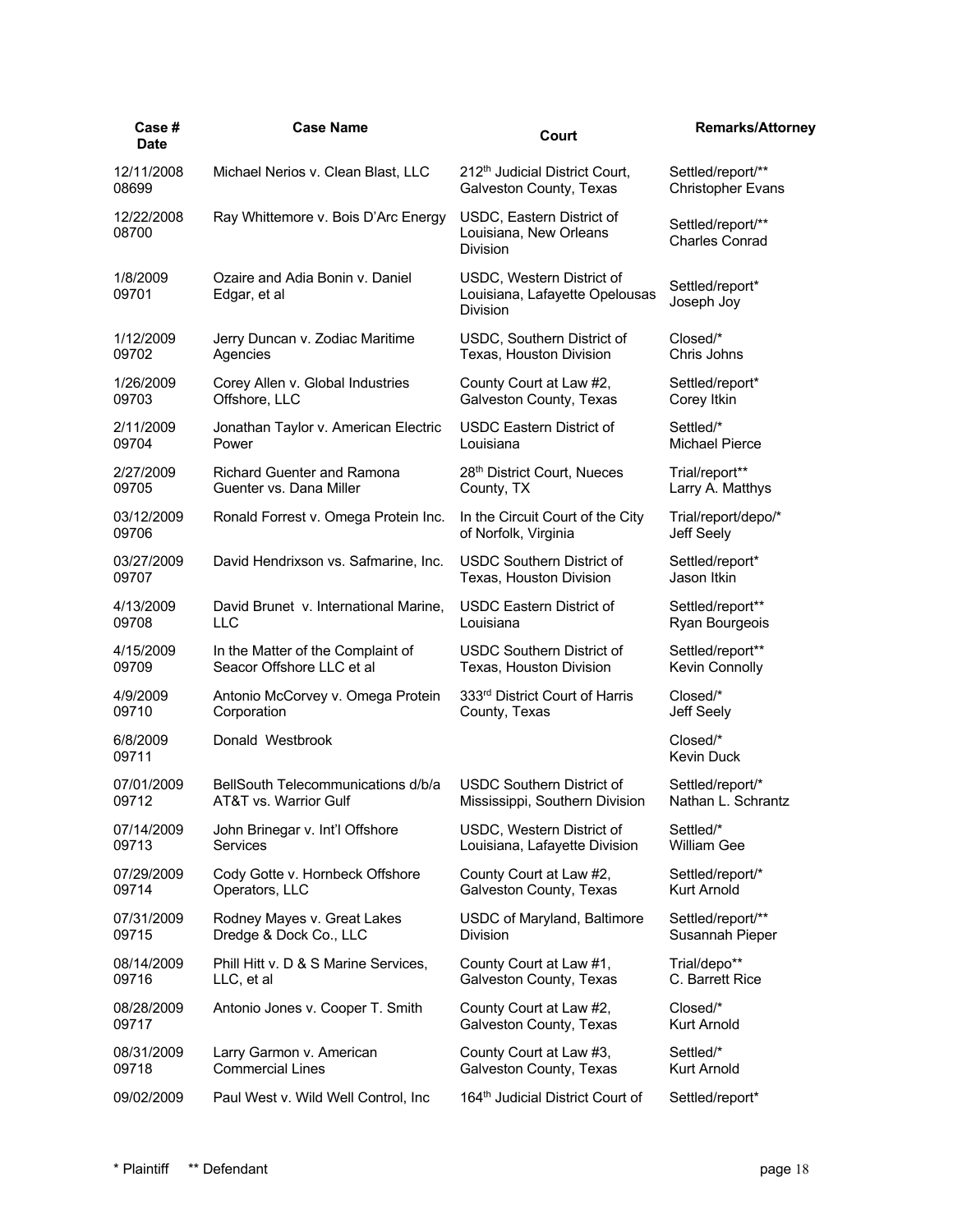| Case #<br><b>Date</b> | <b>Case Name</b>                                | Court                                                                                      | <b>Remarks/Attorney</b>                    |
|-----------------------|-------------------------------------------------|--------------------------------------------------------------------------------------------|--------------------------------------------|
| 09719                 |                                                 | Harris County, Texas                                                                       | <b>Brian Beckcom</b>                       |
| 09/03/2009            | Chris Callahan v. Houston Casualty              | USDC, Western District of                                                                  | Mergered with 12793/*                      |
| 09720                 | Company, et al                                  | Louisiana                                                                                  | <b>Richard Putnam</b>                      |
| 09/08/2009            | Stephen Baugh v. SeaRiver Maritime              | 58 <sup>th</sup> Judicial District of                                                      | Settled/report/depo/*                      |
| 09721                 |                                                 | Jefferson County, Texas                                                                    | Jason Itkin                                |
| 09/29/2008            | Joshua Redmond v. Poseidon                      | USDC, Eastern District of                                                                  | Trial/report/*                             |
| 09722                 | <b>Personnel Sycs</b>                           | Louisiana                                                                                  | Jason Itkin                                |
| 10/08/2009            | Richard Jones v. Century                        | USDC, Eastern District of                                                                  | Settled/report/**                          |
| 09723                 | Exploration, et al                              | Louisiana                                                                                  | Kelly S. Baughan                           |
| 10/09/2009            | Charles Ray Park v. Diamond                     | USDC, Eastern District of                                                                  | Settled/report/*                           |
| 09724                 | Services Corporation                            | Louisiana                                                                                  | C. Arlen Braud, II                         |
| 10/16/2009<br>09725   | Casey Dugas vs. Romeo Papa, LLC                 | Terrebonne Parish, Louisiana                                                               | Closed/*<br>Kevin R. Duck                  |
| 10/20/2009            | John Kelly v. Porter Inc., et al                | USDC, Eastern District of                                                                  | Settled/depo/**                            |
| 09726                 |                                                 | Louisiana                                                                                  | Mike Hart                                  |
| 10/29/2009            | CMH Guidry v. St. James Marine                  | USDC, Western District of                                                                  | Settled/report/*                           |
| 09727                 |                                                 | Louisiana                                                                                  | Lisa M. Africk                             |
| 11/4/2009             | James Demattie v. Int'l Offshore Svcs           | USDC, Eastern District of                                                                  | Closed/*                                   |
| 09728                 |                                                 | Louisiana                                                                                  | Lisa M. Africk                             |
| 11/06/2009            | Mark Hudson v. Schlumberger                     | USDC, Eastern District of                                                                  | Settled/depo/**                            |
| 09729                 | Technology Corp, et al                          | Louisiana                                                                                  | Christopher Tramonte                       |
| 11/10/2009            | Estate of Joshua Waltman vs. Kirby              | County Court at Law No. 3,                                                                 | Settled/*                                  |
| 09730                 | Corporation.                                    | Galveston County, Texas                                                                    | Michael Pierce                             |
| 11/16/2009<br>09731   | Sylvester Maye vs. Omega Protein,<br>Inc.       | District Court of Jefferson<br>County, Texas 172 <sup>nd</sup> Judicial<br><b>District</b> | Settled/report/*<br>Jason Itkin            |
| 11/17/2009<br>09732   | Thomas H. Arbour vs. Michael G.<br>Meyer, et al | Civil District Court No. 2006-<br>09435, Division "G", New<br>Orleans, LA                  | Settled/report/**<br>Gregory W. Roniger    |
| 12/11/2009            | Argelio Hernandez v. Intership                  | County Court at Law,                                                                       | Settled/report/*                           |
| 09733                 | <b>Services</b>                                 | Galveston, Texas                                                                           | Cory Itkin                                 |
| 12/28/2009            | Leroy Verret, Sr. vs. North Star                | <b>USDC Eastern District of</b>                                                            | Closed/*                                   |
| 09734                 | Marine, LLC                                     | Louisiana                                                                                  | C. Arlen Braud, II                         |
| 01/04/2010            | Antonio Lomeli vs. Southwest                    | 113 <sup>th</sup> Judicial District Court of                                               | Closed/*                                   |
| 10735                 | Shipyard, LP                                    | Harris County, Texas                                                                       | Kurt Arnold                                |
| 01/07/2010            | David Matte vs. Gulf Crews, Inc.                | 14 <sup>th</sup> Judicial District Court,                                                  | Settled/report*                            |
| 10736                 |                                                 | Parish of Calcasieu, Louisiana                                                             | James B. Doyle                             |
| 01/12/2010<br>10737   | Mynor Giron vs.                                 | Investigation stage                                                                        | Closed/Report/depo/*<br>Stephen M. Vaughan |
| 01/14/2010            | Darren Baudoin vs. Trico Marine                 | <b>USDC Western District of</b>                                                            | Settled//Report**                          |
| 10738                 | Assets, Inc., et al                             | Louisiana, Lafayette                                                                       | J. Daniel Rayburn, Jr.                     |
| 02/25/2010            | Homer R. Stockstill vs. Exxonmobil              | 127th Judicial District Court of                                                           | Settled/Report*                            |
| 10739                 | Development Company                             | Harris County, Texas                                                                       | David H. Burrow                            |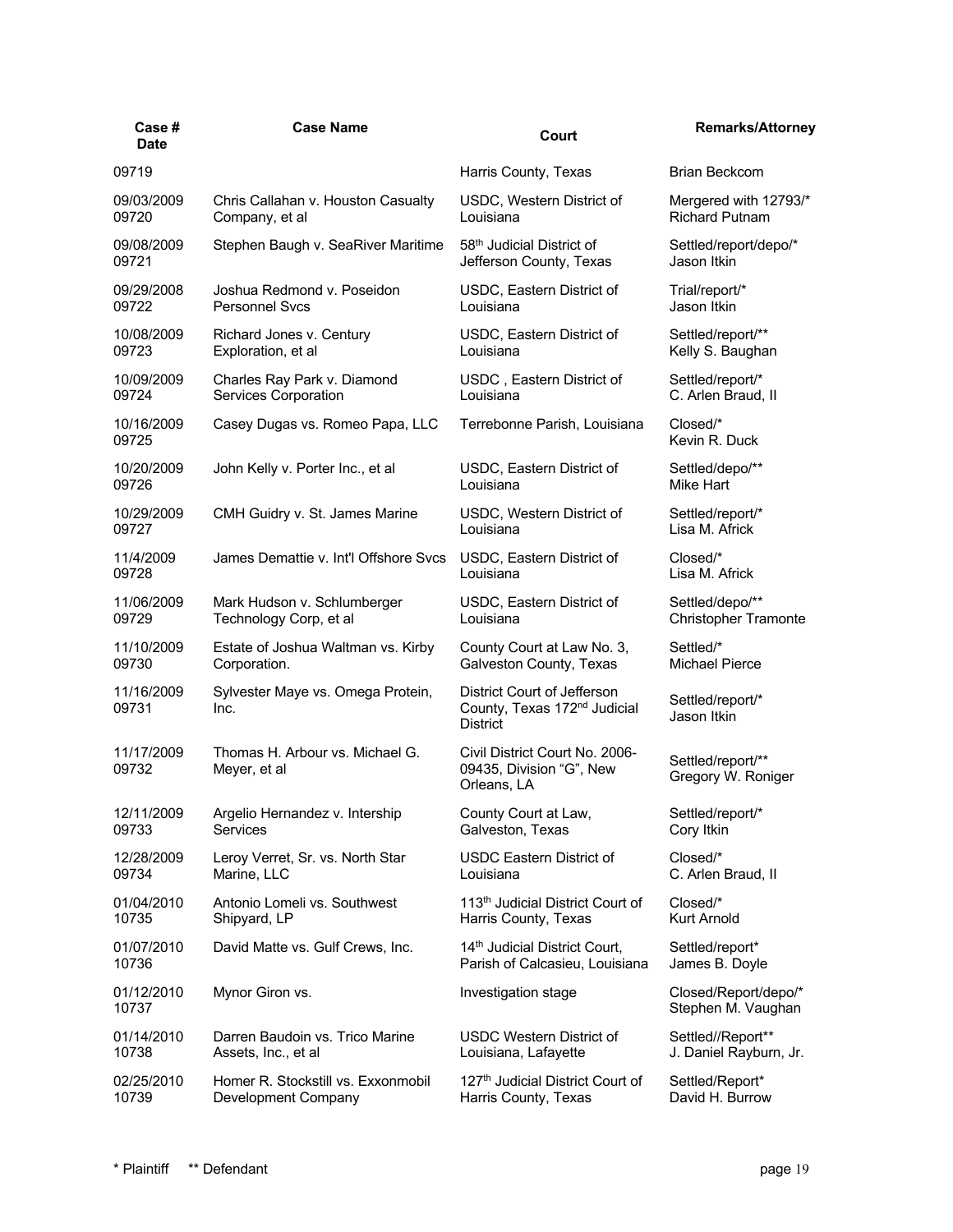| Case #<br><b>Date</b> | <b>Case Name</b>                     | Court                                        | <b>Remarks/Attorney</b>    |
|-----------------------|--------------------------------------|----------------------------------------------|----------------------------|
| 03/03/2010            | Willie Moore vs. Blessey Marine      | 212 <sup>th</sup> Judicial District Court of | Settled/*                  |
| 10740                 | Services, Inc., et al                | Galveston County, Texas                      | Jeff Seely                 |
| 02/12/2010            | Pam & Bruce Lane et al v. Edmund     | 14th District Court of Dallas                | Closed/*                   |
| 10741                 | John Loudon, et al                   | County, Texas                                | <b>Terry Weldon</b>        |
| 03/04/2010            | Joseph McKeone v. MegaFleet          | In the 234 <sup>th</sup> Judicial District   | Settled/report*            |
| 10742                 | Towing                               | Court of Harris County, Texas                | <b>Brian Beckom</b>        |
| 03/18/2010            | Frank Martin v. Hercules Offshore    | In the 190 <sup>th</sup> Judicial District   | Settled/report*            |
| 10743                 |                                      | Court of Harris County, Texas                | <b>Brian Beckcom</b>       |
| 04/14/2010            | Paul Jones vs. Howard McCall Inc.    | 38th Judicial District Court,                | Settled/Report**           |
| 10744                 |                                      | Cameron Parish, Louisiana                    | J. Rocky Palermo, III      |
| 04/15/2010            | Michael Felarise, et al vs. Cheramie | <b>USDC</b> Eastern District of              | Settled/Report/Depo*       |
| 10745                 | Marine, LLC                          | Louisiana, New Orleans                       | C. Arlen Braud, II         |
| 05/04/2010            | Clifford Fulton vs. Broussard        | 38th Judicial District Court,                | Settled/*                  |
| 10746                 | Brothers, Inc.                       | Cameron Parish, Louisiana                    | Michael G. Hodgkins        |
| 05/04/2010            | Ross Eymard v. Bywater Marine, LLC   | <b>USDC</b> Eastern District of              | Settled/report/*           |
| 10747                 |                                      | Louisiana, New Orleans                       | C. Arlen Braud, II         |
| 05/04/2010            | Ronald Yrshus v. Bywater Marine,     | USDC Eastern District of                     | Closed/report/**           |
| 10748                 | LLC                                  | Louisiana, New Orleans                       | C. Arlen Braud, II         |
| 05/18/2010            | Mario Gonzalez v. Fugro- McClelland  | 165 <sup>th</sup> Judicial District Court of | Closed/*                   |
| 10749                 | <b>Marine Geosciences</b>            | Harris County, Texas                         | Kurt Arnold                |
| 05/18/2010            | Robert Pons, Jr. vs. Louisiana       | Civil District Court, Parish of              | Closed/*                   |
| 10750                 | Department of Transportation         | Orleans, Division "H"                        | Robert Wynne               |
| 5/21/2010             | In the Manner of the Complaint of    | USDC, Eastern District of                    | Settled/report/**          |
| 10751                 | Rainbow Marine Contractors, LLC      | Louisiana                                    | David Parsiola             |
| 5/25/2010             | Bodden v. Ryan Marine                | 103rd Judicial District Court of             | Settled/Report*            |
| 10752                 |                                      | Cameron County, Texas                        | Conrad Bodden              |
| 6/10/2010             | Greg Cheatum v. Oceaneering          | 189 <sup>th</sup> Judicial District Court of | Settled/report/*           |
| 10753                 | International, Inc.                  | Harris County, Texas                         | Ryan Zehl                  |
| 6/03/2010<br>10754    | Quinton Craig vs. Laborde Marine     |                                              | Closed/*<br>Mark G. Artall |
| 6/29/10               | Kevin Hutchins vs. Superior Energy   | In the 234 <sup>th</sup> Judicial District   | Settled/report             |
| 10755                 | Services, LLC                        | Court of Harris County, Texas                | <b>Brian Beckcom</b>       |
| 06/30/2010            | Hilario C. Martinez vs. USS VESSEL   | In the 164 <sup>th</sup> Judicial District   | Settled/report             |
| 10756                 | MANAGEMENT, et al                    | Court of Harris County, Texas                | R. Todd Elias              |
| 06/30/2010            | Robert Manuel vs. McDermott          | USDC Western District of                     | Settled/report/            |
| 10757                 | Gulf                                 | Louisiana, Lafayette Division                | Dan Rayburn                |
| 07/14/2010            | Joey Bryant v. Emerald OV LTD        | <b>USDC Eastern District of</b>              | Closed/report              |
| 10758                 |                                      | Louisiana                                    | Jason MacFetters           |
| 08/4/2010             | Keith Billiot v. Cheramie Marine     | USDC Eastern District of                     | Settled/report             |
| 10759                 |                                      | Louisiana                                    | <b>Jason MacFetters</b>    |
| 08/10/2010            | Michael Miller v. Cal Dive           | 136 <sup>th</sup> Judicial District Court of | Settled/Report*            |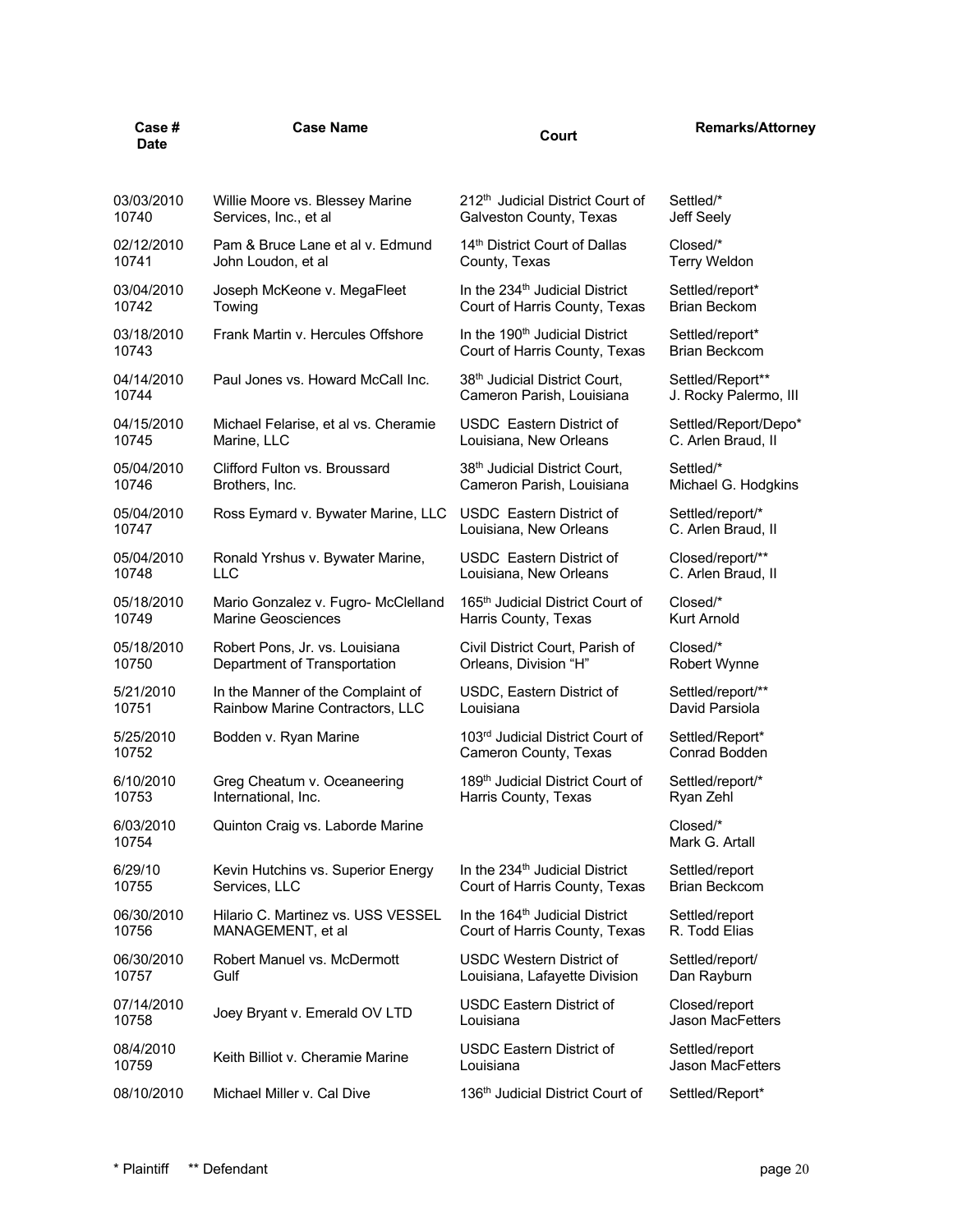| Case#<br><b>Date</b> | <b>Case Name</b>                                               | Court                                                                   | <b>Remarks/Attorney</b>                  |
|----------------------|----------------------------------------------------------------|-------------------------------------------------------------------------|------------------------------------------|
| 10760                | International, Inc.                                            | Jefferson County, Texas                                                 | <b>Brian Beckcom</b>                     |
| 08/11/2010           | Derek Hale v. Omega Protein, Inc.                              | USDC, Eastern District of                                               | Settled/*                                |
| 10761                |                                                                | Louisiana                                                               | Robert Wynne                             |
| 09/15/2010           | Ronald Motley v. Brian Hanson                                  | 214th District Court, Nueces                                            | Settled/Report**                         |
| 10762                |                                                                | County, Texas                                                           | Larry Matthys                            |
| 09/16/2010<br>10763  | USA vs. Rutherford Oil Corp.                                   | <b>USDC Southern District of</b><br>Texas,<br><b>Galveston Division</b> | Settled/report/**<br>Jerry Geotz         |
| 09/22/2010           | Michael Nase, et al v. TECO Energy                             |                                                                         | Settled/*                                |
| 10764                | Inc., et al                                                    |                                                                         | Michael McMahon                          |
| 09/14/2010           | Michael David Moore v. F. Miller                               | 38 <sup>th</sup> Judicial Court, Parish of                              | Settled/Report*                          |
| 10765                | Construction, LLC                                              | Cameron, Louisiana                                                      | Claude Devall                            |
| 10/5/2010            | Canal Barge Co. v. Tubal-Cain                                  | USDC, Eastern District of                                               | Settled/report/**                        |
| 10766                | <b>Marine Svcs</b>                                             | <b>Texas</b>                                                            | David James                              |
| 10/18/2010           | Erik Larsen v T&T Offshore Inc.                                | In the 151 <sup>st</sup> District Court of                              | Settled/report**                         |
| 10767                |                                                                | Harris County, Texas                                                    | Strasburgar                              |
| 11/08/2010           | Victor Dennis v. Weeks Marine                                  | USDC, Eastern District of                                               | Closed/Report**                          |
| 10768                |                                                                | Louisiana                                                               | <b>Wilton Bland</b>                      |
| 11/17/2010           | Kyle Good v. Cal-Dive International                            | 11 <sup>th</sup> Judicial District Court of                             | Settled/Report*                          |
| 10769                |                                                                | Harris County, Texas                                                    | <b>Brian Beckcom</b>                     |
| 12/10/2010           | Allen Petrasek v. Shell Oil Co., et al                         | USDC, Southern District of                                              | Settled/Report/Depo*                     |
| 10770                |                                                                | Texas                                                                   | <b>Russell Burwell</b>                   |
| 01/05/2011           | ExxonMobile v. Daybrook Fisheries                              | USDC, Eastern District of                                               | Settled/report**                         |
| 11771                |                                                                | Louisiana                                                               | David Parsiola                           |
| 01/05/2011           | Melissa Miller v. Grifco                                       | 80 <sup>th</sup> Judicial District Court of                             | Settled/report/depo/*                    |
| 11772                | Transportation                                                 | Harris County, Texas                                                    | Vuk Vujasinovic                          |
| 01/21/2011           | David Williams v. Triple C                                     | USDC, Eastern District of                                               | Settled/Report**                         |
| 11773                | Enterprises, et al                                             | Louisiana                                                               | Lisa Africk                              |
| 01/21/2011<br>11774  | Michael David Moore v. F. Miller<br>Construction, LLC          | 38th Judicial District Court.<br>Parish of<br>Cameron, Louisiana        | Settled/Report*<br>Claude P. Devall      |
| 02/16/2011           | Donovan Wilson v. Global Industries,                           | 125 <sup>th</sup> Judicial District Court of                            | Closed/Report*                           |
| 11775                | Ltd.                                                           | Harris county, Texas                                                    | Jeff Seely                               |
| 02/07/2011           | Kenneth Lee Roberts, Jr. v. Marine                             | 269th Judicial District Court of                                        | Settled/*                                |
| 11776                | Spill Response Corp.                                           | Harris County, Texas                                                    | <b>Russell Burwell</b>                   |
| 03/08/2011           | Roberto Garcia v. Kirby Inland Marine                          | Count Court at Law No. 3,                                               | Settled/Report/*                         |
| 11777                |                                                                | Galveston, Texas                                                        | <b>Brian Beckcom</b>                     |
| 04/21/2011<br>11778  | <b>Stone Energy</b>                                            |                                                                         | Settled/Report<br>Jeff Tillery           |
| 05/13/2011<br>11779  | Marc Green vs. Florida Marine<br>Transportation Services, Inc. | <b>USDC Eastern District of</b><br>Louisiana,<br>New Orleans. LA        | Settled/Report/Depo*<br>Timothy J. Young |
| 05/16/2011           | Daniel Duplantier v. Bisso Marine Co.                          | USDC, Eastern District of                                               | Settled/Report*                          |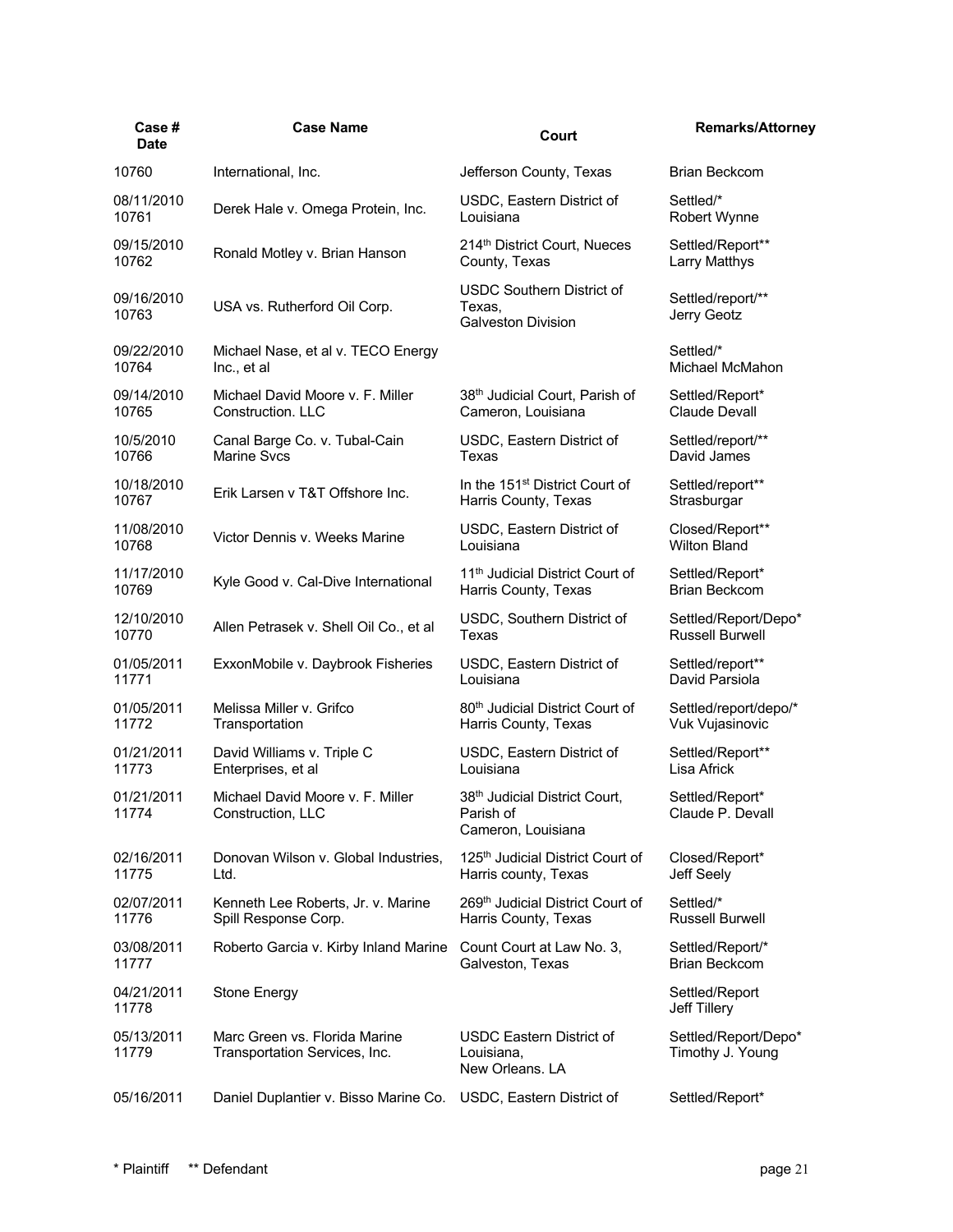| Case#<br><b>Date</b> | <b>Case Name</b>                                                                                           | Court                                                                                   | <b>Remarks/Attorney</b>                    |
|----------------------|------------------------------------------------------------------------------------------------------------|-----------------------------------------------------------------------------------------|--------------------------------------------|
| 11780                | Inc., et all                                                                                               | Louisiana, New Orleans, LA                                                              | J. Price McNamara                          |
| 06/13/2011<br>11781  | Danilo Peralta vs. Epic Diving and<br>Marine Services, LLC                                                 | USDC, Eastern District of<br>Louisiana,<br>New Orleans, LA                              | Trial/Report*<br>Jason C. MacFetters       |
| 08/30/2011<br>11782  | Avon AmNav/Tesoro Matter                                                                                   | USDC, Northern District of<br>California, San Francisco<br><b>Division</b>              | Settled/Report**<br>J. Frederick Kessenich |
| 10/13/2011           | Darrell Arnaud v. Weber Marine, Inc.,                                                                      | USDC, Eastern District of                                                               | Settled/*                                  |
| 11783                | et al                                                                                                      | Louisiana                                                                               | Thomas Hightower                           |
| 10/27/2011           | Jeffrey Granger v. Coastal Drilling                                                                        | 347 Judicial District Court,                                                            | Settled/report/*                           |
| 11784                | Company, LLC                                                                                               | <b>Nueces County Texas</b>                                                              | <b>Brian Beckcom</b>                       |
| 10/29/2011<br>11785  | Darold Dupuis v. Odessa Marine                                                                             | USDC, Western District of<br>Louisiana, Lafayette-Opelousas<br><b>Division</b>          | Settled/**<br><b>Chuck Mouton</b>          |
| 11/28/2011           | The Complaint of Deep South                                                                                | USDC, Eastern District of                                                               | Settled/**                                 |
| 11786                | Charters Inc.                                                                                              | Louisiana                                                                               | Keen Miller, LLP                           |
| 12/01/2011           | Holden v. United Ocean Services, et                                                                        | USDC, Eastern District of                                                               | Settled/Report**                           |
| 11787                | al                                                                                                         | Louisiana                                                                               | Michael McMahon                            |
| 12/12/2011           | Michael Pannell v. Superior Energy                                                                         | 157 <sup>th</sup> Judicial District Court,                                              | Closed                                     |
| 11788                | Services, LLC                                                                                              | Harris County, Texas                                                                    | Vuk Vujasinovic                            |
| 1/6/12<br>12789      | In the Matter of the Complaint of Y&S<br>Marine, Inc., for Exoneration from<br>and Limitation of Liability | USDC, Eastern District of<br>Louisiana                                                  | Settled/**<br>Karen Shipman                |
| 1/21/12              | Upchurch vs. Western Geo.                                                                                  | USDC, Southern District of                                                              | Settled/Report**                           |
| 12790                |                                                                                                            | Texas, Galveston Division                                                               | <b>Christopher Tramonte</b>                |
| 1/30/12              | Craig Ward v. Cal Dive Int'l                                                                               | 190 <sup>th</sup> Judicial District Court of                                            | Settled/Report*                            |
| 12791                |                                                                                                            | Harris County, Texas                                                                    | <b>Brian Beckcom</b>                       |
| 1/31/12              | Steve Wagner v. Norfolk Tug                                                                                | Philadelphia Common Court of                                                            | Settled/*                                  |
| 12792                | Company                                                                                                    | Pleas                                                                                   | <b>Brian Beckcom</b>                       |
| 2/8/12<br>12793      | Christopher S. Callahan v.<br>Gulf Logistics, LLC                                                          | USDC, Western District of<br>Louisiana,<br>Lafayette, LA                                | Closed/Report/*<br>Richard Putman, Jr.     |
| 2/16/12<br>12794     | Jim Childers                                                                                               |                                                                                         | Settled/*<br><b>Brian Beckcom</b>          |
| 12795                | Boyd Adams, et al v Canal Barge                                                                            | <b>USDC Western District of</b>                                                         | Settled/Report**                           |
| 2/16/12              | Company, Inc.                                                                                              | Louisiana                                                                               | Joseph Joy                                 |
| 12796                | Ralph Figgs v. Kirbly Inland Marine                                                                        | In the County Court at Law Nbr                                                          | Settled/Report*                            |
| 3/2/12               |                                                                                                            | 2, Galveston County Texas                                                               | <b>Brian Beckcom</b>                       |
| 12797<br>3/7/12      | Brock Elliott v. Broussard Brothers,<br>Inc., et al                                                        | 15 <sup>th</sup> Judicial District Court,<br>Parish of Vermilion, State of<br>Louisiana | Closed/**<br><b>Charles Mouton</b>         |
| 12798<br>3/20/12     | Joey James v. No. 2008-2514 "B"<br>State of Louisiana, DWF                                                 | 14 <sup>th</sup> Judicial District Court,<br>Calcasieu<br>Parish, LA                    | Settled/depo/report/*<br>Jere Jay Bice     |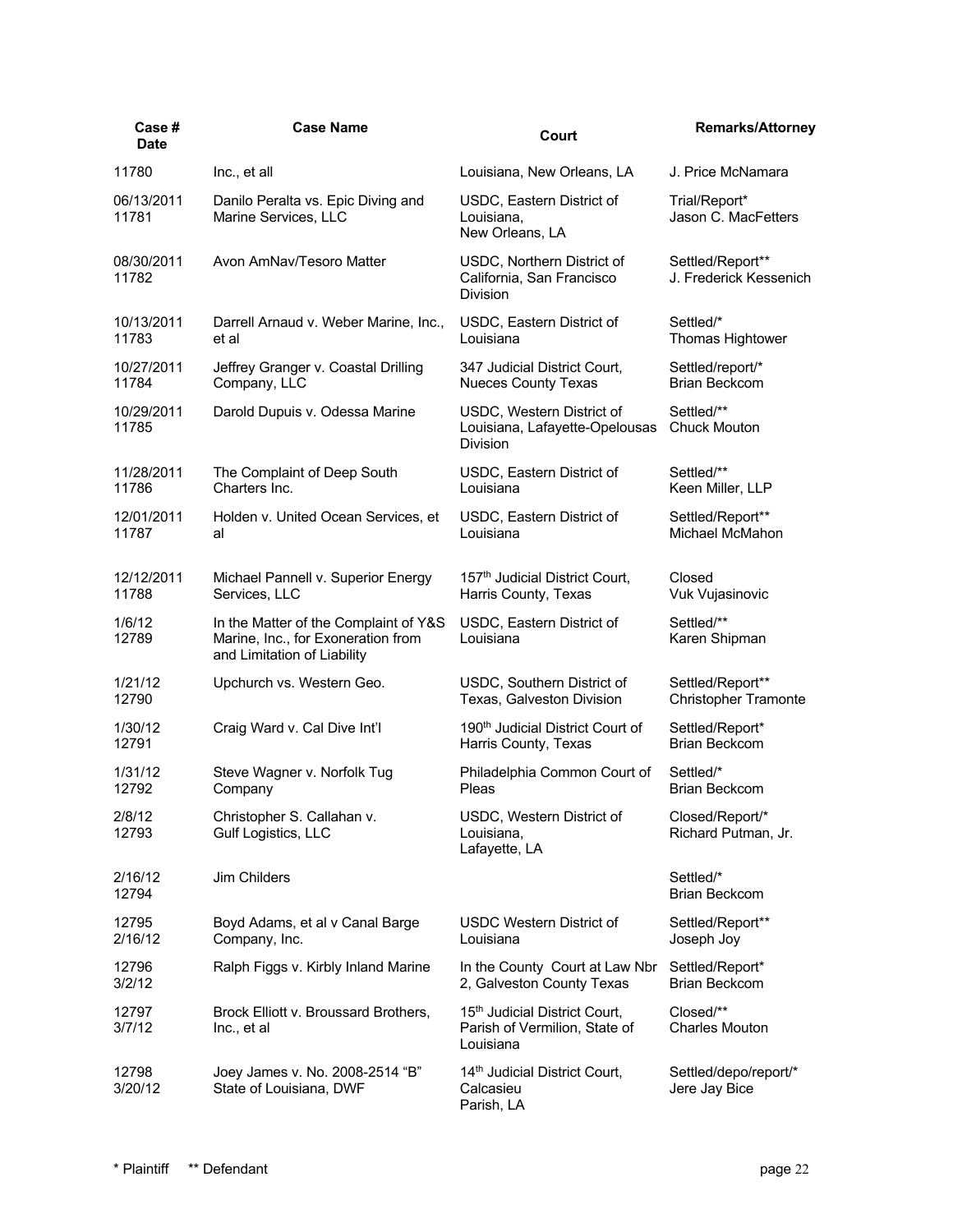| Case #<br><b>Date</b> | <b>Case Name</b>                                            | Court                                                                                      | <b>Remarks/Attorney</b>                            |
|-----------------------|-------------------------------------------------------------|--------------------------------------------------------------------------------------------|----------------------------------------------------|
| 12799                 | M/V LADY ORA, Allision with                                 | Not yet filed                                                                              | Closed/*                                           |
| 3/20/12               | Unknown Underway Object                                     |                                                                                            | Michael O"Brian                                    |
| 12800<br>4/24/12      | Rodolfo Vasquez v. Kevin Gros<br>Offshore, LLC              | 17th Judicial District Court,<br>Parish of Lafourche, State of<br>Louisiana                | Closed/*<br>E. James Gaidry, Jr.                   |
| 12801                 | Juan Sandoval vs. Hercules                                  | In the County Court at Law No.                                                             | Closed/*                                           |
| 4/30/12               | Offshore, Inc.                                              | 3 of Galveston County Texas                                                                | Brian Beckcom                                      |
| 12802                 | Eric Rojas v. Coastal Drilling Co, LLC                      | In the District Court of Nueces                                                            | Closed/Report/*                                    |
| 5/24/12               |                                                             | County, Texas                                                                              | <b>Brian Beckcom</b>                               |
| 12803                 | Furnell Steward vs. Bisso Marine,                           | <b>USDC Western District of</b>                                                            | Closed/Report/Depo/**                              |
| 6/6/12                | Inc., et al                                                 | Louisiana, Lake Charles, LA                                                                | Lisa Africk                                        |
| 12804                 | Cornier vs. Del-Mar Systems                                 | USDC Eastern District of                                                                   | Settled/Report/*                                   |
| 6/14/12               |                                                             | Louisiana, New Orleans, LA                                                                 | Keith W. Lapeze                                    |
| 12805<br>6/25/12      | Deaby Bodden v. Harvey Gulf<br>International Marine, et al  | <b>Civil District Court for Orleans</b><br>Parish,<br>State of Louisiana                   | Settled/Report/*<br>Tim Young                      |
| 12806<br>6/26/12      | Linder Oil vs. M/V INT'L HUNTER,<br>Limitation of Liability | <b>USDC Eastern District of</b><br>Louisiana, New<br>Orleans, LA                           | Settled/Trial/Report/<br>Depo**<br>Michael Lemoine |
| 12807<br>6/28/12      | Randall Dougharty v. Jay Devall, LLC                        | <b>USDC Western District of</b><br>Louisiana, Lafayette, LA                                | Settled/Report/Sup/<br>Depo/**<br>Katherine E. May |
| 12808                 | In the Matter of REEL THREEL                                | <b>USDC Southern District of</b>                                                           | Settled/Report/*                                   |
| 7/25/12               | Saltwater Charter, et al                                    | Texas, Houston Division                                                                    | Bernard G. Johnson, III                            |
| 12809                 | Michael Carter v. Spartan Offshore                          | 333rd Judicial District Court of                                                           | Settled/Report/*                                   |
| 8/1/12                | Drilling, LLC                                               | Harris County, Texas                                                                       | <b>Curtis Bickers</b>                              |
| 12810<br>8/10/12      | Bonanza Fuel, Inc. v. Delta Western,<br>Inc.                | Superior Court for the State of<br>Alaska, 2 <sup>nd</sup> Judicial District at<br>Nome    | Closed/*<br>Matthew C. Crane                       |
| 12811<br>8/13/12      | P3 Aquatics v. Schmidt                                      |                                                                                            | Closed/**<br>Larry A. Matthys                      |
| 12812                 | Donald McCormick v. Alford Safety                           |                                                                                            | Closed/*                                           |
| 8/21/12               | Services, Inc.                                              |                                                                                            | Herd                                               |
| 12813                 | Elizabeth Alvarez v. Jack's Watercraft                      | 107th Judicial District Court of                                                           | Settled/Report/*                                   |
| 8/21/12               | Rentals, Inc., et al                                        | Cameron County, Texas                                                                      | Luis Cardenas                                      |
| 12814                 | Jason Rekart v. Osage Marine                                | USDC Central District of                                                                   | Closed/Report/Depo*                                |
| 9/11/12               | Services, Inc.                                              | Illinois, Springfield Division                                                             | <b>Michael Bilbrey</b>                             |
| 12815<br>9/17/12      | Dean E. Kelly, et al v. Kenan Bel<br>Buchert, et al         | State of Mississippi, Circuit<br>Court of Harrison County, 1st<br><b>Judicial District</b> | Closed/Report/**<br><b>Brett Tweedel</b>           |
| 12816                 | Clyde White v. Foss International,                          | 133 <sup>rd</sup> Judicial District Court of                                               | Closed/Report/*                                    |
| 9/21/12               | Inc.                                                        | Harris County, Texas                                                                       | <b>Curtis Bickers</b>                              |
| 12817                 | Joel Moore v. Legacy Offshore, LLC                          | 61 <sup>st</sup> Judicial District Court of                                                | Settled/*                                          |
| 11/12/12              |                                                             | Harris County, Texas                                                                       | R. Todd Elias                                      |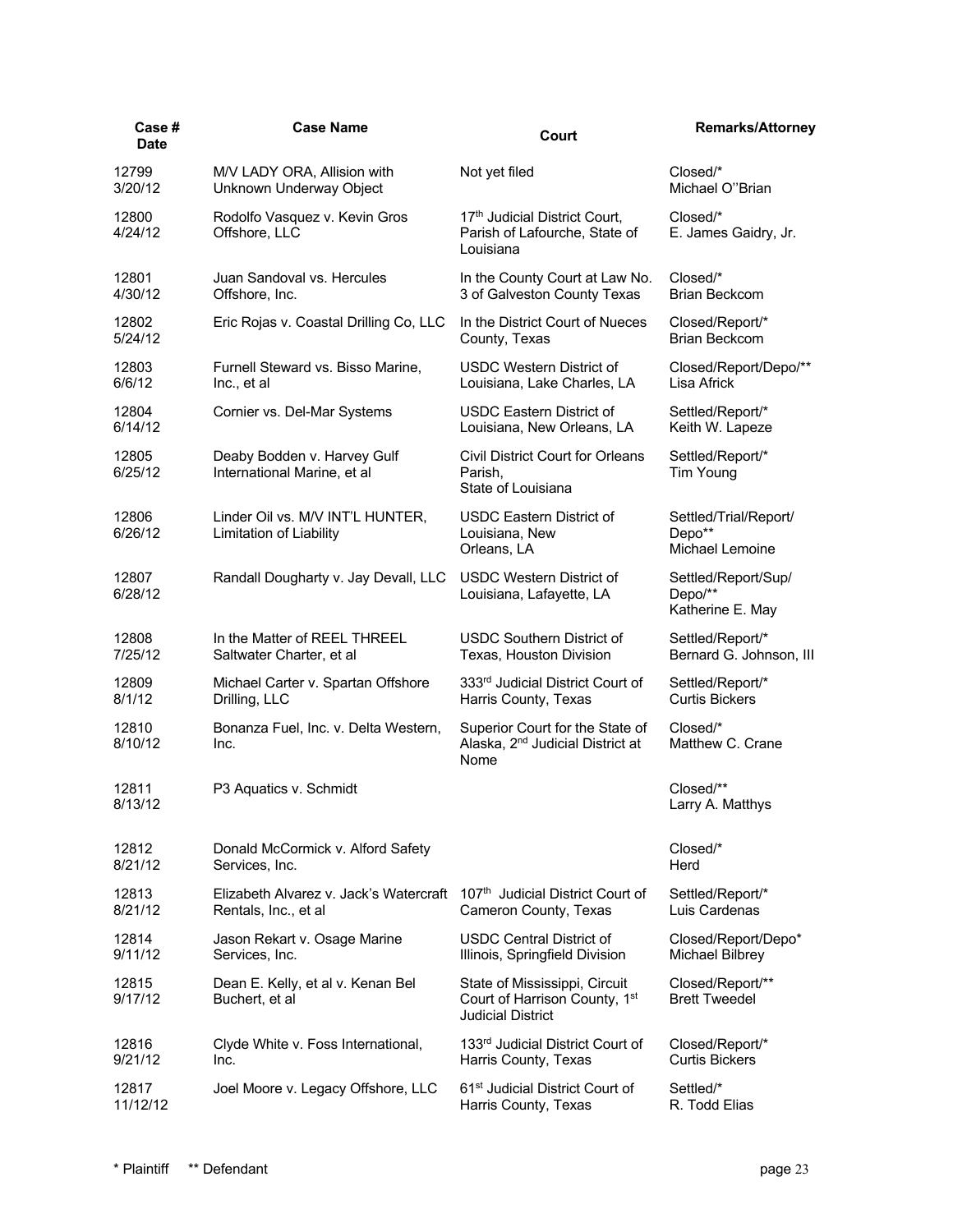| Case#<br><b>Date</b> | <b>Case Name</b>                                                                        | Court                                                                | <b>Remarks/Attorney</b>             |
|----------------------|-----------------------------------------------------------------------------------------|----------------------------------------------------------------------|-------------------------------------|
| 12818                | David J. Santini et al v. ExxonMobile                                                   | <b>USDC Eastern District of</b>                                      | Closed/Report/**                    |
| 11/27/12             | Pipeline Co.                                                                            | Louisiana                                                            | Lee B. Ziffer                       |
| 12819                | Joe Snyder v. L & M Botruc Rental,                                                      | <b>USDC Eastern District of</b>                                      | Settled/Report/*                    |
| 11/28/12             | Inc.                                                                                    | Louisiana                                                            | Jason C. MacFetters                 |
| 12820                | Fredys Almendarez et al v. GulfMark                                                     | 281 <sup>st</sup> Judicial District Court of                         | Settled/Report/*                    |
| 12/7/12              | Offshore, Inc. et al                                                                    | Harris County, Texas                                                 | Charles F. Herd, Jr.                |
| 13821                | Elvern Jones v. American                                                                | 11 <sup>th</sup> Judicial District Court of                          | Settled/Report*                     |
| 1/7/2013             | <b>Commercial Lines LLC</b>                                                             | Harris County, Texas                                                 | <b>Brian Beckcom</b>                |
| 13822                | James Thomas vs. Rockin D. Marine                                                       | <b>USDC Eastern District of</b>                                      | Closed/Report/*                     |
| 1/23/2013            | Services, LLC                                                                           | Louisiana                                                            | Thomas M. Discon                    |
| 13823                | Zaid Gonzalez v. Seadrill Americas,                                                     | 151 <sup>st</sup> Judicial District Court of                         | Settled/Report/Depo/*               |
| 1/24/2013            | Inc.                                                                                    | Harris County, Texas                                                 | Brian Beckcom                       |
| 13824<br>1/30/2013   | Mark Massaro v. I-Transit Response,<br>LLC, et al                                       | 25th Judicial District Court,<br>Parish of Plaquemines,<br>Louisiana | Closed/*<br>Timothy J. Young        |
| 13825                | Bobby Rogers v. Crosby Tugs, Inc.                                                       | <b>USDC Eastern District of</b>                                      | Settled/Report/Sup/*                |
| 1/30/2013            |                                                                                         | Louisiana                                                            | Timothy J. Young                    |
| 13826                | Peter Guilford v. GulfMark Americas.                                                    | 270th Judicial District Court of                                     | Closed/Report/*                     |
| 2/20/2013            | Inc. and GulfMark Offshore, Inc.                                                        | Harris County, Texas                                                 | R. Todd Elias                       |
| 13827                | Tommy Stelly v. Abdon Callais                                                           | <b>USDC Eastern District of</b>                                      | Settled/Report/Sup/*                |
| 4/4/2013             | Offshore, LLC                                                                           | Louisiana                                                            | Timothy J. Young                    |
| 13828                | Robert Denver Corkern v. Manson                                                         | <b>USDC Eastern District of</b>                                      | Settled/Report/*                    |
| 4/10/2013            | Gulf, LLC                                                                               | Louisiana                                                            | Thomas M. Discon                    |
| 13829<br>4/8/2013    | Jose Contreras & Pablo Arenas<br>Hernandez v. DD Marine, LLC &<br>Arena Offshore, LP    | <b>USDC Eastern District of</b><br>Louisiana                         | Settled/Report/*<br>R. Todd Elias   |
| 13830                | Jaymie Brownlee vs. Blake Towing,                                                       | <b>USDC Eastern District of</b>                                      | Settled/Report/*                    |
| 4/24/2013            | Inc.                                                                                    | Louisiana                                                            | Timothy J. Young                    |
| 13831                | The Grand, Ltd. et al v. Linder Oil                                                     | <b>USDC Eastern District of</b>                                      | Trial/Report/Depo/**                |
| 5/6/2013             | Company et al                                                                           | Louisiana                                                            | Michael Lemoine                     |
| 13832<br>4/26/2013   | Jennifer Mackechnie v. Bryan Evans<br>D/B/A Port A Parasail & Port A<br>Parasail, LLC   | County Court at Law No. 4 of<br>Nueces County, Texas                 | Settled/*<br>Robert Haslam          |
| 13833                | Matthew Paul Gould v. Moran Towing                                                      | USDC Eastern District of New                                         | Settled/Report/*                    |
| 4/26/2013            | Corp.                                                                                   | York                                                                 | R. Todd Elias                       |
| 13834                | Jeffery Collins v. Wood Group PSN,                                                      | <b>USDC Eastern District of</b>                                      | Settled/Report/Depo*                |
| 6/11/2013            | et al                                                                                   | Louisiana                                                            | Timothy J. Young                    |
| 13835                | Oceaneering International, Inc. v.                                                      | <b>USDC Southern District of</b>                                     | Trial/Report/Depo/*                 |
| 7/30/2013            | Cross Logistics, Inc., et al                                                            | Texas, Houston Division                                              | Ralph E. Kraft                      |
| 13836<br>9/3/2013    | Roger Herbert v. Offshore Service<br>Vessels, LLC f/k/a Edison Chouest<br>Offshore, LLC | <b>USDC Eastern District of</b><br>Louisiana                         | Closed/Report/*<br>Timothy J. Young |
| 13837                | Buford Sawyer v. WHC Maintenance                                                        | <b>USDC Western District of</b>                                      | Closed/Report/**                    |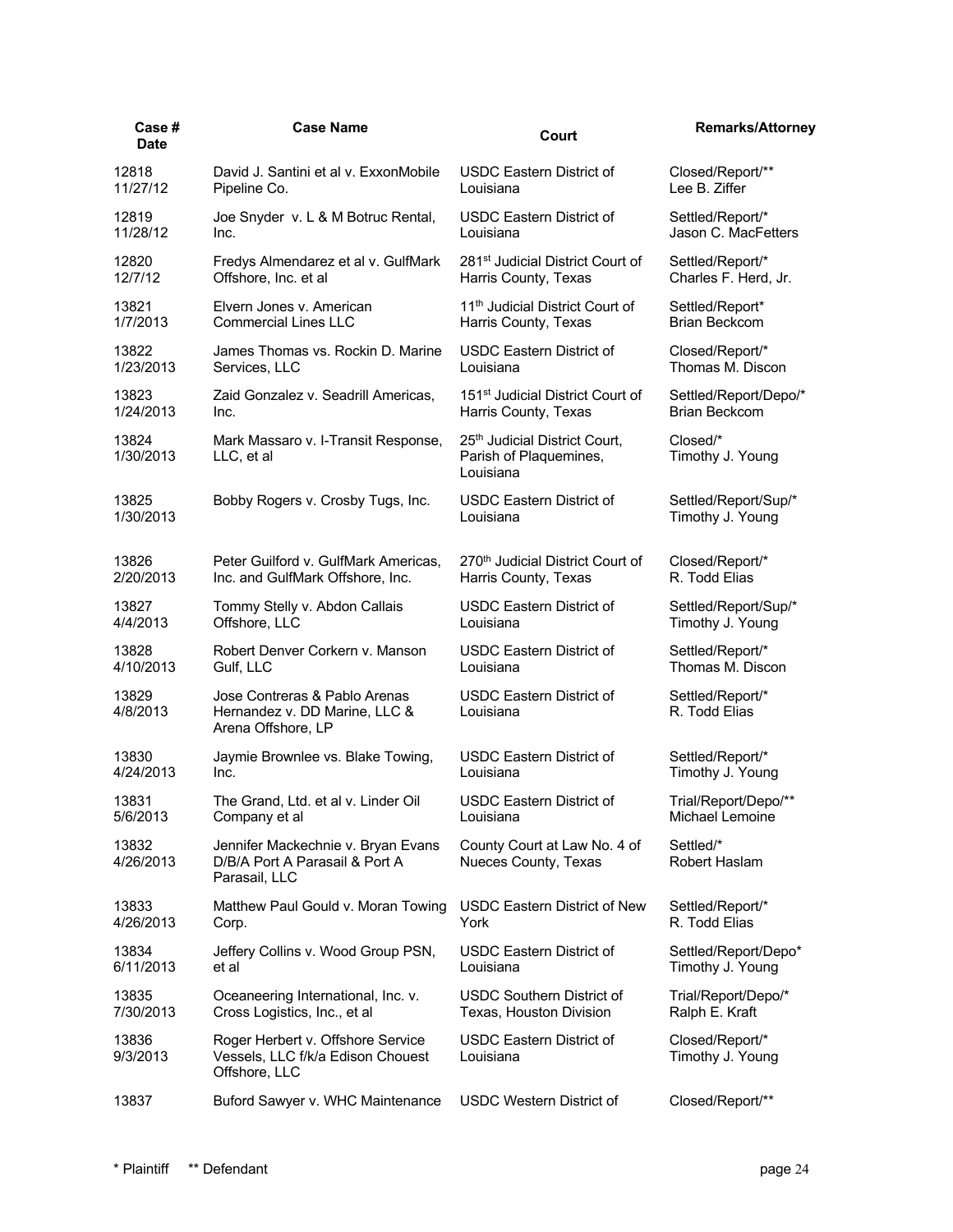| Case#<br><b>Date</b> | <b>Case Name</b>                                                                                  | Court                                                                                   | <b>Remarks/Attorney</b>                        |
|----------------------|---------------------------------------------------------------------------------------------------|-----------------------------------------------------------------------------------------|------------------------------------------------|
| 9/25/2013            | Services, Inc., et al and Jerel Gulley,<br>Sr. v. Maintenance Services, Inc., et<br>al            | Louisiana, Lafayette Division                                                           | J. Daniel Rayburn                              |
| 13838                | Lewis Condiff v. Genesis Marine, LLC                                                              | 127th Judicial Court of Harris                                                          | Closed/Report/*                                |
| 10/1/2013            | and Genesis Energy, LP                                                                            | County, Texas                                                                           | Curtis J. Bickers                              |
| 13839<br>10/4/2013   | Inosencio Paz v. Moran Towing<br>Corporation and Moran Towing of<br>Texas, Inc.                   | Number 3 County Court of Law<br>of Nueces County, Texas                                 | Settled/Report/*<br>Vuk S. Vujasinovic         |
| 13840                | Travis McKeown v. Gulfmark                                                                        | 23rd Judicial Court for the                                                             | Closed/Report/*                                |
| 10/10/2013           | Americas, Inc.                                                                                    | Parish of St. James, Louisiana                                                          | Timothy J. Young                               |
| 13841                | Niles Jacobsen v. Crowley Marine                                                                  | USDC Eastern District of                                                                | Settled/Trial/Report/*                         |
| 11/15/2013           | Services, Inc.                                                                                    | Louisiana                                                                               | Tammy D. Harris                                |
| 13842                | Hezekiah S. Bailey v. Omega Protein,                                                              | <b>Circuit Court of Gloucester</b>                                                      | Closed/*                                       |
| 11/4/2013            | Inc.                                                                                              | County in the State of Virginia                                                         | Deborah C. Waters                              |
| 13843<br>11/17/2013  | Darrin Melerine v. Port Ship Service,<br>Inc.                                                     | 34 <sup>th</sup> Judicial District Court for<br>the Parish of St. Bernard,<br>Louisiana | Settled/Trial/Report/*<br>Philip R. Adams, Jr. |
| 13844                | Luis Lopez v. Candy Fleet, LLC                                                                    | 157 <sup>th</sup> Judicial District Court of                                            | Closed/Report/*                                |
| 11/26/2013           |                                                                                                   | Harris County, Texas                                                                    | Curtis J. Bickers                              |
| 13845<br>12/6/2013   | Contango Operators, Inc. et al v.<br>United States Army Corps of<br>Engineers et al               | <b>USDC Southern District Court</b><br>of Texas                                         | Settled/Report/**<br>Jefferson R. Tillery      |
| 14846                | Richard Arthur Norman v. Odyssea                                                                  | <b>USDC Eastern District Court of</b>                                                   | Closed/Report/*                                |
| 2/1/2014             | Marine, Inc.                                                                                      | Louisiana                                                                               | Thomas M. Discon                               |
| 14847                | Phillips Seals v. Shell Oil Company                                                               | <b>USDC Eastern District of</b>                                                         | Settled/Report/**                              |
| 2/18/2014            | and Kiewit Offshore Services, Ltd.                                                                | Louisiana                                                                               | <b>Christopher Carey</b>                       |
| 14848                | Christopher Royer v. Offshore                                                                     | <b>USDC Eastern District of</b>                                                         | Settled/Report/Depo/*                          |
| 3/28/2014            | Liftboats, et al                                                                                  | Louisiana                                                                               | Tammy D. Harris                                |
| 14849<br>4/7/2014    | Larry Boudreaux v. Louisiana<br>Department of Wildlife and Fisheries,<br>et al                    | Western District of Louisiana,<br>Lafayette-Opelousas Division<br>of Louisiana          | Closed/Report/Depo/*<br>Gordon J. Schoeffler   |
| 14850                | Michael Stelly v. OilTanking of                                                                   |                                                                                         | Closed/*                                       |
| 4/15/2014            | Beaumont, LP et al                                                                                |                                                                                         | <b>Anthony Malley</b>                          |
| 14851                | Kimi Kuniyoshi v Schlumberger                                                                     | <b>USDC Eastern District of</b>                                                         | Settled/Report/*                               |
| 4/17/2014            | Technology Corp et al                                                                             | Louisiana                                                                               | Michael L. Cohen                               |
| 14852                | In the Matter of Parker Drilling                                                                  | <b>USDC Western District</b>                                                            | Pending/Report/**                              |
| 4/25/2014            | Offshore USA, LLC                                                                                 | Lafayette Division of Louisiana                                                         | <b>Chuck Mouton</b>                            |
| 14853                | Chevron Midstream c/w In RE:                                                                      | <b>USDC Eastern District of</b>                                                         | Settled/Report/Sup/**                          |
| 5/19/2014            | Settoon Towing                                                                                    | Louisiana                                                                               | Ben L. Mayeaux                                 |
| 14854<br>6/1/2014    | Jennifer Elizabeth Lee, et al v. Pearl<br>River Basin Land and Development<br>Company, LLC, et al | <b>USDC Eastern District of</b><br>Louisiana                                            | Closed/**<br>Todd J. Everage                   |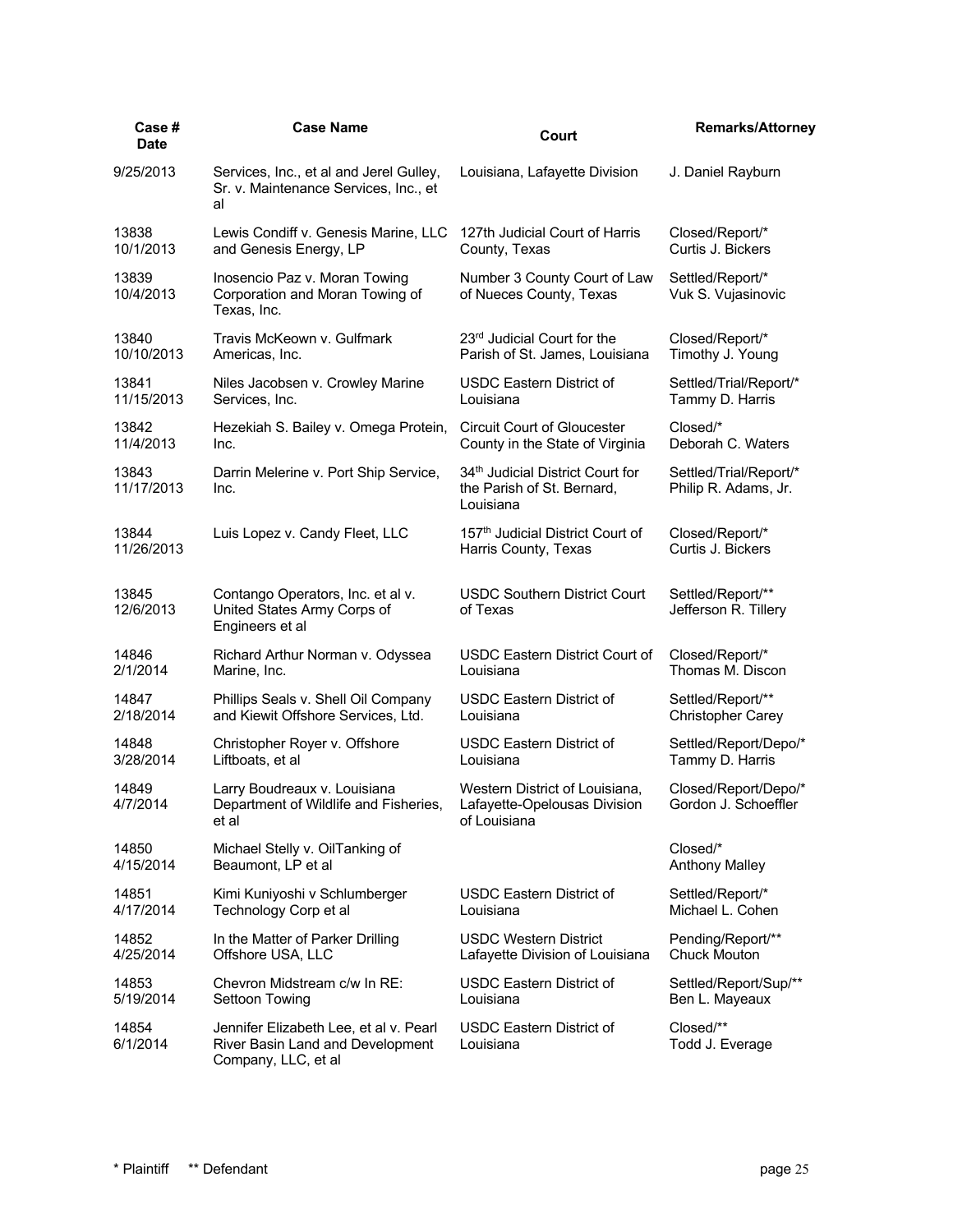| Case #<br><b>Date</b> | <b>Case Name</b>                                                                | Court                                                                                           | <b>Remarks/Attorney</b>                 |
|-----------------------|---------------------------------------------------------------------------------|-------------------------------------------------------------------------------------------------|-----------------------------------------|
| 14855<br>6/17/2014    | John Tower v. LA Carriers, LLC                                                  | <b>USDC Eastern District of</b><br>Louisiana, New Orleans<br><b>Division</b>                    | Settled/Report/*<br>Steve Gordon        |
| 14856<br>7/8/2014     | Gary Ferritti, et al v ExxonMobil Oil<br>Corporation, Inc., et al               | Superior Court of the State of<br>California for the County of Los<br>Angeles, Central District | Settled/Depo/*<br>Michael Maloney       |
| 14857                 | Chris Blanchet v Jackson Offshore                                               | Civil District Court Parish of                                                                  | Trial/Report/*                          |
| 7/15/2014             | Operators, LLC, et al                                                           | Orleans State of Louisiana                                                                      | Timothy J. Young                        |
| 14858                 | Joseph Barber v. Barry Graham Oil                                               | <b>USDC Eastern District of</b>                                                                 | Settled/Report/*                        |
| 7/24/2014             | Service, LLC                                                                    | Louisiana                                                                                       | Megan C. Misko                          |
| 14859                 | John Preston Jones v Phil Guilbeau                                              | <b>USDC Eastern District of</b>                                                                 | Closed/Report/*                         |
| 7/26/2014             | Offshore, Inc.                                                                  | Louisiana                                                                                       | Thomas M. Discon                        |
| 14860                 | Spartan Offshore Drilling, LLC v                                                | <b>USDC Eastern District of</b>                                                                 | Settled/Report/**                       |
| 8/18/2014             | Kevin Gros Offshore, LLC, et al                                                 | Louisiana                                                                                       | Zoe Wilde Vermeulen                     |
| 14861<br>8/22/2014    | David A. Reid v TPG Mt. Vernon<br>Marine, LLC d/b/a Mt. Vernon Barge<br>Service | <b>USDC Western District of</b><br>Kentucky Owensboro Division                                  | Settled/Report/*<br>Charles E. Moore    |
| 14862                 | Kevin Gros Offshore, LLC v Scott                                                | <b>USDC Eastern District of</b>                                                                 | Settled/Report/*                        |
| 9/12/2014             | <b>Edwards Hartman</b>                                                          | Louisiana                                                                                       | Rufus C. Harris III                     |
| 14863<br>10/14/2014   | Marquette Transportation                                                        |                                                                                                 | Closed/**<br>Theodore H. Lucas          |
| 14864<br>10/24/2014   | Michael Duckworth v. GIS Marine,<br>LLC                                         | <b>USDC Eastern District of</b><br>Louisiana, New Orleans<br><b>Division</b>                    | Closed/Report/*<br>R. Todd Elias        |
| 14865                 | Deborah Cristiano et al v. Genesis                                              | <b>USDC Eastern District of</b>                                                                 | Closed/Report/*                         |
| 10/28/2014            | Energy, LLC                                                                     | Louisiana                                                                                       | Timothy J. Young                        |
| 14866                 | John Ferguson v. ENSCO Offshore                                                 | 80 <sup>th</sup> Judicial District Court of                                                     | Closed/*                                |
| 10/31/2014            | Company                                                                         | Harris County Texas                                                                             | Sean Cichowski                          |
| 14867                 | Keidron Semien v. ENSCO Offshore                                                | In the 189 <sup>th</sup> Judicial District                                                      | Closed/*                                |
| 11/10/2014            | Company                                                                         | Court of Harris County, Texas                                                                   | <b>Brian Beckcom</b>                    |
| 14868                 | Chase Keeney v. Ingram Barge                                                    | USDC for the Middle District of                                                                 | Settled/Report/Depo/*                   |
| 11/14/2014            | Company                                                                         | Tennessee, Nashville Division                                                                   | <b>Brian Beckcom</b>                    |
| 14869                 | Gilbert Benavides v. Great Lakes                                                | 212 <sup>th</sup> District Court of                                                             | Closed/Report/*                         |
| 12/8/2014             | Dredge & Dock Company, LLC                                                      | Galveston County, Texas                                                                         | Scott C. Greenlee                       |
| 14870<br>12/10/2014   | Chicobi Smith v. John W. Stone Oil<br>Distributors, LLC                         | 29 <sup>th</sup> Judicial District Court for<br>the Parish of St. Charles State<br>of Louisiana | Settled/Report/Depo/*<br>Megan C. Misko |
| 15871<br>2/20/2015    | Colt Q. Brandon v. Seacor Liftboats,<br>LLC, et al                              | <b>USDC Western District</b><br>Lafayette-Opelousas Division<br>of Louisiana                    | Settled/Report/Depo/**<br>DC Panagiotis |
| 15872                 | Keith Wilson v Diamond Offshore                                                 | 281 <sup>st</sup> Judicial District Court of                                                    | Pending/Report/*                        |
| 2/24/2015             | Drilling, Inc., et al                                                           | Harris County, Texas                                                                            | <b>Brian Beckcom</b>                    |
| 15873                 | Wesley Whittier v. United States of                                             | <b>USDC Eastern District</b>                                                                    | Settled/Report/Depo/*                   |
| 3/12/2015             | America                                                                         | <b>Beaumont Division of Texas</b>                                                               | Michael Patrick Doyle                   |
|                       |                                                                                 |                                                                                                 |                                         |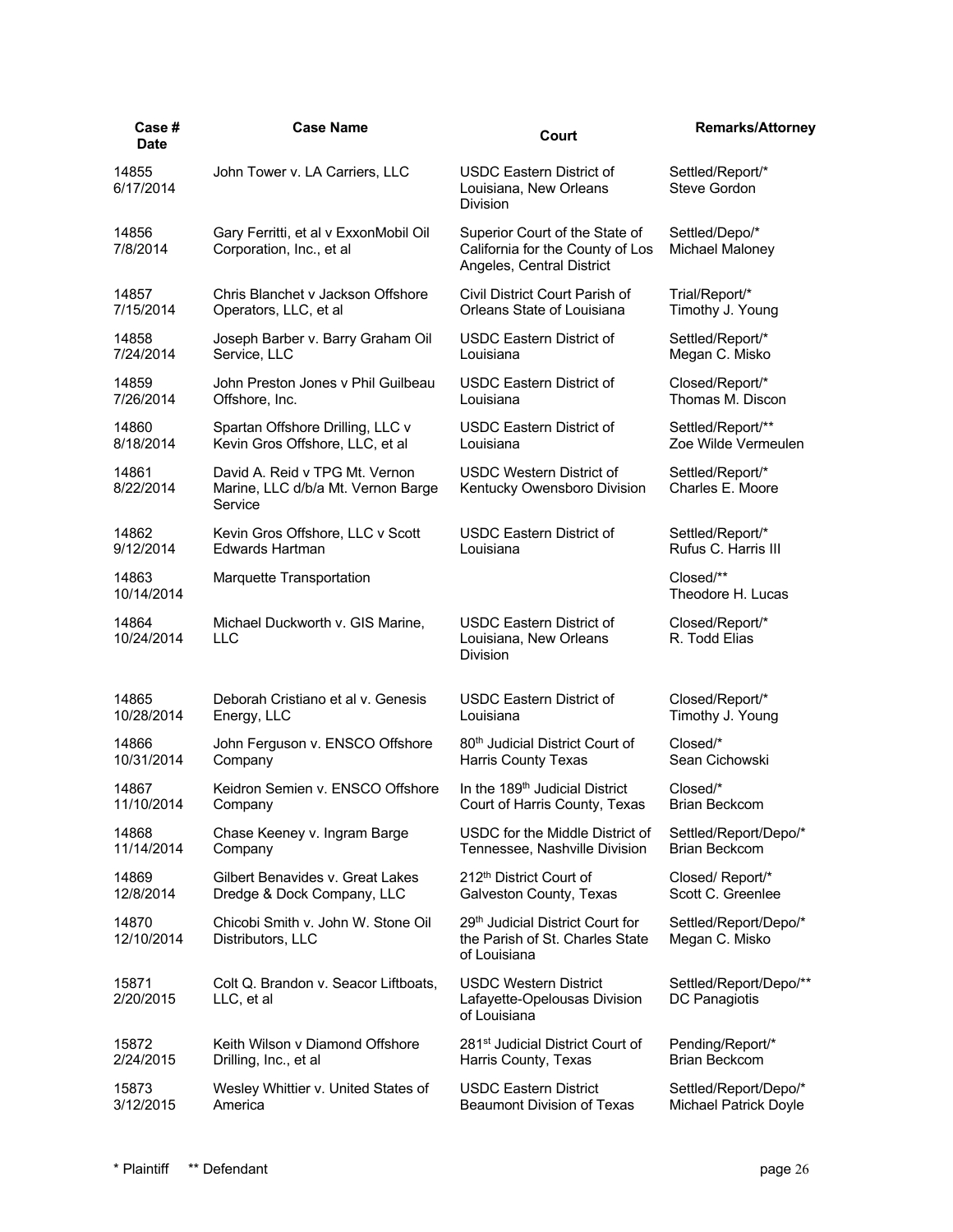| Case #<br><b>Date</b> | <b>Case Name</b>                                                                                                                                      | Court                                                                    | <b>Remarks/Attorney</b>                                                    |
|-----------------------|-------------------------------------------------------------------------------------------------------------------------------------------------------|--------------------------------------------------------------------------|----------------------------------------------------------------------------|
| 15874                 | Gary M. Bartlett v. Tyco Electronics                                                                                                                  | Circuit Court for Baltimore City                                         | Settled/Report/Depo/*                                                      |
| 3/24/2015             | Subsea Communications, LLC, et al                                                                                                                     |                                                                          | <b>Byron Alfred</b>                                                        |
| 15875<br>4/8/2015     | J. Gregory Carwie, as Conservator of<br>George Hiram Lee Erickson v. AEP<br>River Operations, LLC, et al                                              | Circuit Court of Mobile County,<br>Alabama                               | Settled/Report/Depo/*<br>Jason S.<br>McCormick/Desmond V.<br><b>Tobias</b> |
| 15876                 | John Kyser v. Alabama Pilot LLC                                                                                                                       | Circuit Court of Mobile County,                                          | Settled/Report/Depo*                                                       |
| 4/20/2015             |                                                                                                                                                       | Alabama                                                                  | Desmond V. Tobias                                                          |
| 15877                 | Clyde Breazeale v. Parker Drilling                                                                                                                    | <b>USDC Eastern District of</b>                                          | Closed/*                                                                   |
| 5/7/2015              | Company                                                                                                                                               | Louisiana                                                                | R. Todd Elias                                                              |
| 15878                 | Sedrick Johnson v. Diamond                                                                                                                            | 127th District Court of Harris                                           | Trial/Report/Depo/*                                                        |
| 5/18/2015             | Offshore Company, et al                                                                                                                               | County, Texas                                                            | Sean E. O'Rourke                                                           |
| 15879                 | Quinton Henderson v. Irika Shipping                                                                                                                   |                                                                          | ???Closed/Settled**                                                        |
| 6/4/2015              | and Prosperity                                                                                                                                        |                                                                          | <b>Kevin Walters</b>                                                       |
| 15880                 | Paul Blasingame v. Galveston Bay                                                                                                                      | 189 <sup>th</sup> District Court of Harris                               | Settled/Report/*                                                           |
| 6/22/2015             | Energy, LLC, et al                                                                                                                                    | County, Texas                                                            | <b>Michael Patrick Doyle</b>                                               |
| 15881<br>6/23/2015    | Raymond Coler v. Bisso Marine, LLC                                                                                                                    | Orleans Civil District Court,<br>Parish of Orleans State of<br>Louisiana | Settled/Report/Depo/*<br>Eulis Simien                                      |
| 15882                 | Jordy Rouusse v. United Tugs, Inc.                                                                                                                    | <b>USDC Eastern District of</b>                                          | Pending/Report/*                                                           |
| 6/24/2015             |                                                                                                                                                       | Louisiana                                                                | Timothy J. Young                                                           |
| 15883                 | Jeremy O. Parfait, et al v. Superior                                                                                                                  | 164 <sup>th</sup> Judicial District Court of                             | Settled/**                                                                 |
| 6/29/2015             | Energy Services, LLC, et al                                                                                                                           | Harris County, Texas                                                     | Wm Bruce Stanfill                                                          |
| 15884<br>6/29/2015    | Truett E. Holcomb, Jr. v. Trawler<br>Garland Christopher, Inc. d/b/a<br>Trawler F/V DANIEL JOSEPH                                                     | Newport News Circuit Court                                               | Settled/Memo/Depo/*<br>Thomas B. Shuttleworth                              |
| 15885<br>7/21/2015    | Robert A. Trosky v. Norfolk Dredging<br>Co. and Atlantic Gulf Towing, LLC                                                                             | In the Circuit Court for the City<br>of<br>Norfolk                       | Settled/*<br><b>Charles Lustig</b>                                         |
| 15886                 | Marcus Lomaz v. Marquette                                                                                                                             |                                                                          | Closed/*                                                                   |
| 8/3/2015              | Transportation                                                                                                                                        |                                                                          | <b>Brian White</b>                                                         |
| 15887<br>8/11/2015    | Loren Mavromati, individually and as<br>personal representative of the Estate<br>of Theofanis Mavromatis, Deceased<br>v. Spot LLC, et all             | <b>USDC Central District of</b><br>California                            | Closed/Report/*<br>Christopher A. Kanne                                    |
| 15888<br>9/30/2015    | Jerome Duplechain v. No. 624797<br>"24" Kinder Morgan GP, Inc. a/k/a<br>KMGP Services Co., Inc., and a/k/a<br>Kinder Morgan, Ship Channel<br>Services | 19th Judicial District Court,<br>Parish of<br>East Baton Rouge           | Pending/Report/Depo/*<br>Raleigh Newman                                    |
| 15889                 | Marvin King, Jr. v. RC Offshore, LLC                                                                                                                  | USDC Eastern District of                                                 | Settled/Report/*                                                           |
| 10/12/2015            |                                                                                                                                                       | Louisiana                                                                | Tammy D. Harris                                                            |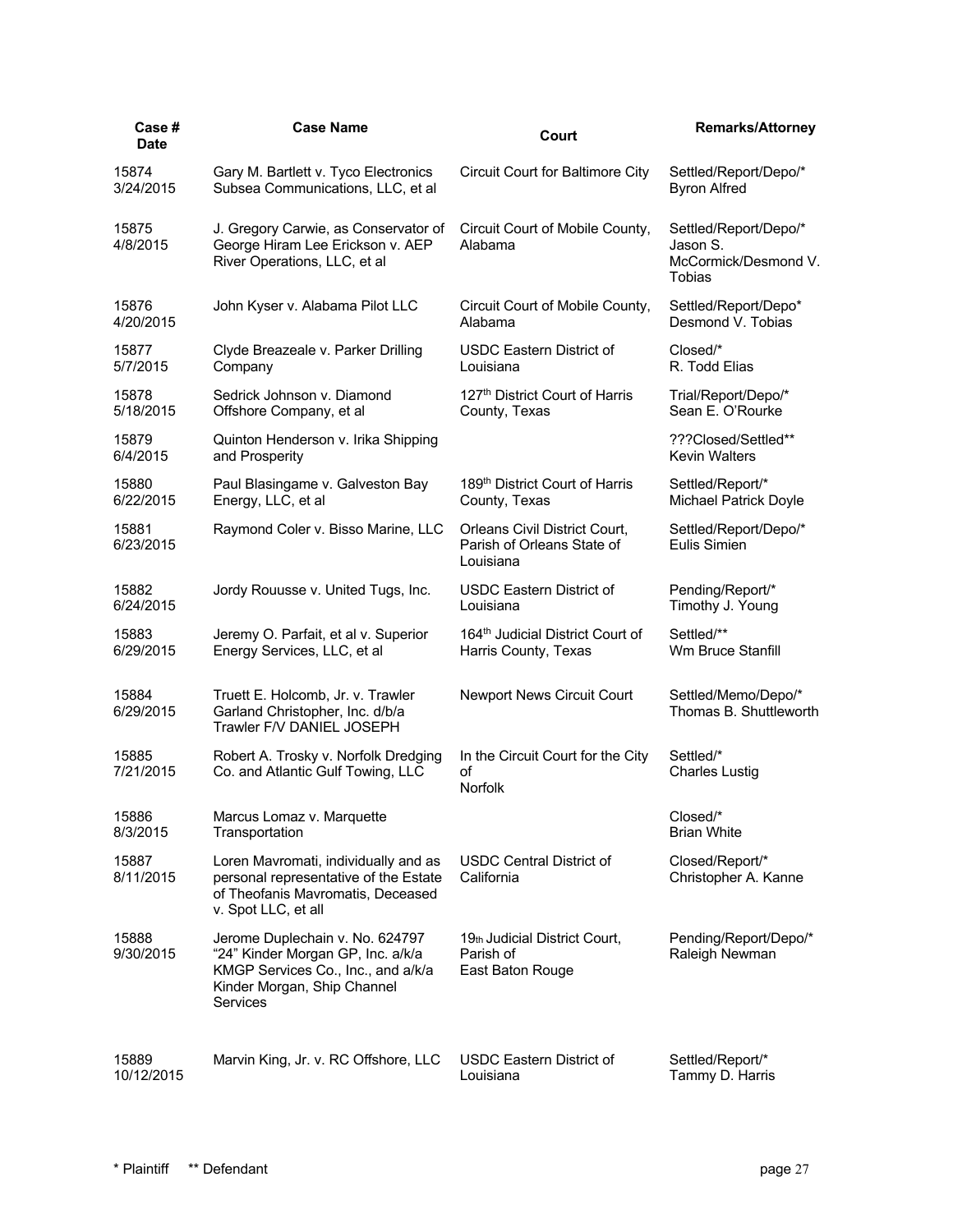| Case #<br>Date      | <b>Case Name</b>                                                                    | Court                                        | <b>Remarks/Attorney</b>              |
|---------------------|-------------------------------------------------------------------------------------|----------------------------------------------|--------------------------------------|
| 15890               | MacArthur J. Livingston, Jr. v. GIS                                                 | USDC Western Division of                     | Settled/Report/**                    |
| 10/20/2015          | Marine, LLC                                                                         | Louisiana, Lafayette Division                | Dan C. Panagiotis                    |
| 15891<br>10/22/2015 | Lake Austin Boat Fatality:<br>Representing deceased, Jennifer<br>Walley             |                                              | Closed/*<br>Sean Breen               |
| 15892               | Richard J. Thompson v. Yellow Fin                                                   | <b>USDC Eastern District of</b>              | Trial/Report/*                       |
| 10/29/2015          | Marine Services, LLC                                                                | Louisiana                                    | Timothy J. Young                     |
| 15893               | St. Bernard Parish v. LaFarge North                                                 | <b>USDC Eastern District of</b>              | Settled/Report/Depo/*                |
| 10/29/2015          | America                                                                             | Louisiana                                    | <b>Craig Sanders</b>                 |
| 15894               | John Paul Jones, Jr. v. Yellow Fin                                                  | <b>USDC Eastern District of</b>              | Settled/Report/*                     |
| 11/13/2015          | Marine Services, LLC                                                                | Louisiana                                    | Megan C. Misko                       |
| 15895               | Eddy McHenry v. Katie's Seafood                                                     | In County Civil Court at Law #2,             | Closed/Report/**                     |
| 12/3/2015           | Market LLC, et al                                                                   | Galveston County, Texas                      | Megan L. Reinkemeyer                 |
| 15896               | Vincent Partin v. Superior Energy                                                   | 165 <sup>th</sup> Judicial District Court,   | Settled/Report/*                     |
| 12/21/2015          | Services, Inc.                                                                      | Harris County, Texas                         | <b>Brian Beckcom</b>                 |
| 16897<br>1/15/2016  | Hooper Death Case                                                                   |                                              | Closed/*<br>Vuk S. Vujasinovic       |
| 16898               | George L. Chapman v. Spartan                                                        | <b>USDC Eastern District of</b>              | Settled/Report/*                     |
| 1/18/2016           | Offshore Drilling, LLC, et al                                                       | Louisiana                                    | Tammy D. Harris                      |
| 16899               | Caprice L. Jennings-Copeland v.                                                     | <b>USDC Eastern District of</b>              | Settled/Report/*                     |
| 4/12/2016           | United States of America                                                            | Virginia, Norflok Division                   | John M. Cooper                       |
| 16900               | Greg Wallace v. Kirby Offshore                                                      | In the 190 <sup>th</sup> Judicial District   | Pending/Report/Depo/*                |
| 4/21/2016           | Marine Operating, LLC                                                               | Court of Harris County, Texas                | <b>Patrick Dennis</b>                |
| 16901               | Christopher Landry v. Wood Group                                                    | USDC Middle District Court of                | Settled/Report/**                    |
| 5/6/2016            | PSN, Inc.                                                                           | Louisiana                                    | Dan C. Panagiotis                    |
| 16902               | William A. Hebert v. Shallow Draft                                                  | <b>USDC Western District of</b>              | Settled/Report/**                    |
| 5/13/2016           | Elevating Boats, Inc.                                                               | Louisiana, Lafayette Division                | Susan A. Daigle                      |
| 16903<br>5/31/2016  | Dennie Maddox v. Rockin "D" Marine<br>Services, LLC and Rockin "D"<br>Offshore, LLC | <b>USDC Eastern District of</b><br>Louisiana | Pending/Report/*<br>Timothy J. Young |
| 16904               | Dauterive v Guilbeau Marine                                                         | <b>USDC Western District of</b>              | Settled/Report/**                    |
| 6/9/2016            | Logistics, LLC, et al                                                               | Louisiana                                    | Michael G. Helm                      |
| 16905               | Santos Arzu v. Offshore Service                                                     | <b>USDC Eastern District of</b>              | Settled/Report/Depo/*                |
| 6/13/2016           | Vessels, LLC                                                                        | Louisiana                                    | <b>Tammy Harris</b>                  |
| 16906               | Carlos David v. C & G Boats                                                         | <b>USDC Eastern District of</b>              | Settled/Report/Depo/*                |
| 6/14/2016           |                                                                                     | Louisiana                                    | <b>Tammy Harris</b>                  |
| 16907<br>7/3/2016   | <b>Pilot Ladder Case</b>                                                            |                                              | Clossed/*<br>Michael R. Delesdernier |
| 16908               | Nathan Deaver v. Noble Drilling (US)                                                | 269 <sup>th</sup> Judicial District Court,   | Withdrew/*                           |
| 8/5/2016            | LLC and Noble Offshore Corp                                                         | Harris County, Texas                         | Patrick M. Dennis                    |
| 16909               | Jeron Abshire v. New Hampshire                                                      | USDC Western District                        | Settled/Report/Depo/*                |
| 8/1/2016            | Insurance Co., et al                                                                |                                              | <b>Gil Dozier</b>                    |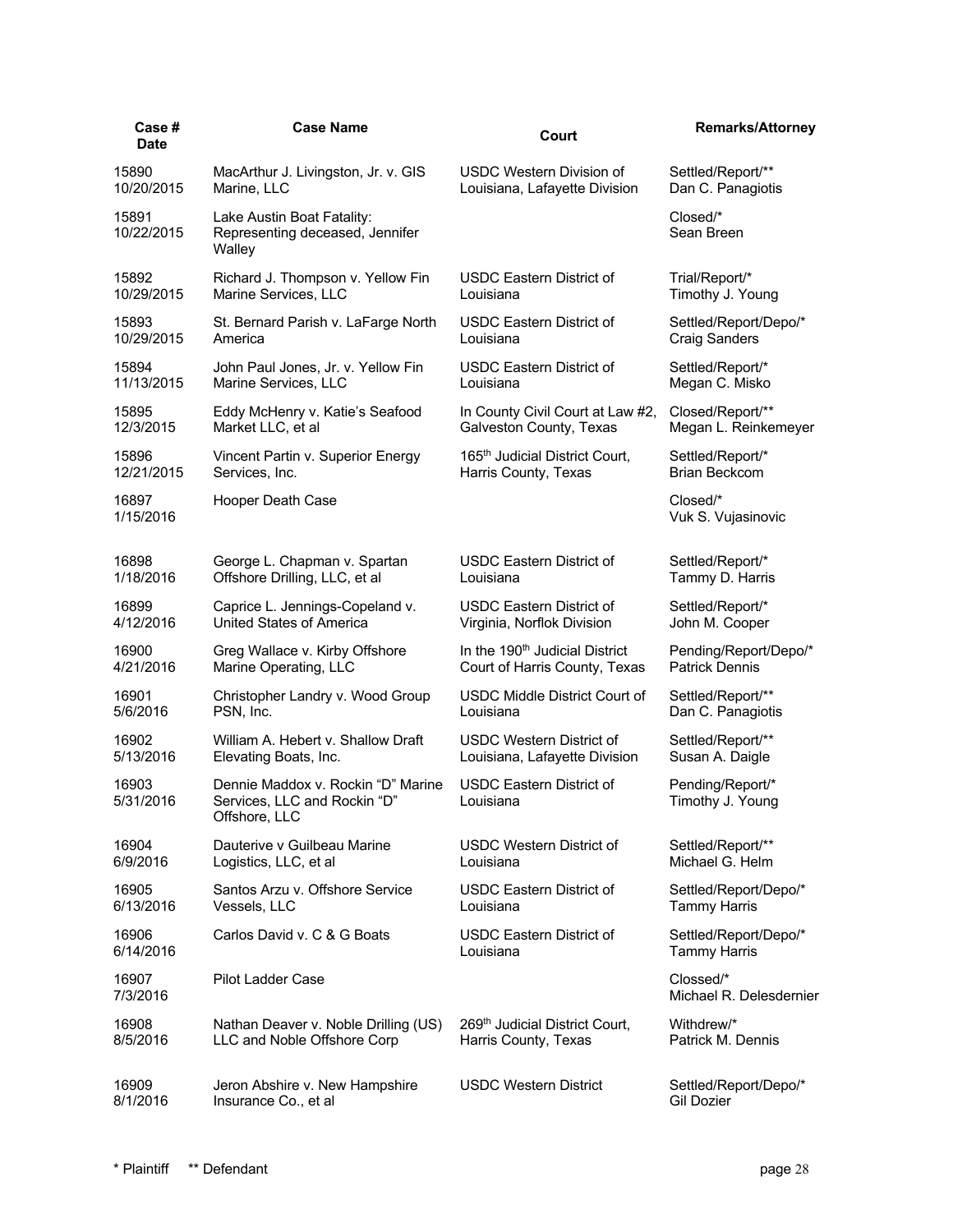| Case#<br><b>Date</b> | <b>Case Name</b>                                                                                                                                                                                  | Court                                                                              | <b>Remarks/Attorney</b>                 |
|----------------------|---------------------------------------------------------------------------------------------------------------------------------------------------------------------------------------------------|------------------------------------------------------------------------------------|-----------------------------------------|
| 16910                | Lloyd Collins v. Linbar Marine, Inc.                                                                                                                                                              | <b>USDC Eastern District of</b>                                                    | Settled/Report/*                        |
| 8/22/2016            |                                                                                                                                                                                                   | Louisiana                                                                          | Daniel J. Poolson, Jr.                  |
| 16911                | Daniel Foret v. DLS, LLC a/k/a D&L                                                                                                                                                                | 55th Judicial District Court,                                                      | Settlex/Report/Depo/*                   |
| 8/23/2016            | Salvage, LLC                                                                                                                                                                                      | Harris County, Texas                                                               | Vuk S. Vujasinovic                      |
| 16912                | Isaac Thibodeaux v. Chevron USA,                                                                                                                                                                  | <b>USDC Eastern District of</b>                                                    | Settled/Report/Sup/Depo/*               |
| 9/7/2016             | Inc. and Jade Marine, Inc.                                                                                                                                                                        | Louisiana                                                                          | Tammy D. Harris                         |
| 16913                | Cory Freeman v. Intermarine, LLC                                                                                                                                                                  | <b>USDC Eastern District of</b>                                                    | Pending/Report/*                        |
| 9/15/2016            |                                                                                                                                                                                                   | Texas, Beaumont Division                                                           | Byron C. Alfred                         |
| 16914                | Johnny McNatt v. Wepfer Marine, Inc.                                                                                                                                                              | <b>USDC Western District of</b>                                                    | Pending/*                               |
| 9/19/2016            |                                                                                                                                                                                                   | Tennessee, Western Division                                                        | J. Russ Bryant                          |
| 16915                | Lloyd Willis v. Wood Group PSN,                                                                                                                                                                   | <b>USDC Eastern District of</b>                                                    | Settled/Report/**                       |
| 9/26/2016            | Inc., et al                                                                                                                                                                                       | Louisiana                                                                          | Dan C. Panagiotis                       |
| 16916                | Jarvis Bowie v. Cheramie Global                                                                                                                                                                   | <b>USDC Eastern District of New</b>                                                | Settled/Report/Depo/Sup/*               |
| 10/13/2016           | Marine, LLC                                                                                                                                                                                       | Orleans                                                                            | Megan C. Misko                          |
| 16917<br>10/29/2016  | Albert Vandermeer v. M/V CHARAZZ<br>and Grand Slam Yacht & Boat Sales,<br>LLC, et al                                                                                                              | <b>USDC Eastern District of North</b><br>Carolina Eastern<br>Division in Admiralty | Pending/Report/**<br>Donald J. Vicini   |
| 16918                | John Pearson v. Buffalo Marine                                                                                                                                                                    | ??? Judicial District Court,                                                       | Pending/*                               |
| 11/8/2016            | Service, Inc.                                                                                                                                                                                     | Jefferson County, Texas                                                            | <b>Todd Elias</b>                       |
| 17919                | Leif Ohlsson v. Yannis Karavis, LLC,                                                                                                                                                              | Superior Court of New Jersey                                                       | Pending/Report/*                        |
| 1/4/2017             | et al                                                                                                                                                                                             | Law Division Camden County                                                         | Kenneth Fenelon                         |
| 17920<br>1/9/2017    | IN RE: Bayou Fleet, Inc., as Owner<br>and Operator of the M/V BAYOU<br>PIQUANT Pray for Exoneration from<br>and/or Limitation of Liability                                                        | <b>USDC Eastern District of</b><br>Louisiana                                       | Settled/Report/*<br>Bobby G. Hawkins    |
| 17921                | John Judge v. Illinois Marine Towing,                                                                                                                                                             | <b>USDC Northern District of</b>                                                   | Pending/*                               |
| 1/10/2017            | Inc.                                                                                                                                                                                              | Illinois Eastern Division                                                          | Dennis M. O'Bryan                       |
| 17922<br>1/11/2017   | Pontoon Boat                                                                                                                                                                                      |                                                                                    | Pendiing/*<br>Hasiam                    |
| 17923<br>1/11/2017   | Nayana Ambarish Parekh v.<br>Argonautica Shipping Investments<br>BV, et al                                                                                                                        | <b>USDC Eastern District of</b><br>Louisiana                                       | Settled/Report/Sup/**<br>Corey Parenton |
| 17924                | Willis Trosclair v. Enterprise Marine                                                                                                                                                             | <b>USDC Eastern District of</b>                                                    | Settled/Report/*                        |
| 1/31/2017            | Services, LLC                                                                                                                                                                                     | Louisiana                                                                          | C. Arlen Braud                          |
| 17925<br>2/11/2017   | In the Matter of the Complaint of<br>Weeks Marine, Inc., as Owner of the<br>M/V TREVOR, a 69' Steel Towing<br>Vessel, Official No. 597716, for<br>Exoneration from and Limitation of<br>Liability | <b>USDC Southern District of New</b><br>York                                       | Pending/*<br>Andrew Buschsbaum          |
| 17926                | Gary Atkinson v. Seadrill Americas,                                                                                                                                                               | In the 269 <sup>th</sup> Judicial District                                         | Pending/Report/*                        |
| 3/1/2017             | Inc.                                                                                                                                                                                              | Court of Harris County, Texas                                                      | Joseph D. Terry                         |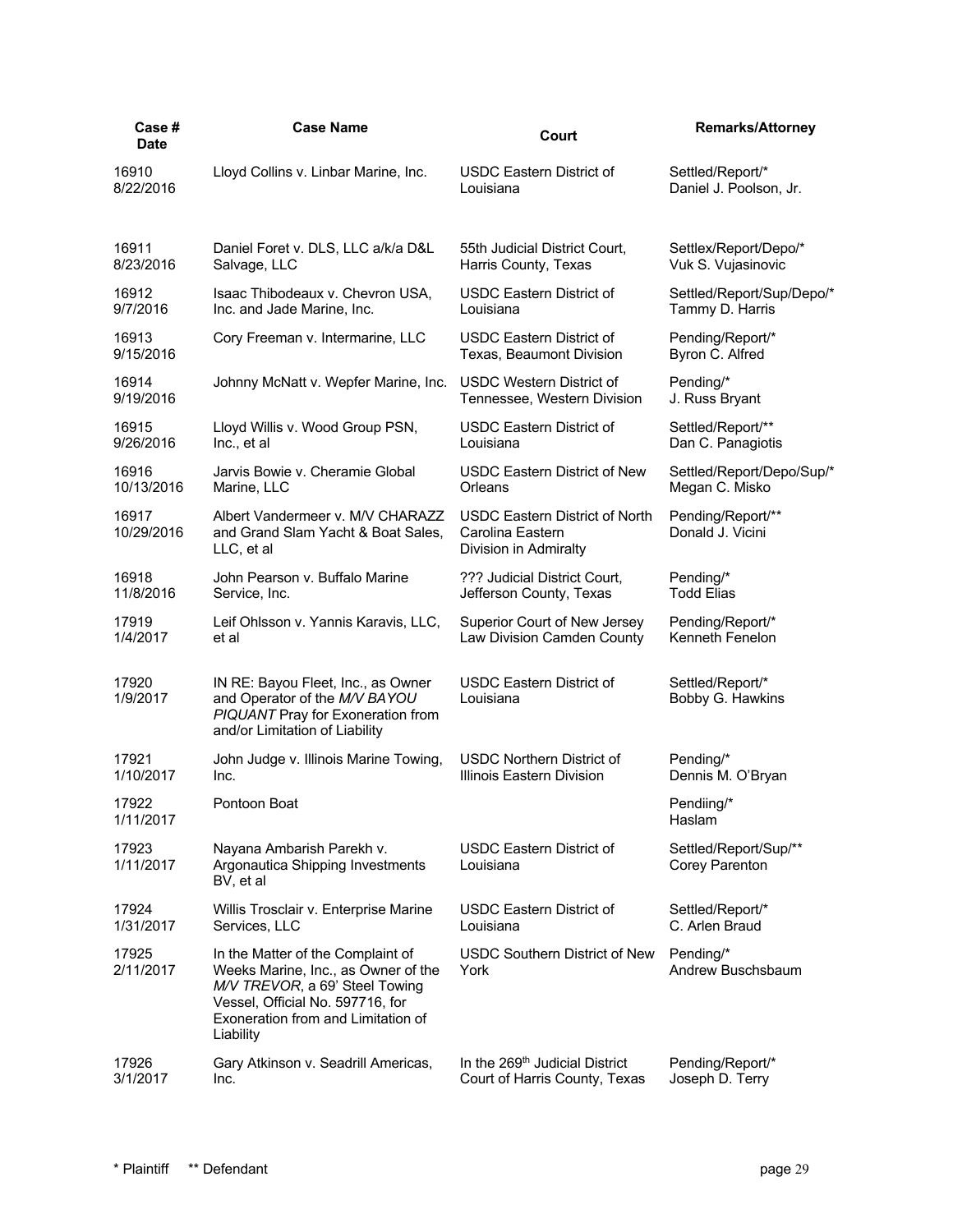| Case #<br><b>Date</b>    | <b>Case Name</b>                                                                                                                                                                                                                                             | Court                                                                              | <b>Remarks/Attorney</b>                      |
|--------------------------|--------------------------------------------------------------------------------------------------------------------------------------------------------------------------------------------------------------------------------------------------------------|------------------------------------------------------------------------------------|----------------------------------------------|
| 17927<br>3/10/2107       | <b>Brazeal Case</b>                                                                                                                                                                                                                                          |                                                                                    | Settled/*<br>Sydney Meriwether               |
| 17928<br>4/3/2017        | Timothy Rainbolt v. SCF Waxler<br>Marine, LLC d/b/a SCF Liquids                                                                                                                                                                                              | 334 <sup>th</sup> Judicial District Court,<br>Harris County, Texas                 | Settled/Report/*<br><b>Patrick Dennis</b>    |
| 17929<br>5/3/2017        | Joshua Headrick v. McDermott, Inc.,<br>et al                                                                                                                                                                                                                 | 190 <sup>th</sup> Judicial District Court,<br>Harris County, Texas                 | Settled/Report/**<br>Walter J. Gallant       |
| 17930<br>5/8/2017        | Clayton Gates v. Parker Towing<br>Company, Inc.                                                                                                                                                                                                              | <b>USDC Eastern District of</b><br>Louisiana                                       | Settled/Report/*<br>Stephen J. Johnson       |
| 17931<br>6/2/2017        | Kendrick Beecham v. Shell Offshore<br>Inc.                                                                                                                                                                                                                   | <b>USDC Southern District of</b><br>Texas, Galveston Division                      | Settled/Report/*<br>Sean E. O'Rourke         |
| 17932<br>6/8/2017        | Anthony Bennett v. Oceaneering<br>International Inc. and Encore Food<br>Services LLC                                                                                                                                                                         | 58th Judicial District Court of<br>Jefferson County, Texas                         | Settled/Report/*<br>Patrick M. Dennis        |
| 17933<br>6/27/2017       | Susan Graham and Michael Graham<br>v. Magic Moments, LLC                                                                                                                                                                                                     | The Superior Court of the<br>Virgin Islands Division of St.<br>Thomas and St. John | Pending/*<br><b>Timothy Tomasik</b>          |
| 17934/18957<br>6/29/2017 | Francisco Ortega Garcia, Individually<br>and as Surviving Husband of Patricia<br>Guadalupe Garcia Cervantes, and as<br>Successor-in-Interest to the Estate of<br>Patricia Guadalupe Garcia<br>Cervantes; and as Next Friend of<br>VSOG, a minor child v. USA | <b>USDC Southern District Court</b><br>of Texas Brownsville Division               | Relocated to 18957<br>Javier Villarreal      |
| 17935<br>7/7/2017        | Juan and Cecilia Reyes v. Southern<br>States Offshore, Inc. et al                                                                                                                                                                                            | 404th Judicial District Court of<br>Cameron County, Texas                          | Pending/**<br><b>Bryan Lasswell</b>          |
| 17936<br>8/2/2017        | Ronald Maddox v. Compass Group<br>USA, Inc., Candy Dancer, LLC,<br>Diamond Offshore Company and<br>Candy Fleet, LLC                                                                                                                                          | USDC Western District Court of<br>Louisiana                                        | Settled/Memo/*<br>Laura B. Lawson            |
| 17937<br>9/21/2017       | Valentina Henry, as Personal<br>Representative and Administratrix of<br>the Estate of Robert Lonnel Thomas<br>v. Fairhope Yacht Club                                                                                                                         | Circuit Court of Mobile County,<br>Alabama                                         | Settled/Report/Depo/*<br><b>Rusty Comley</b> |
| 17938<br>10/17/2017      | Zen Noh Grain Corp                                                                                                                                                                                                                                           |                                                                                    | Pending/**<br><b>Matthew Peaire</b>          |
| 17939<br>11/9/2017       | Nicholas Wade McIntyre v. Genesis<br>Marine, LLC and Genesis Energy,<br>LLC                                                                                                                                                                                  | 129th Judicial District Court of<br>Harris County, Texas                           | Pending/Report/*<br>Jeremy R. Stone          |
| 17940<br>11/17/2017      | Reymundo Mata v. Magical Cruise<br>Company, Ltd. and Standard Marine<br>& Ship Repair, LLC                                                                                                                                                                   | 398 <sup>th</sup> Judicial District Court of<br>Hidalgo County, Texas              | Settled/Report/*<br>Patrick M. Dennis        |
| 17941<br>11/20/2017      | Christos Kakaletris v. Carnival<br>Corporation                                                                                                                                                                                                               | <b>USDC Southern District Court</b><br>of Texas, Galveston Division                | Pending/Report/*<br>Patrick M. Dennis        |
|                          | XL Specialty Ins. Co. & RLB                                                                                                                                                                                                                                  | 151 <sup>st</sup> Judicial District Court of                                       | Closed/*                                     |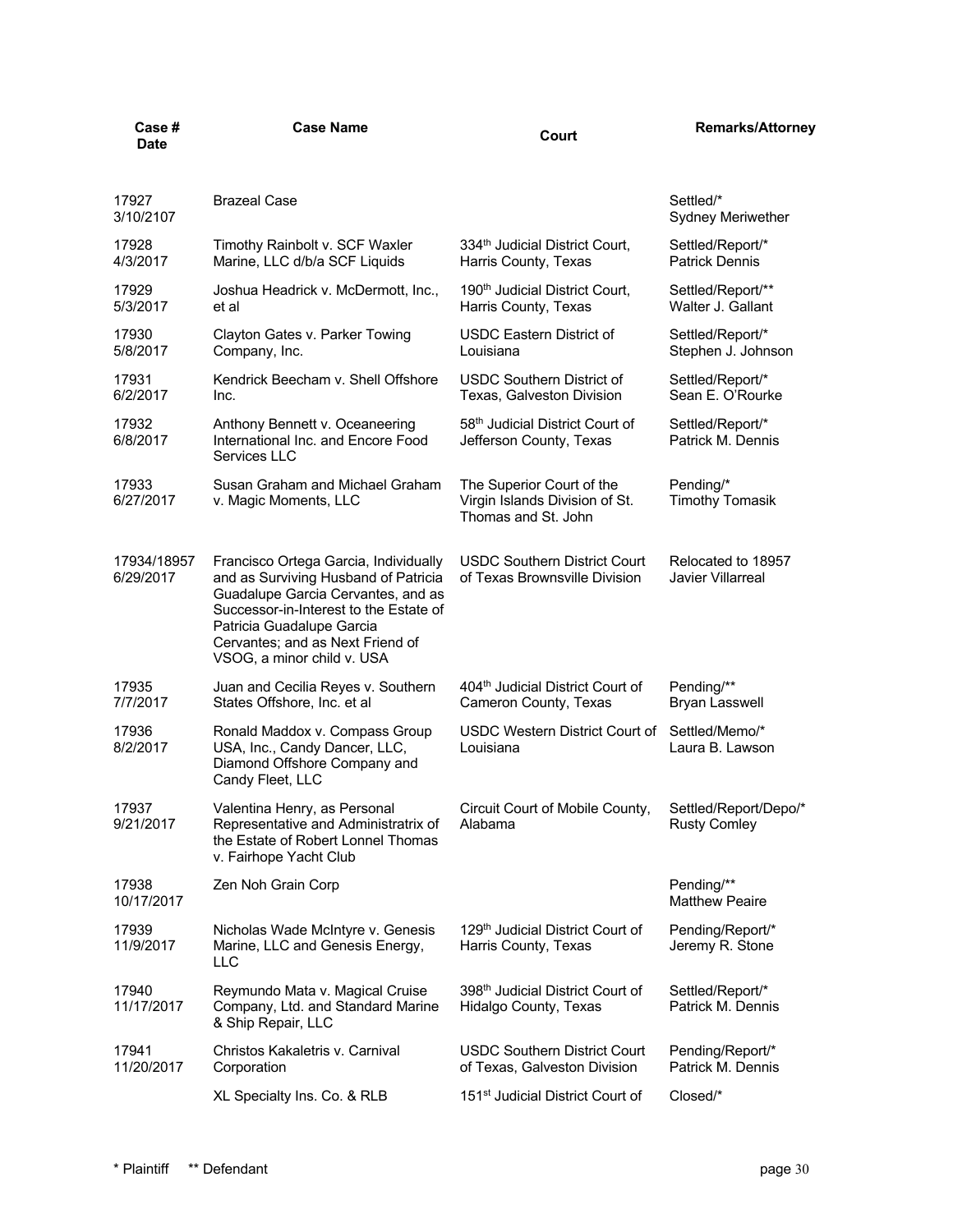| Case #<br><b>Date</b>     | <b>Case Name</b>                                                                                                                                                                                                                                             | Court                                                                                                  | <b>Remarks/Attorney</b>                           |
|---------------------------|--------------------------------------------------------------------------------------------------------------------------------------------------------------------------------------------------------------------------------------------------------------|--------------------------------------------------------------------------------------------------------|---------------------------------------------------|
| 17942<br>11/28/2017       | Contracting, Inc. v. Martin, Disiere,<br>Jefferson & Wisdom, LLP                                                                                                                                                                                             | Harris County, Texas                                                                                   | Michael A. Hawash                                 |
| 17943<br>12/28/2017       | Gary Robin v. Weeks Marine, Inc., et<br>al                                                                                                                                                                                                                   | <b>USDC Eastern District Court of</b><br>Louisiana                                                     | Pending/Report/**<br><b>Matthew Popp</b>          |
| 18944<br>1/22/2018        | Wilfred Jones v. USA and Keystone<br>Shipping Services, Inc.                                                                                                                                                                                                 | USDC Eastern District Court of<br>Louisiana                                                            | Pending/Report/Depo/*<br>Megan Misko              |
| 18945<br>2/12/2018        | <b>M/V RICKY ROBINSON Case</b>                                                                                                                                                                                                                               |                                                                                                        | Pending/*<br>Ronald Kim                           |
| 18946<br>2/21/2018        | Jason Tsuhlares v. Adriatic Marine,<br>LLC and Bailey's Catering, LLC                                                                                                                                                                                        | <b>USDC Western District Court of</b><br>Louisiana                                                     | Pending/Report/**<br>Charles A. Mouton            |
| 18947<br>2/27/2018        | Tyler J. Verdin v. Wood Towing, LLC                                                                                                                                                                                                                          | USDC Eastern District Court of<br>Louisiana                                                            | Settled/Report/Depo/*<br>Megan Misko              |
| 18948<br>3/7/2018         | Stephen Ledet v. Parker Drilling<br>Offshore USA, LLC, Captain John<br>Doe, and M/V MS CISSY                                                                                                                                                                 | 16th Judicial District Court of St.<br>Mary Parish, Louisiana                                          | Closed/**<br><b>Steven Best</b>                   |
| 18949<br>3/23/2018        | Michal Rosciszewski v. Marquette<br>Transportation Co., LLC                                                                                                                                                                                                  | <b>USDC Eastern District Court of</b><br>Louisiana                                                     | Settled/Report/*<br>Timothy J. Young              |
| 18950<br>3/26/2018        | Shawn Roberson v. Blessey Marine<br>Services inc.                                                                                                                                                                                                            | 189 <sup>th</sup> Judicial District Court of<br>Harris County, Texas                                   | Settled/Report/*<br>Patrick M. Dennis             |
| 18951<br>3/28/2018        | Eberto Castro v. Maersk Line, Ltd                                                                                                                                                                                                                            | 152 <sup>nd</sup> Judicial District Court of<br>Harris County, Texas                                   | Pending/*<br>Russell G. Burwell III               |
| 18952<br>3/28/2018        | John Syma v. M/V OCEAN<br>FREEDOM, US Ocean LLC and<br>Intermarine, LLC                                                                                                                                                                                      | <b>USDC Southern District Court</b><br>of Texas, Corpus Christi<br>Division                            | Pending/*<br>Russell G. Burwell III               |
| 18953<br>3/28/2018        | Edwardo Leal v. CCC Group Inc.                                                                                                                                                                                                                               | County Court of Corpus Christi                                                                         | Pending/*<br>Russell G. Burwell III               |
| 18954<br>4/5/2018         | In the Matters of Higman Barge<br>Lines, Inc.                                                                                                                                                                                                                | Eastern District of Texas,<br>Beaumont Division and<br>Southern District of Texas,<br>Houston Division | Pending/*<br>Demarcus Gordon                      |
| 18955<br>4/13/2018        | Linda Pool, Individually and as<br>Representative of the Estate of Sarah<br>Pool, Deceased v. AC VIP Marina,<br>LLC, d/b/a VIP Marina, et al                                                                                                                 | In the Probate Court No. 1<br>Travis County, Texas                                                     | Pending/*<br>Everett Day                          |
| 18956<br>4/26/2018        | Robert Carr v. Enterprise Marine<br>Services LLC                                                                                                                                                                                                             | In the 269 <sup>th</sup> Judicial District<br>Court, Harris County, Texas                              | Pending/*<br>Patrick M. Dennis                    |
| 18957(17934)<br>6/29/2017 | Francisco Ortega Garcia, Individually<br>and as Surviving Husband of Patricia<br>Guadalupe Garcia Cervantes, and as<br>Successor-in-Interest to the Estate of<br>Patricia Guadalupe Garcia<br>Cervantes; and as Next Friend of<br>VSOG, a minor child v. USA | <b>USDC Southern District Court</b><br>of Texas Brownsville Division                                   | Pending/Report/Depo/*<br><b>Javier Villarreal</b> |